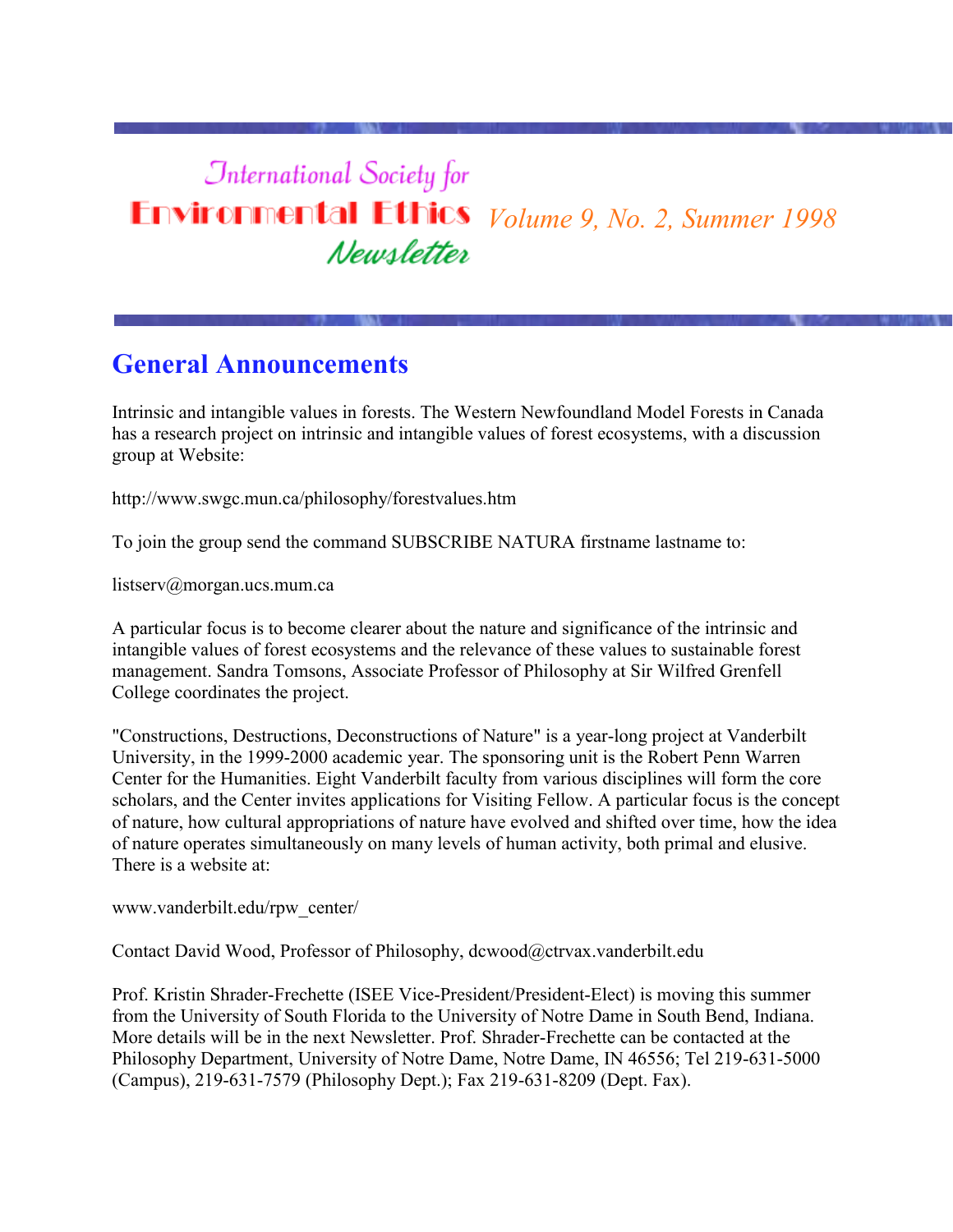A short course will be offered at the University of Surrey, UK, from 23-27 November 1998 on the topic "Values, Ethics and the Environment: Theory and practice of putting values on the environment." The focus will be on environmental ethics, economic values and the environment, and normative principles for environmental policy. Case studies and role plays will be used to explore and debate different approaches. Cost is £595. Contact: Mrs P A Savill, Centre for Environmental Strategy, University of Surrey, Guildford GU2 5XH United Kingdom; Tel: +44 (0)143 259047; Fax +44 (0)143 259394; email: p.savill@surrey.ac.uk

Conference on "The Simulation of Physiological Processes in Animals as an Alternative Method in Academic Education." Professor Kazimierz Ziemnicki (Dean of Faculty of Biology UAM) and Dr. Jan Wawrzyniak (Institute of Philosophy UAM, Foundation for Animals and Us) with cooperation of Mrs. Wanda Blake (Humane Society of California, Foundation Animals), PETA (People for the Ethical Treatment of Animals), and PCRM (the Physicians Committee for Responsible Medicine) are organizing an international workshop conference to be held at Adam Mickiewicz University, Poznan, Poland, September 7-8, 1998. A registration fee is \$30. Dr. Nedim Buyukmihci (University of California at Davis) and Dr. Jerry Vlasak (Loma Linda University Medical Center) are the key speakers and instructors. The issues conference is devoted to promotion of software alternatives to animal experiments in teaching physiology at the academic level in Poland and Eastern Europe. The participation of some guests from Ukrainian universities is expected as well as sponsored by the organizers. Contact: Jan Wawrzyniak (ISEE contact for Eastern Europe, see end of Newsletter for address.)

Ecological Economics, Values and Policy (EEVP) is a new program at Rensselaer Polytechnic Institute in Troy, New York, with collaboration between the Department of Science and Technology Studies (STS) and the Department of Economics. EEVP offers both graduate and undergraduate degrees. The Professional Masters program was designed for early and mid-career professionals, secondary school teachers, government employees, business people, recent graduates, and leaders of non-profit groups interested in enhancing their skills and expanding their environmental knowledge. Contact the Director of the Ecological Economics, Values and Policy Program, Professor Steve Breyman, phone 518/276-8515, fax 518/276 2659, or email breyms@rpi.edu. Web site: www.rpi.edu/dept/sts/eevp

Call for Papers. The Society for Philosophy and Geography seeks papers for the fourth volume of Philosophy and Geography, with the theme, "Aesthetics of Everyday Life." Particularly of interest are those papers which look at aesthetic components of space, place, and everyday environments, including particular kinds of spaces and places. Contact: Andrew Light, Co-Editor, Dept. of Philosophy, State University of New York, Binghamton, P.O. Box 6000, Binghamton, NY 13902-6000. Philosophy and Geography, Volume 2, "The Production of Public Space, is now available. Paper, \$22.95, ISBN 0-8476-8810-0. To order call Rowman & Littlefield, 1-800-462-6420. Volume III: "Philosophies of Place," is forthcoming, December 1998.

Professor Edgar Lin is a new Regional Contact Person for Taiwan. Prof. Lin is Professor of Ecology in the Biology Department, Tunghai University in Taiwan. During the past 20 years, he has worked hard as an environmentalist, and has felt frustrated due to the environmental devastation of Taiwan. Prof. Lin writes: "Knowing ultimately that environmental issues and their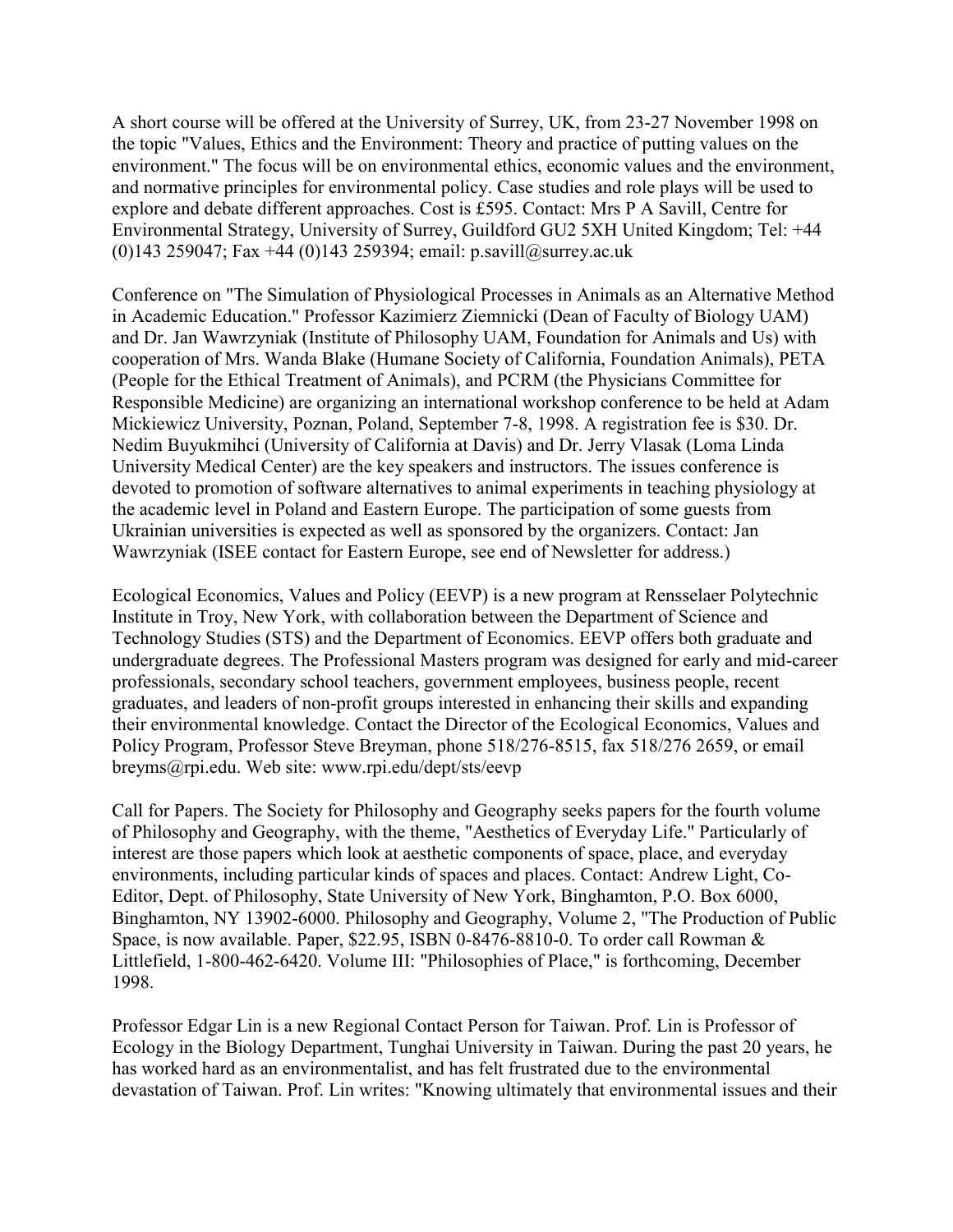solutions lie in the debates about environmental philosophy, I have taught Philosophy of Biology for many years, hoping to train a few students in this unphilosophical place. And I decided to teach Environmental Ethics, from this Fall semester on. I would like to take the environmental issue in Taiwan internationally. Therefore I would like to be a representative of your Society for Taiwan." Prof. Lin can be contacted via Email at: edgarlin@ms5.hinet.net

The World Congress of Philosophy. The World Congress of Philosophy meets at Copley Place in Boston, Massachusetts, USA, 10-16 August 1998. Numerous philosophical societies from throughout the world will be meeting before, during, and after the main Congress sessions. The ISEE program is as follows. ISEE members and others may have submitted papers on environmental ethics, and on many other topics of interest to ISEE members, to the main Congress sections and sessions, as well as to other societies meeting before, during, or after the Congress. Contributed papers submitted to the Congress, but not through ISEE, are not listed below.

World Congress, Main Program, Congress-Invited Speakers. Topic: "Philosophy and the Environment." Chair, Robin Attfield. Speakers: John Passmore (Australian National University), Robin Attfield (University of Wales, Cardiff), Holmes Rolston, III (Colorado State University).

Subsection Organized by Robin Attfield. Azizan Baharuddin (University of Malaya, and Institute for Policy Research), Heta and Matti Häyry (University of Helsinki), Gunnar Skirbekk (University of Bergen).

Sections Organized by ISEE:

Section I. Tuesday, August 11, 6.00 - 7. 50 p.m. Organized by Jack Weir (Morehead State University), invited addresses. Chair, Jack Weir. Theme: Approaches to Environmental Ethics (intended to be introductory to current issues, for philosophers not otherwise acquainted with environmental ethics). Speakers: J. Baird Callicott (University of North Texas, President ISEE), "Is There a Need for a New, an Environmental Ethic?" Richard Sylvan (at the 15th World Congress, 1973, Varna, Bulgaria): Quarter Century Retrospective"; Ronnie Zoe Hawkins (University of Central Florida); Alan Holland (University of Lancaster, U.K., Editor, Environmental Values); Val Plumwood (Australia).

Section II. Wednesday, August 12, 6.00 - 7. 50 p.m. Organized by Mark Sagoff (Institute for Philosophy and Public Policy, University of Maryland at College Park), invited papers. Part One: Chair, Mariachiara Tallacchini (University of Milan, University of Firenze); Speakers: Eric Katz (New Jersey Institute of Technology); Eugene Hargrove (University of North Texas, Editor, Environmental Ethics), "Traditional Environmental Ethics." Part Two: Chair, Eugene Hargrove; Speakers: Kristin Shrader-Frechette (University of South Florida); Laura Westra (University of Windsor, Canada), Freya Matthews (Australia).

Section III. Thursday, August 13, 2.00 - 3.50 p.m. Organized by Holmes Rolston from contributed papers. Chair, Holmes Rolston (Colorado State University). Speakers: Andrew Light (University of Montana), "Economic Goods, Human Needs, and Environmental Values"; Ricardo Rozzi (Universidad de Chile and Institute of Ecological Research, Chile), "Ecological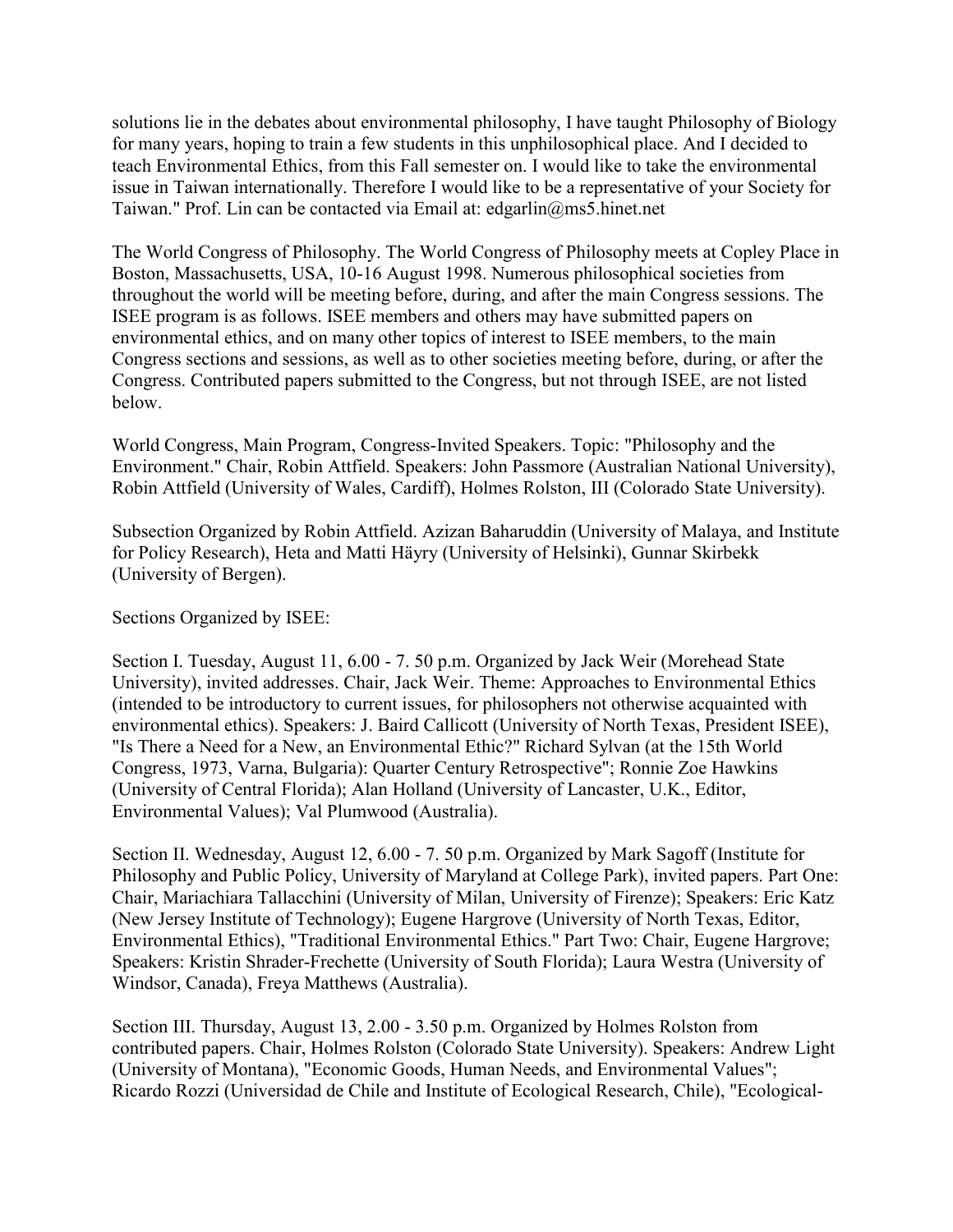Evolutionary Concepts of Nature and their Relationship to Environmental Ethics"; Jan Wawrzyniak (Adam Mickiewicz University, Poland), "Where Do All the Flowers Stand? An Attempt at Evolutionary Axiology"; Andrew McLaughlin (Lehman College, City University of New York), "Globalization and the Environment"; Teresa Kwiatkowska - Szatzscheider (Universidad Autonoma Metropolitana - Iztapalapa, Mexico), "Environmental Ethics in Tropical Rainforests."

Contributed papers on the main Congress program (not ISEE-organized) in the sessions entitled "Philosophy and the Environment" are:

--David R. Keller, "Ecological Hermeneutics"

--Roger J. H. King, "Educational Literacy in the Context of Environmental Ethics"

--Erazim Kohak, "Truth of the Myths of Nature"

--Ricardo Rozzi, "The Dialectical Links Between Environmental Ethics and Sciences"

--Dieudonne Zognong, "Philosophie de la nature et sauvage ecologique de la terre chez Teilhard de Chardin"

--Susan Feldman, "Some Problems with Ecofeminism"

--Catherine Gardner, "Ecofeminism and the Urban Environment"

--Chelsea H. Snelgrove, "Relation and Responsibility: Drawing the Boundaries of the Ethical Self"

--Karen J. Warren, "Environmental Justice: Some Ecofeminist Worries About A Distributive Model"

--Philip Cafaro, "Thoreau on Science and System"

--Jozef Dolega, "Sociology and Ecophilosophy: Sciences of the 20th Century"

--Jason Kawall, "Environmental Diversity and the Value of the Unusual"

--Yury Levin, "Philosophy and Environment"

--Jack Weir, "Case-Based Environmental Ethics"

--Verena Andermatt Conley, "The Environment in Postructuralist Philosophy: Guattari's New Ecological Territories"

--Valeriy Lebedev, "Thoughts Caused by Blizzards: Whose Frost is Stronger?" --Igor K. Liseyev, "Ecological Thinking as a New Paradigm of Democratic Culture"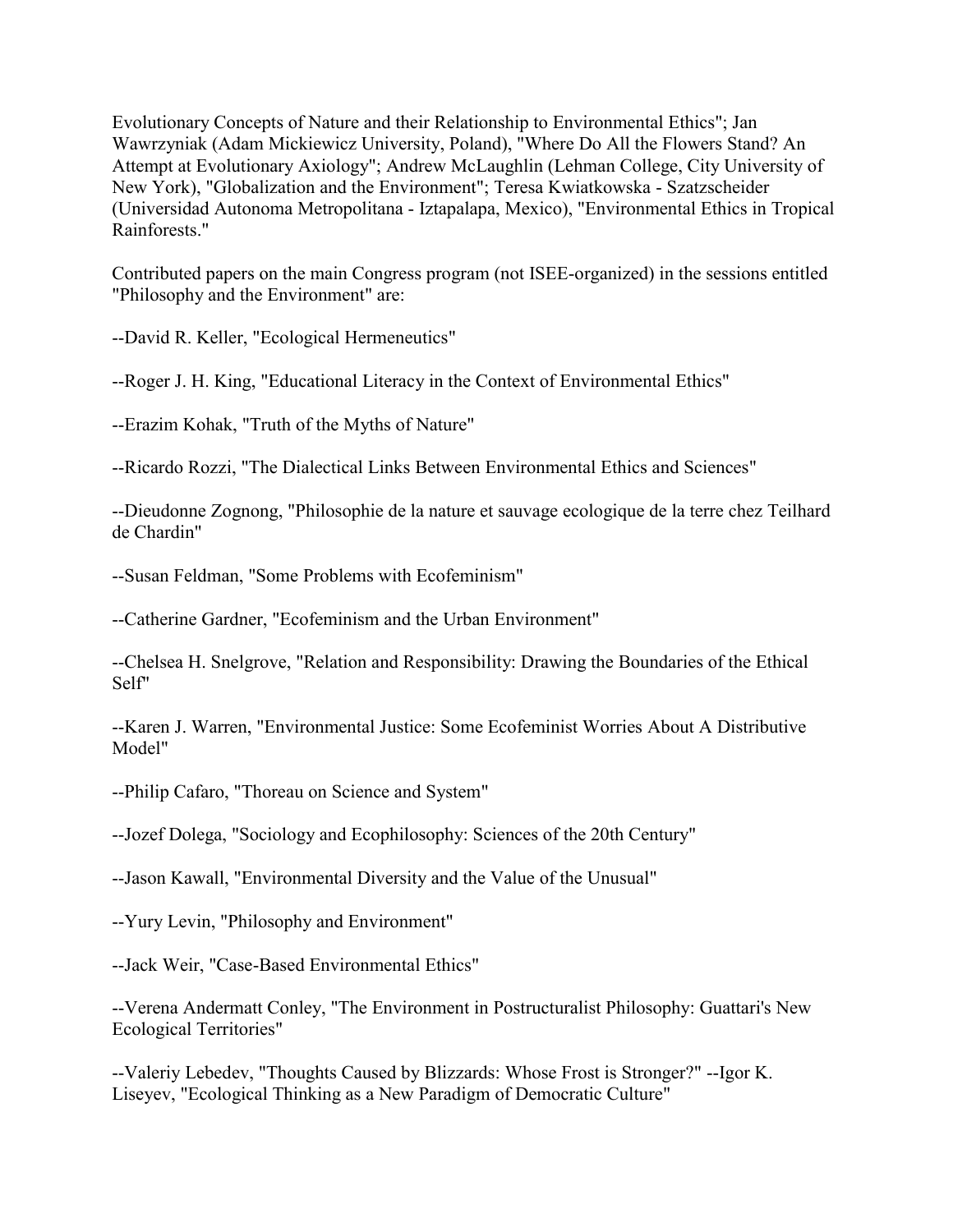--Kent Peacock, The Ethics of Symbiosis"

--Wieslaw Sztumski, "Philosophie als Erzieherin der Menschheit"

--David Waller, "From Necessity to Authenticity: An Argument for Environmental Angst"

For the presentation schedule (day and time) of the above contributed papers, see the Congress program at the Congress Website.

The Website address for the World Congress is: www.bu.edu/WCP

The International Association for Environmental Philosophy offers a forum for philosophical discussion of nature and the human relation to the natural environment, including not only environmental ethics, but environmental aesthetics, ontology, theology, the philosophy of science, political philosophy, ecofeminism, the philosophy of technology, and other areas. A particular emphasis will be Continental philosophy and phenomenology and the contribution this can make to environmental philosophy. A first program meeting will be held 11 October 1998 in Denver. A Website address is:

http://www.utc.edu/~iaep/

The president is Bruce Foltz, Eckerd College, 4200 5th Ave, South, St. Petersburg, FL 33733. Email: bfoltz@aol.com

Dues are \$15 US, payable to Kenneth Maly, Dept. of Philosophy, University of Wisconsin, La Crosse, 1725 State Street, La Crosse, WI 54601.

A workshop for environmental scientists and environmental professionals will be held Sept. 18- 20, 1998, at the University of North Texas. Speakers will include Eugene Hargrove, Bryan Norton (School of Public Policy at Georgia Tech) and John Lemons (University of New England). For more information, contact Prof. Hargrove, Center for Environmental Philosophy, PO Box 310980, University of North Texas, Denton, TX 76203-0980; Tel 940-565-2727, Fax 940-565-4439; Emai: cep@unt.edu

## **CONFERENCES AND CALLS FOR PAPERS**

CALL FOR PAPERS. The Society for Philosophy and Geography is pleased to announce the fourth volume of their peer reviewed annual, Aesthetics of Everyday Life. This volume will collect papers that investigate aesthetic dimensions of everyday life (broadly construed). Particularly of interest are those papers which look at aesthetic components of space, place, and everyday environments, including particular kinds of spaces and places. Deadline, October 15, 1998. 10,000 words. Send three copies of submissions to: Andrew Light, Co-Editor, Philosophy and Geography, State University of New York, Binghamton, PO Box 6000, Binghamton, NY 13902-6000, Email: alight@binghamton.edu. A full style guide is available via e-mail upon request.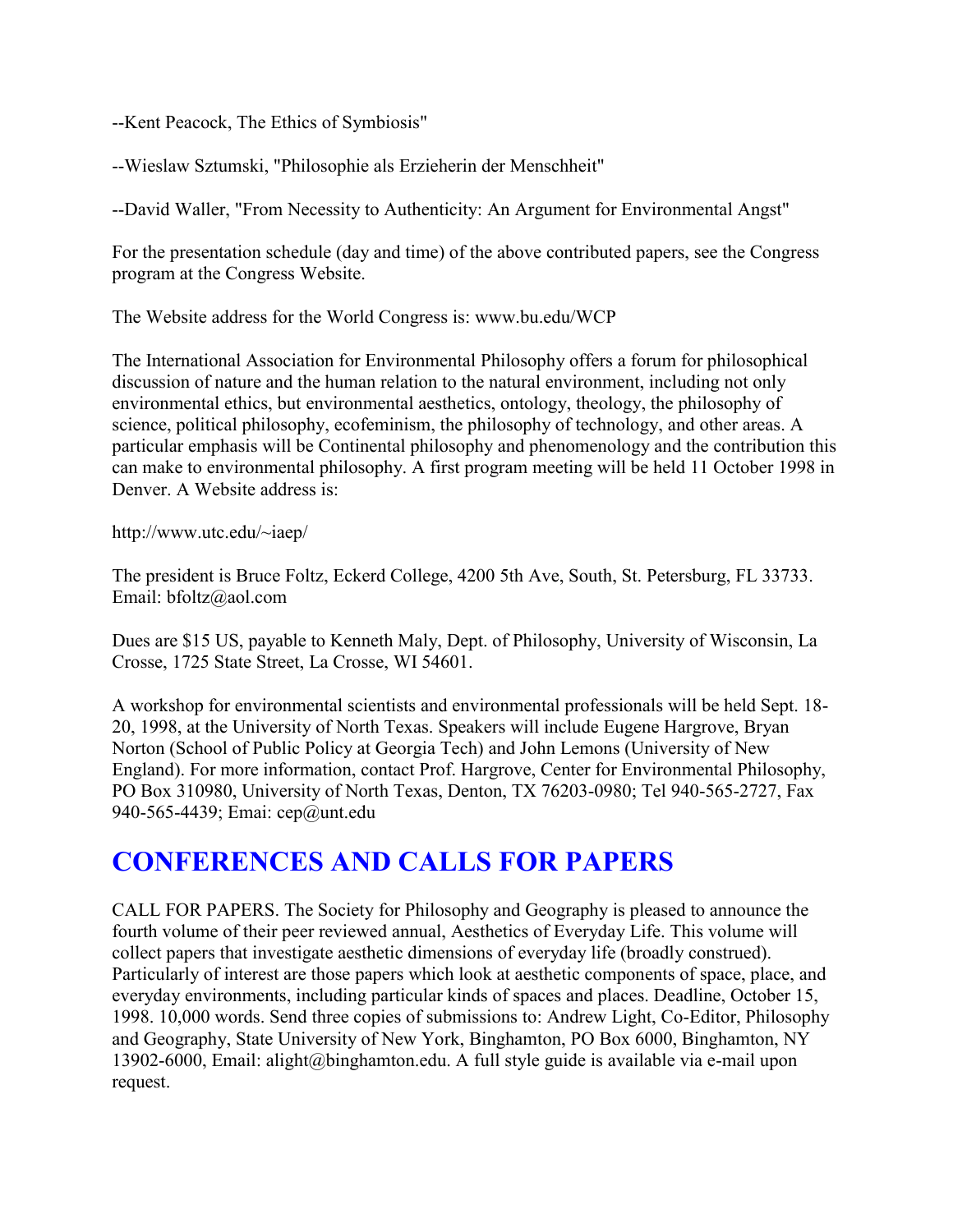The Society for Conservation Biology will hold its 1999 annual meeting at the University of Maryland, College Park, probably during the first week of June. More information will be in the next Newsletter. The program chair is David Inouye, Tel. 301-405-6946, Fax 301-314-9358, Email di5@umail.umd.edu. The meeting's website is: http://www.inform.umd.edu/scb/

WORKSHOP. "The Ethics of Human Health and Ecosystem Health: Towards An Inclusive Understanding." 2-4 October 1998. McMaster University. Hosted by the McMaster Institute of Environment and Health and the Department of Philosophy, McMaster University, Hamilton, Ontario, Canada. Keynote addresses by Val Plumwood, David Rapport, James Sterba, and Laura Westra. Papers will be circulated in advance of the workshop, so that participants will have the opportunity to prepare for intensive discussion. For more information, contact: Dr Elisabeth Boetzkes, Program Committee Chair, Department of Philosophy, McMaster University 1280 Main Street West, University Hall 209, Hamilton, Ontario L8S 4K1 Canada, Fax: 905 577 0385, E-mail: boetzkes@mcmaster.ca

Conference on John Ray. 18-21 March 1999. "John Ray and His Successors: The Clergyman as Biologist." Braintree, Essex, UK. Organised by the John Ray Trust, the Institute of Biology's History Committee, and the Society for the History of Natural History. Keynote speakers: John Brooke "Wise Men Nowadays Think Otherwise", Michael Reiss "On Being a Biologist and a Cleric", plus others, including Profs. Paul Foster, Chris Smith, Sandy Baker, David Knight, Mark Seaward, Edward Larson, Peter Bowler. Registration: before Jan1, £90 (fulltime students, £30); accommodations, etc., are extra. Bookings and details from Janet Turner, John Ray Trust, Town Hall Centre, BRAINTREE, Essex, CM7 3YG United Kingdom. Tel (+44) 1376-557776; Fax - 344345.

CALL FOR PAPERS (Revised). European Congress on Agricultural and Food Ethics. 4-6 March 1999. Wageningen, the Netherlands. Sponsored by the prospective European Society for Agricultural and Food Ethics (EUR-SAFE), to be established in 1999.

In most highly industrialised European countries, the relationship between society and agriculture is changing radically. The reason is that in most of the old members of the EU the societal need for food security is met. Traditional trade barriers and the vigorous stimulation of agricultural technology no longer seem legitimate. This creates a challenge for European agriculture to grow to sustainability, to harmony with multi-functional land- use, to integrated rural development and a need to cope with rapid changes in global markets: markets which will be fully demand-driven, strongly consumer-oriented and with the tendencies of openness and loss of trade barriers.

During the European Congress on Agricultural and Food Ethics we want to bring together philosophers, ethicists, scientists and policy-makers in government, industry and NGO's who work in the field of agriculture and who are keen to cooperate in non-dogmatic and open academic discussion on value-questions in agricultural praxis, science and policy. Invited speakers and commentators from several European countries will identify and analyze the important ethical questions in agricultural praxis, science and policy.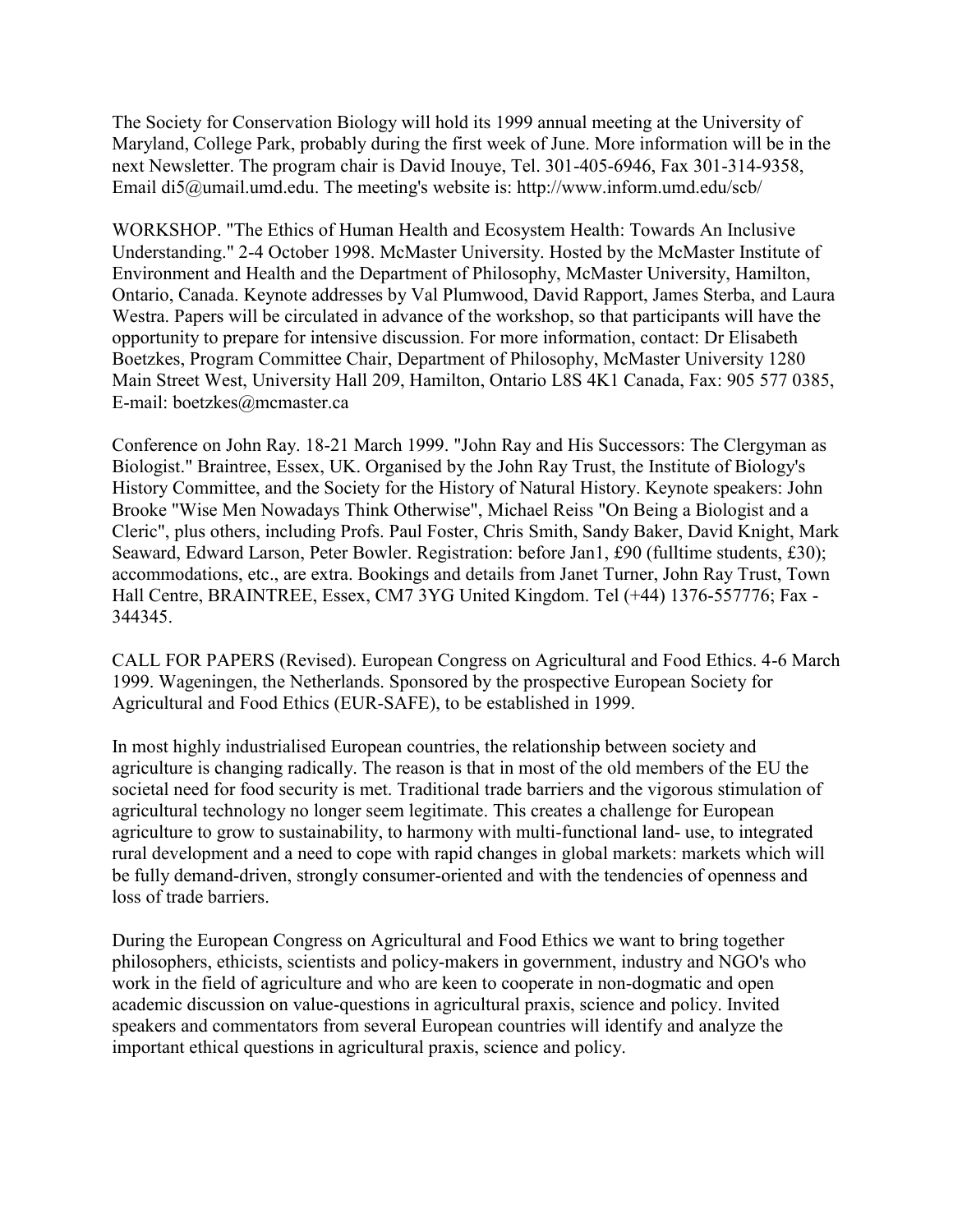Another important part of the programme will consist of workshop-sessions, in which the following three topics will be discussed in more detail:

- \* Ethical limits in the use of natural resources and the use of animals;
- \* Ethical questions concerning the use of (bio)technology for solving world's food dilemmas;
- \* Professional ethics in agricultural science and industries.

YOU are cordially invited to submit a paper for oral presentation in these workshop-sessions. The programme-committee will select papers on the basis of abstracts. Abstract of 300 to 400 words can be submitted to the Congress Office before October 1, 1998. By October 15, authors will be informed about acceptance. Guidelines for full papers (oral presentations) will be given. After being refereed, accepted papers will be published in a special isssue of the `Journal for Agricultural and Environmental Ethics'.

For queries on the scientific programme: Centre for Bio-ethics and Health Law, Utrecht University, Frans W.A. Brom, Heidelberglaan 2, NL-3584 CS Utrecht, Telephone: +31 30 2534399, Telefax: +31 30 2539410, E-mail: fbrom@theo.uu.nl

For further queries and all correspondence: Congres Office, Wageningen Agricultural University, Will Bodde, Costerweg 50, NL-6701 BH Wageningen, Telephone: + 31 317 484008, Telefax:  $+31317485309$ , E-mail: will.bodde@alg.vl.wau.nl,, Internet-site: www.theo.uu.nl/eur-safe

CALL FOR PAPERS. The Society for Applied Philosophy, Annual Conference, in Conjunction with ISEE. 27-29 June 1999. Mansfield College, Oxford University, UK. Theme: "Moral and Political Reasoning in Environmental Practice."

The aim of the conference is to explore ethical and political issues raised by environmental practices ranging from activism to government regulation. It will include discussion of the values implicit in environmental practices, and of the ethical justifications for and criticisms of schemes of justice and rights in relation to environmental issues.

The conference will be organized around three main themes, and contributions are invited on any of the following topics: 1. Politics vs. Philosophy: Environmental philosophy and environmental practice. The political framework of environmental theory. Political Ecology and Political Philosophy. Community values and environmental problems. 2. Justice, Non-Humans & Future Generations: Environmental Justice. Schemes of Justice and Future Generations. Overlapping concerns between humans and non-humans. Environmental Racism. 3. Arguing From Cases: Generalizing from examples. Top-down vs. Bottom-up theorizing. Theorizing for/with grassroots activism. Motivating green morality. Problems with meta-ethics in environmental philosophy. Specific case studies of any of the topics mentioned above.

Keynote speakers for the conference will be Michael Freeden (Oxford University) and Henry Shue (Hutchinson Professor, Program on Ethics & Public Life, Cornell University).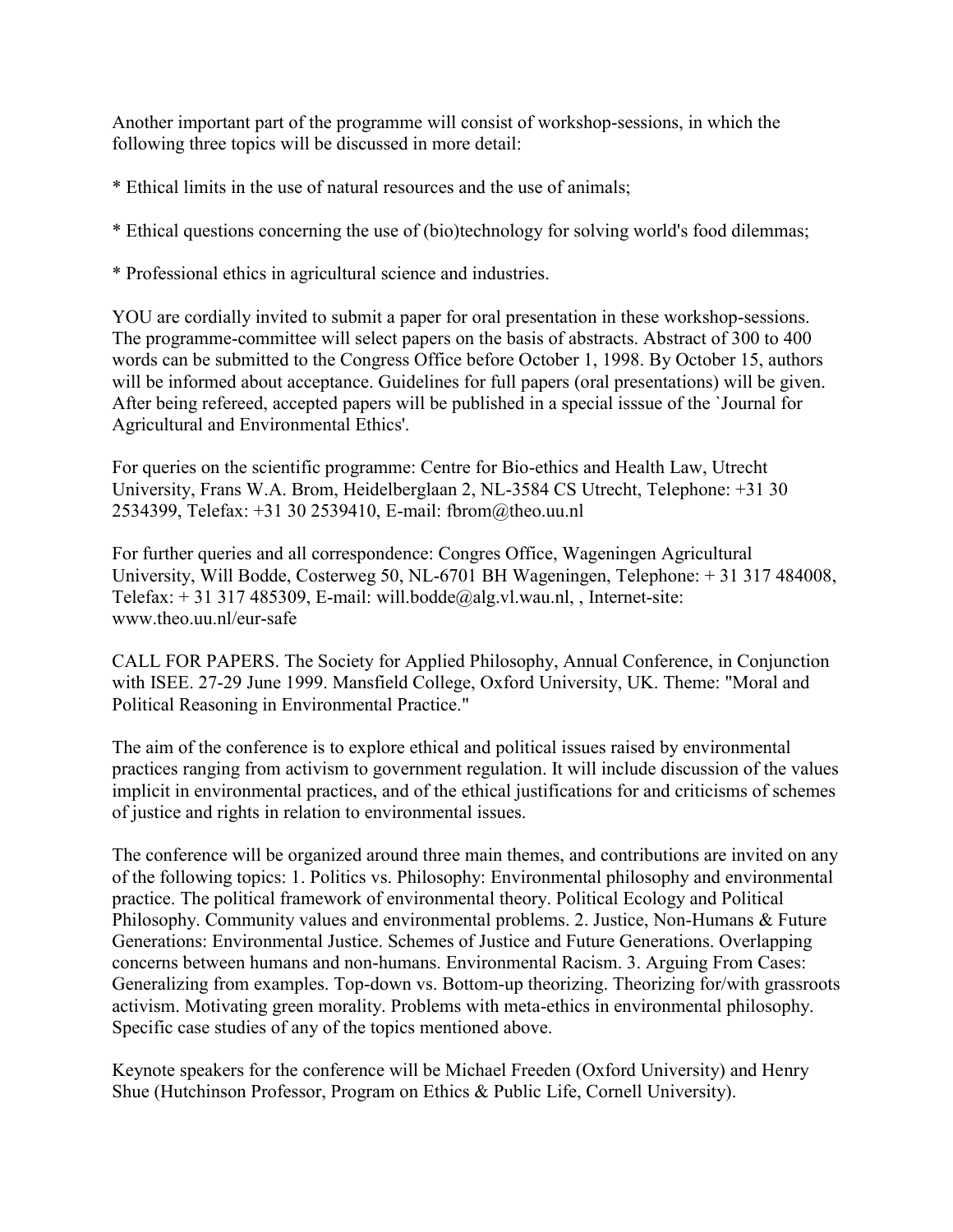Conference Program Advisors are Avner de-Shalit (Department of Political Science, Hebrew University of Jerusalem) and Andrew Light (Departments of Philosophy and Environmental Studies, State University of New York, Binghamton).

Offers of papers (not exceeding 30 minutes presentation time) are invited under the above headings. Abstracts should be sent to: Prof. Andrew Light, SAP/ISEE Conference, Department of Philosophy, SUNY Binghamton, Binghamton, NY 13902-6000. FAX: 607-777-2734. E-mail: alight@binghamton.edu. The deadline for proposals is 29 November 1998.

The conference fee, inclusive of meals and accommodation, will be in the region of £130, with some subsidised places for the unwaged (including students). Places can be reserved by sending a deposit of £10 (cheques payable to the Society for Applied Philosophy) to the Conference, payable to the Society for Applied Philosophy) to the Conference, Co-ordinator, Adam Hedgecoe, Dept. of Science and Technology Studies, University College London, Gower Street, London WC1E 6BT (tel: 0171 387705 ext.2094).

CALL FOR PAPERS. The Bucknell Review, a biannual, multidisciplinary journal, invites critical or creative essays for a special issue on feminist literary ecocriticism (contracted to appear in the year 2000). Deadline: 15 January 1999. Earlier submissions are encouraged. For suggestions of topics, style guidelines, and so on, contact: Glynis Carr, Department of English, Bucknell University, Lewisburg, PA 17837, Tel: 717-524-3118, Email: gcarr@bucknell.edu

The Hastings Center and the American Museum of Natural History (AMNH) will hold a conference on "Restoring Wolves to the Adirondacks: Civic Democracy and Obligations to Future Generations," October 21-23 at the AMNH in New York City (79th and Central Park West). The conference will feature invited speakers and panelists discussing biological, political, and ethical dimensions of wolf reintroduction to Adirondack Park. Details will be available in the next Newsletter. Invited papers only. For information, contact the project co-director: Virginia Ashby Sharpe, PhD, Associate for Biomedical and Environmental Ethics, The Hastings Center, Garrison, NY 10524-5555, Tel: 914-424-4040, Fax: 914-424-4545, Email: sharpeva@thehastingscenter.org

CALL FOR PAPERS: American Philosophical Association, ISEE Group Sessions. The annual deadlines for paper submissions for the ISEE sessions regularly held at the three divisional meetings of the American Philosophical Association are:

--Eastern Division: February 1st

--Central Division: September 1st

--Pacific Division: September 1st

For specific dates and locations, see "Events" (below).

--Submit Eastern Division proposals to Kristin Shrader-Frechette (ISEE Vice President-President Elect), Department of Philosophy, University of Notre Dame, Notre Dame, IN 46556; Tel 219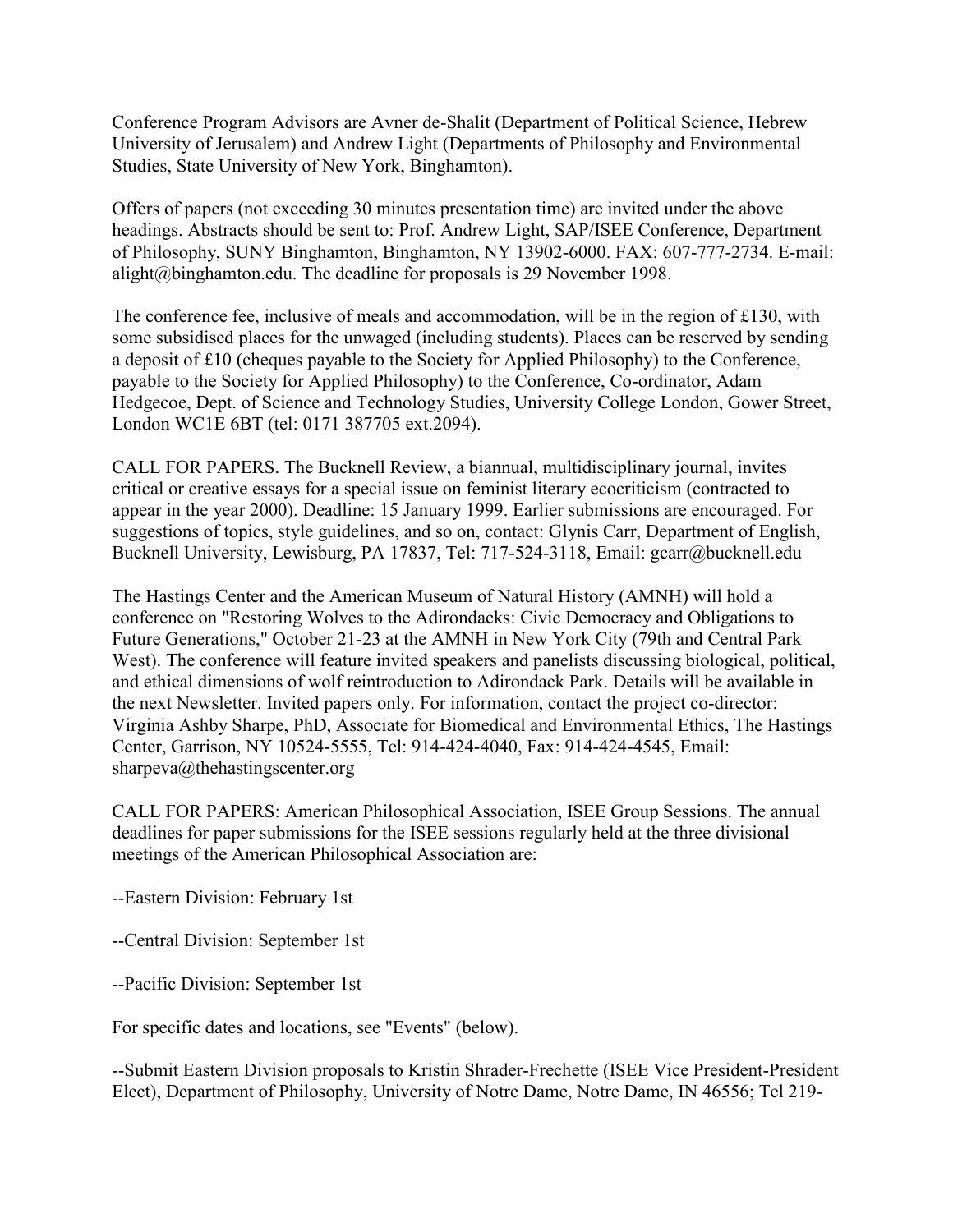631-5000 (Campus), 219-631-7579 (Philosophy Dept.); Fax 219-631-8209 (Philosophy Dept. Fax).

--Submit Central Division proposals to Laura Westra (ISEE Secretary), Dept of Philosophy, University of Windsor, Windsor Ontario N9B 3P4 CANADA; Tel: 519-253-4232; Fax: 519-973- 7050.

--Submit Pacific Division proposals to Ernest Partridge (ISEE Treasurer), P.O. Box 9045, Cedar Pines Park, CA 92322 USA. Tel: 909-338-6173. Fax: 909-338-7072. Email: gadfly@igc.org

CALL FOR PAPERS. "Wilderness Science in a Time of Change." University of Montana, Missoula, 23-27 May 1999. Possible topics include wilderness values, policy, ethics, and science, changing societal definitions of wilderness, wilderness management. Contact: Natural Resource Management Division, Center for Continuing Education, University of Montana, Missoula, MT 59812. 406/243-4623. 888/254-2544 Email: ckelly@selway.umt.edu. www.wilderness.net

A conference on "Philosophy and Ecology: Greek Philosophy and the Environment" will be held in Samos, Greece, 23-28 August 1998. Organized by Prof. K. Boudouris, University of Athens, International Society for Ancient Greek Philosophy (IAGP and SAGP-USA). Contacts: Prof. Tom Robinson, Philosophy, University of Toronto, Toronto, ON M5S 1A1, CANADA; Tel: 416-978-2824; Fax: 416-978-8703; Email: tmrobins@epas.utoronto.ca; and Prof. Laura Westra, ISEE Secretary, address below.

## **ISSUES**

Wilderness experience in the mall. Yes, its's here. At the Ontario Megamall, 40 miles east of that other land of enchantment, Hollywood, you can (for an admission price of \$ 9.95) "Step Inside the Great Outdoors," for the "American Wilderness Experience." "Go Wild in the Mall! Now Open," proclaims a billboard. There is a real sparrow hawk, and you can do a "half-million mile hike," though pregnant women and children are advised not to do too much. There is a "Wild Ride Theater," with simulator, like a roller coaster, with the wilderness passing by. There is a Redwood Forest Ecosystem (simulated), then real bobcats sleeping under a make-believe pine tree. And more. Story: Bergman, B. J., "The Great Indoors," Sierra 83 (no. 2, March/April 1988): 82-83, 106-109.

Bicknell's thrush in New England has been declared a new bird species in a taxonomic revision by ornithologists. The bird, known since 1881, was previously classified a subspecies of the more widespread gray-cheeked thrush. Henri Ouellet, a researcher at the Canadian Museum of Nature (the thrush is also found in parts of Canada) discovered that the breeding and wintering ranges of the two thrushes do not overlap, the songs are decidedly different, and no interbreeding occurs. The decision has brought the bird into intense study, with conservation versus development implications. Story: Thurston, Harry, "When It Became a New Species, a Tiny Songbird Was Thrust into the Limelight," National Wildlife 36, no. 4, June/July 1998, pp. 18-19.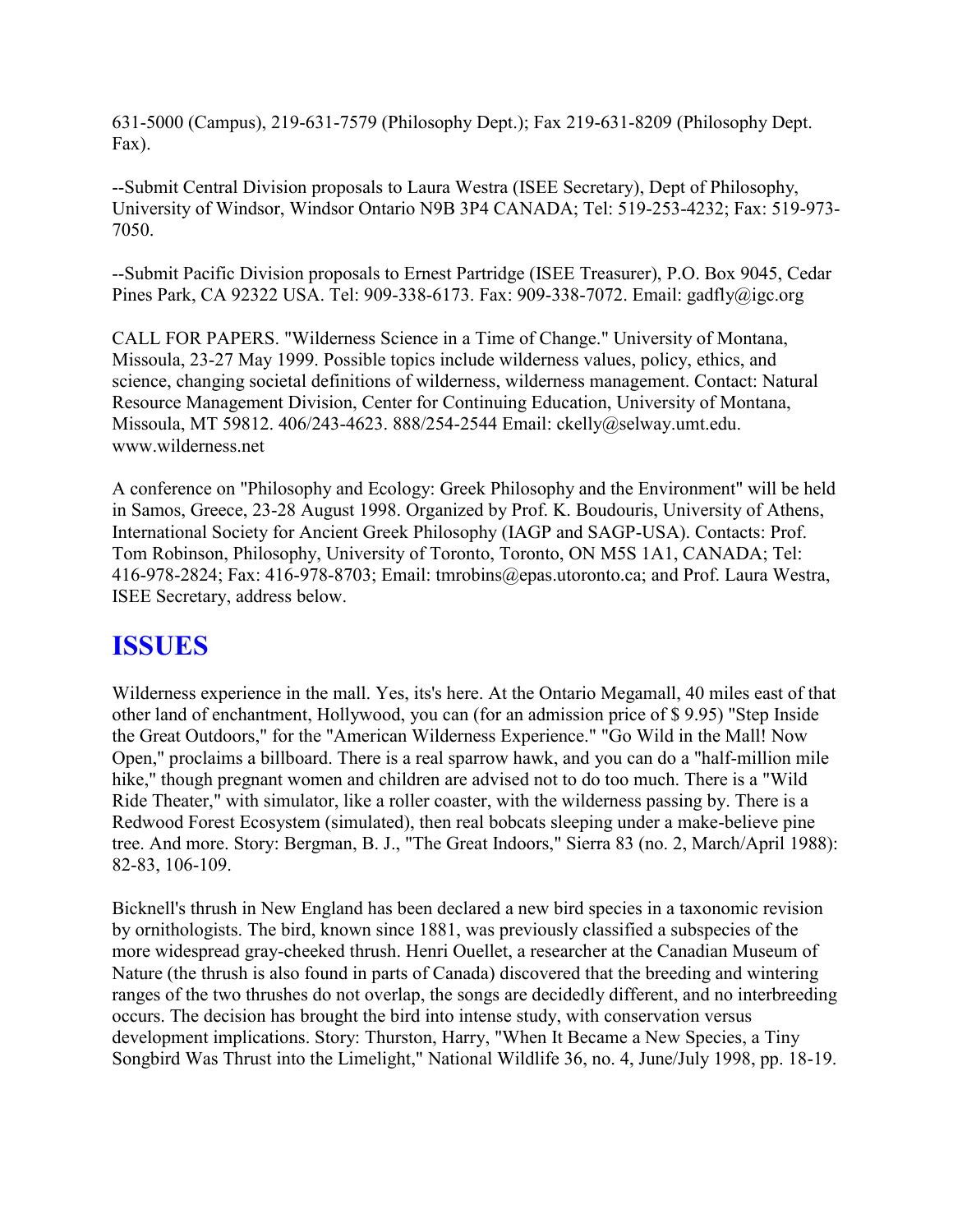Jaguars are back in the United States. Jaguars were once present in southern Arizona and New Mexico, occasionally found throughout the U.S. Southwest, but were shot out and have been gone about half a century. But now they are returning, on their own, moving north from Mexico. Environmentalists, including some ranchers, welcome them, but not everyone is rolling out the welcome mat. The jaguar is not on the U.S. Endangered Species list, because it was judged extinct in the U.S. See Friederici, Peter, "Return of the Jaguar," National Wildlife 36, no. 4, June/July 1998, pp. 48-51.

The so-called Terminator Gene was granted a US patent, no. 5,723,765, in March 1998. Owners of the patent are the US Department of Agriculture, and Delta and Pine Land, the cottonseed company. This has created a furor in developing countries, although the new technology is not so different from the double-crossed hybrids that also are infertile. Reported in The Guardian (UK), 15 April 1998. Further information: P.O. Box 640, Pittsboro, NC 27312 USA; or http://www.rafi.ca (Thanks to Keekok Lee.)

The 1997 Threatened Plants Report, compiled by the World Conservation Monitoring Centre based in Cambridge (UK), puts more than 34,000 plants out of a global total of about 270,000 on the Red List of plants facing extinction, with a further 6,522 species likely to join these in the near future. Drawing on data from more than 200 countries, this report is said to be the first comprehensive international study of the world's threatened plants. The highest number of species per country known to be facing extinction are: 4,669 in the US; 2,245 in Australia; 2,215 in Africa; 1,876 in Turkey; and 1,593 in Mexico. Reported in The Guardian (UK), 9 April 1998. (Thanks to Keekok Lee.)

Bruce Babbitt Says Fighting Weeds Unites People. Secretary of Interior Bruce Babbitt believes fighting "invasive alien species" can bring people together. According to Babbitt, weeds cause environmental havoc on a scale only matched by floods, earthquakes, mud slides, hurricanes, and fire. They infest 100 million acres in the U.S. (an area equivalent in size to a square with 400 mile sides) and are spreading at a rate of 14 percent per year. Weeds "homogenize the diversity of creation," threaten native plants and animals with extinction, erode soil, spread wildfire, ignore borders and property lines, and damage property values. Speaking before the Science in Wildland Weed Management Symposium, Babbitt said, "Weeds slowly, silently, almost invisibly, but steadily, spread all around us until, literally encircled, we can no longer turn our backs. The invasion is now our problem. Our battle. Our enemy. . . . The invasion and spread of noxious alien weeds unites us. It unites across political, economic and property boundaries. It brings solidarity among opposing groups. It compels us to share strategic responses. It calls on us to rise above our sometimes petty day-to-day concerns." Babbitt urges everyone to "act now and act as one" in order to "beat this silent enemy." See Bruce Babbitt, "Kudzu, Kudzu, Kill! Kill! Kill!" Harper's Magazine (July 1998): 17-18. (Thanks to Ned Hettinger.)

Weddings and Butterfly Pollution. According to a social life columnist for the Washington Post, the latest trend in "environmentally correct marriage" is the live butterfly display. Instead of throwing rice (which she says is bad for birds), guests release monarch or painted lady butterflies. For four dollars apiece, companies provided butterflies individually in small boxes with air holes. Each guest is given a box with instructions to open it at a specific time. The result is a "romantic, picture-perfect moment," unless of course the butterflies are dead, which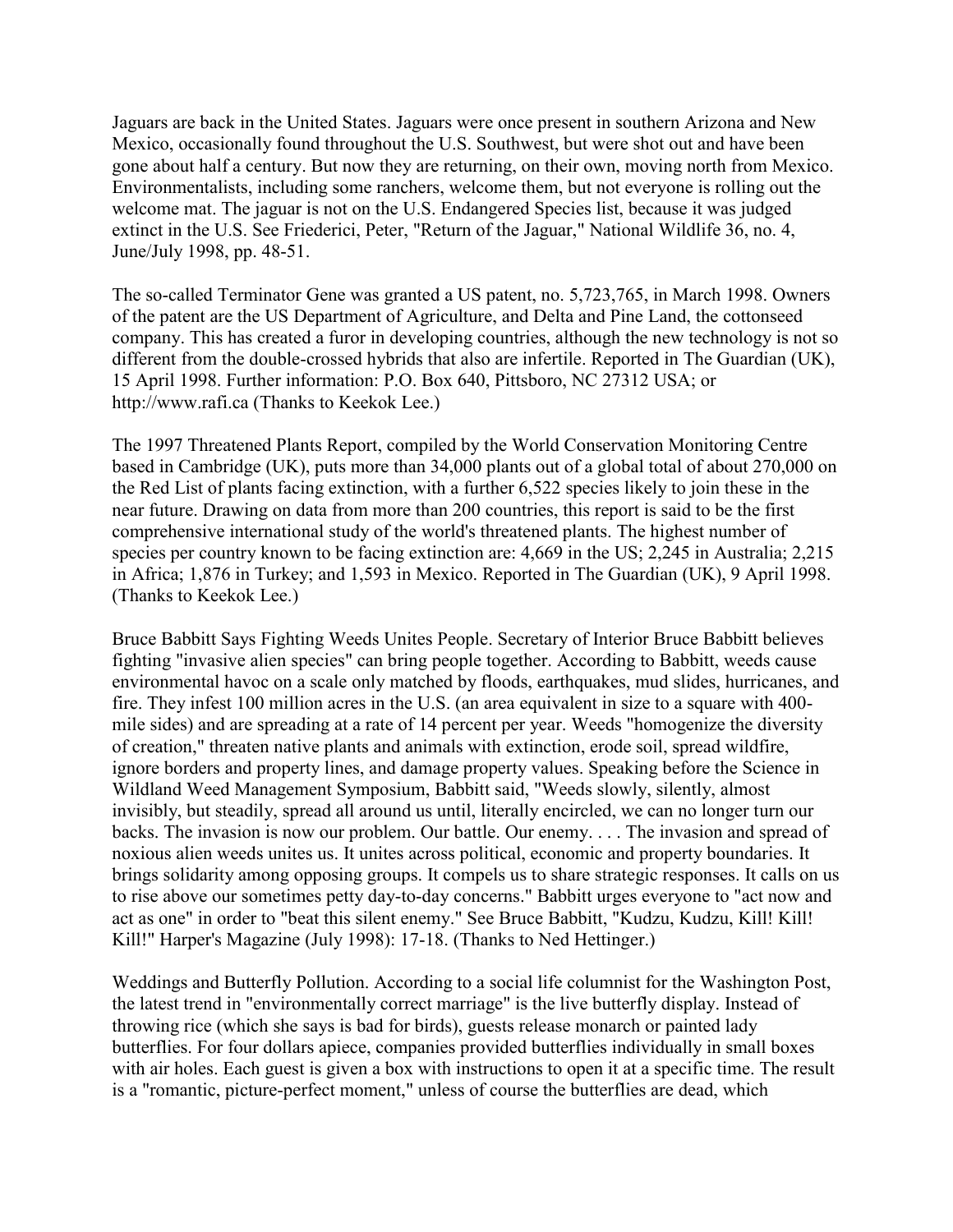sometimes happens. Some hire "butterfly handlers" to ensure success. The columnist suggests that throwing bird-seed was popular until people started slipping and it became a liability issue, and that balloons are out because their remains are not good for the environment. A letter to the editor responds that "experts in the field of butterflying consider this practice a form of environmental pollution, spreading diseases and parasites to wild butterfly populations." See Roxanne Roberts, "Wedding Day Butterflies," Washington Post (5/20/98): D2. (Thanks to Ned Hettinger for this and the following items from the Washington Post and the New York Times.)

Immigration's affect on U.S. population provokes Sierra Club debate. The official Sierra Club policy is to take no position on U.S. immigration levels. This has caused a faction in the Club to launch a referendum attempting to force club leadership to adopt a policy calling for ending U.S. population growth by means of birth control and a reduction in net immigration. Club director Carl Pope believes that although "overpopulation is, without question, a fundamental cause of the world's ills," he also believes that "these are fundamentally global problems; immigration is merely a local symptom." Furthermore, Pope argues that adopting such a policy would lead to the perception that the Club is assisting people with racist motivations. Supporters of the position favoring immigration reduction included Lester Brown and E.O. Wilson. One activist claims the issue is "a question of being environmentally correct versus being politically correct." U.S. population now stands at 269 million, and legal and illegal immigration add about 1.2 million people a year. When U.S.-born children of recent immigrants are included in the equation, immigration accounts for more than half of today's population growth. Mainly because of high fertility rates of immigrant women, the Census Bureau has sharply revised its projections of U.S. population by the middle of the next century. Instead of leveling off at 300 million, the estimate is now that the population will reach 400 million by 2050 and keep growing. Immigrationcontrol activists assert that this estimate is too low because it is based on levels of immigration significantly lower than current numbers. They believe that 500 million is a more likely projection. The immigration reduction referendum was defeated by Club membership. See William Branigin, "Immigration Policy Dispute Rocks Sierra Club," Washington Post (3/7/98): A2.

Genetically-engineered mice to have human diseases. A major new trend in biomedical research is to genetically alter mice to have biological defects that cause disease in humans. Breeds of mice, never before existing in nature, are created with inherent propensities to develop diabetes, cancer, multiple sclerosis, cystic fibrosis, arthritis, obesity, etc.. These mice serve as models that allow researchers to study disease processes and possibly to develop treatments for them. For example, mice created to possess Huntington's disease have allowed researchers to identify small protein deposits in the brain never before noticed in human patients with Huntington's. Critics charge that creating defective animals treats animals as mere tools and fosters an attitude that undermines a recent trend toward more judicious and compassionate use of lab animals. Barbara Orlans of the Kennedy Institute of Ethics at Georgetown, who supports some animal research, worries that "It's sort of carte blanche where we're going: Knock out a gene and see what happens." Mice with deformed genitals, without legs, with a single, Cyclops-like eye, and massive head deformities have all been produced. Rebecca Dresser, a bioethicist at Case Western Reserve, suggests we are creating animals "genetically programmed to suffer." Bernard Rollins, a philosopher at Colorado State University, says "there really is something primordially horrible about replicating animals that will suffer endlessly." Another philosopher, Paul Thompson of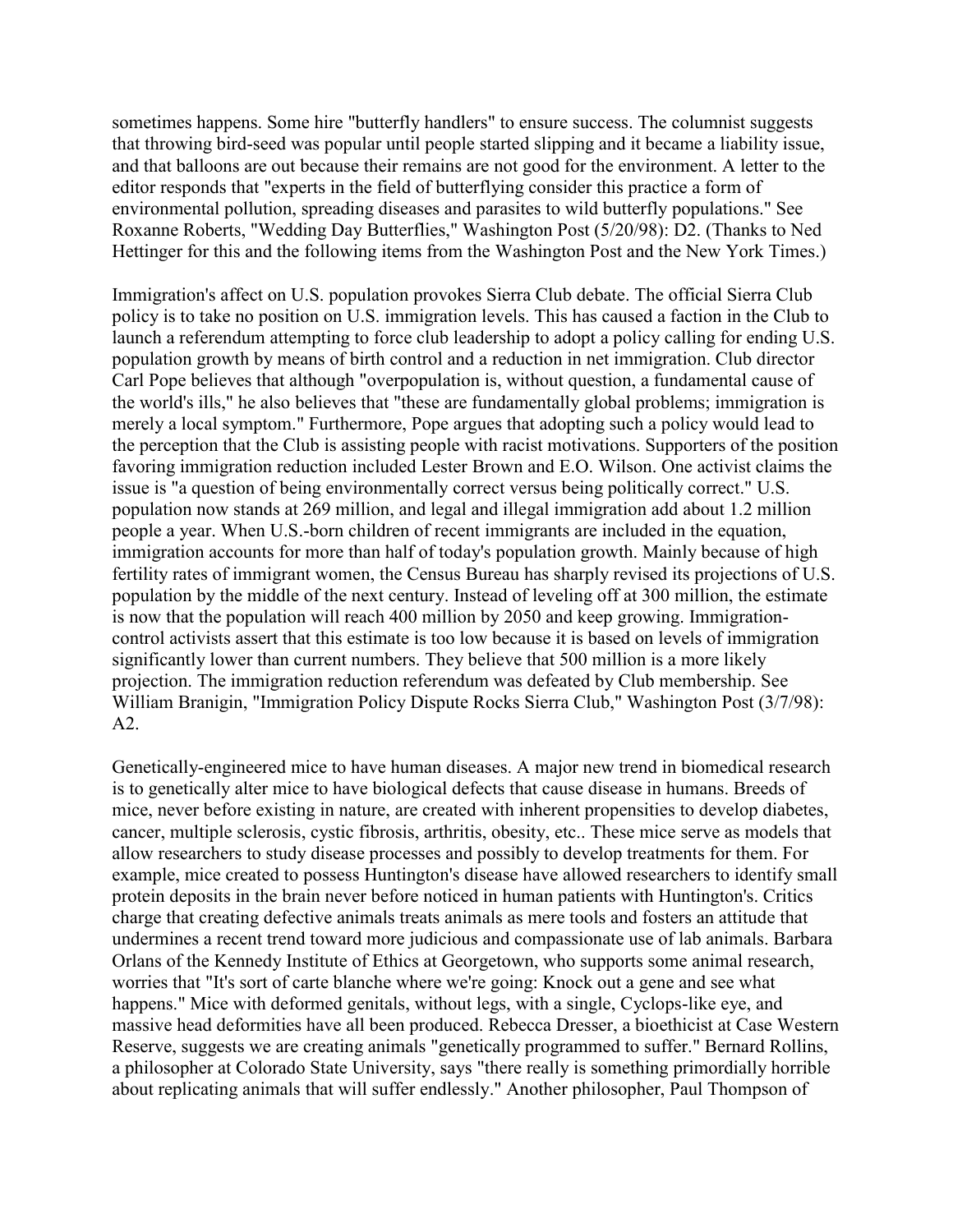Purdue University, says: "I can rationalize some harm to an individual animal in exchange for a valuable research result. But when we are in such a dramatic position of control that we are designing these animals from scratch, this is a different issue. . . . This notion that we can own, buy, sell and exchange fundamental life processes can lead to a fundamental transformation of how we understand life as sacred." Andrew Rowan, a senior VP of the Humane Society of the U.S., along with a coalition of other groups, has recently petitioned the government to reverse its policy under which mice and rats are specifically exempted from the Animal Welfare Act, the primary federal statute that protects lab animals. Many European countries have shown greater concern about these issues. In Holland, lab animals--including mice and rats--were recently deemed to have "inherent value," a status that requires a higher level of physical and psychological care. The citizens of Switzerland are voting on a constitutional referendum that would ban the creation of--or research on--engineered animals. The referendum would also ban the release of genetically engineered microbes and plants into the environment and would limit the patenting of life forms. All of these are common practice in the U.S.. See Rich Weiss, "Mice Made Defective to Decode Human Ills," Washington Post (6/7/98): A1. For letters to the editor about the article, including one in which Frankie Trull, President of the Foundation for Biomedical Research, asserts that "Unless one is willing to take the morally offensive view that the lives of mice are equal to the lives of people, it would be unethical not to use such a tool," see "Of Mice and Medicine," Washington Post (6/22/98): A20.

Worldwide phaseout of some toxic chemicals? In early July, 120 countries met in Montreal to work on a U.N. treaty to phase out 12 chemicals including DDT, dioxins, and PCBs. These "persistent organic pollutants" travel long distances and concentrate in animal tissues. They are found in the bodies of marine creatures and humans thousands of miles from industrial centers. Levels of the toxins have remained constant for more than a decade, even though production of most have been banned in Western Countries for a quarter-century. At high levels, the chemicals damage the central nervous system, suppress immune responses, and disrupt reproductive systems. The World Wildlife Fund recently published a study suggesting a possible link between these chemicals and the recent die-offs of marine mammals. In developing countries, DDT remains the pesticide of choice in the fight against malaria, a major public health threat that kills almost three million people a year. The World Health Organization continues to endorse DDT as a "most valuable tool" for controlling malaria. See Joby Warrick, "120 Countries to Try to Reach Pact On Phaseout of Toxic Compounds," Washington Post (6/28/98): A3.

Who owns the waterways? With millions turning to nature for recreation and as developers move deeper into the woods to build second homes, conflicts between private property rights and river access and use are increasing. In Arkansas, a farmer has strung barbed wire across a creek known for its excellent smallmouth-bass fishery. In Colorado, a landowner's plan to build a low bridge across the Taylor river seems an attempt to force travelers to trespass on shore. A New York State Court of Appeals has ruled that a private landowner holds the exclusive fishery rights on the Salmon River near Syracuse, even though the fish were stocked by the state. Laws vary from state to state and may depend on the stream. In some states, you can float a "privately owned" stream but trespass if you push off the bottom or anchor your boat. Some landowners' titles contain "kings grants" to exclusive rights to the flowing water. River users point to the Magna Carta as a basis for the public's right to use rivers. In the 13th Century, the exclusion of the public from England's forests and streams helped prompt the Magna Carta, which includes the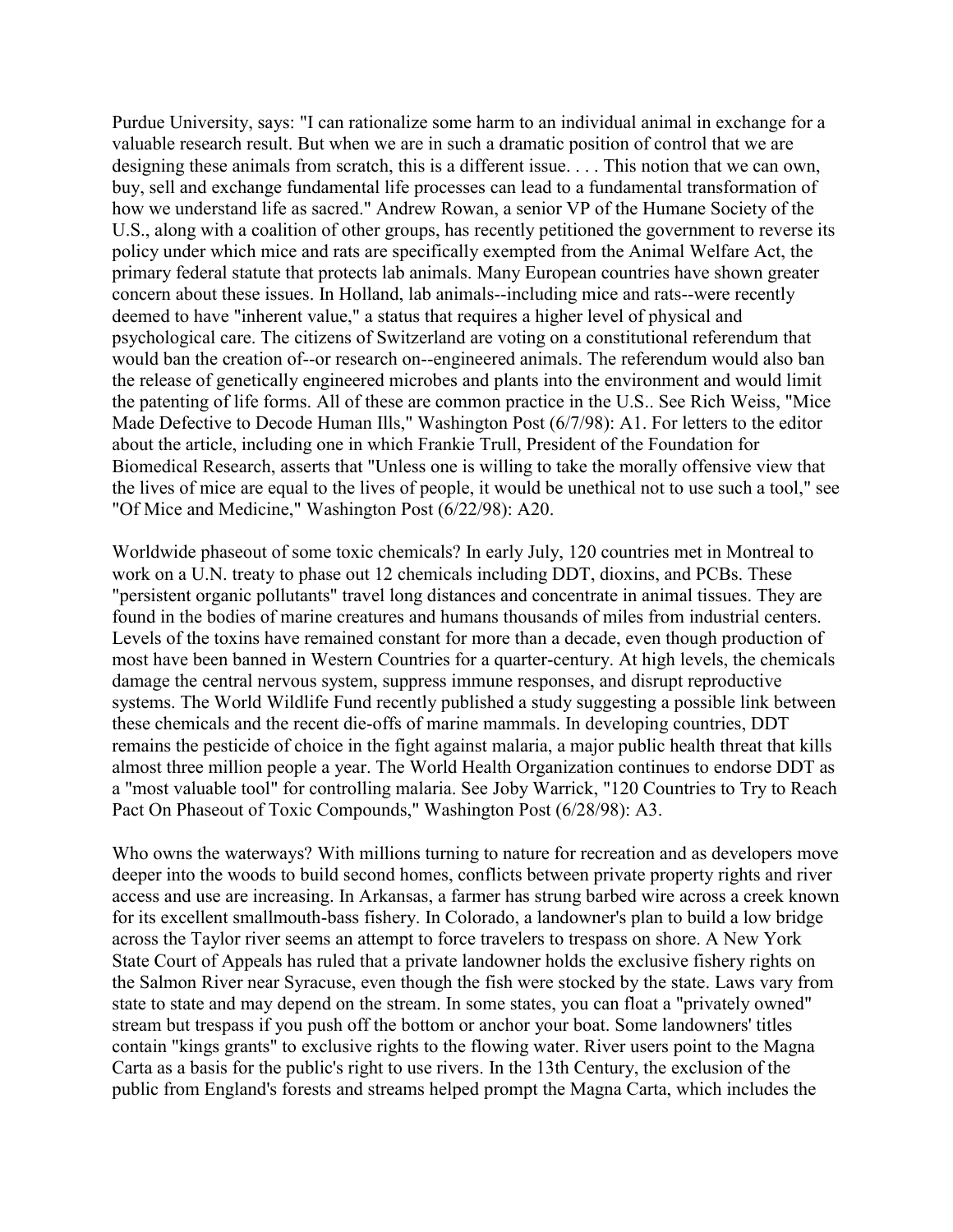right to a free fishery and the liberty of navigation. See Allen Breed, "Blocking of waterways prompts ownership debate," The Charleston Post and Courier (5/31/98): B7.

Green GOP group forms. The Coalition of Republican Environmental Advocates has formed to promote free-market solutions to environmental problems. The group aims to show that the GOP is not opposed to environmental protection, but prefers approaches to achieving conservation other than traditional, governmental command and control. The group hopes to counter the barrage of negative publicity Republicans have encountered on environmental issues and to prevent surrendering the issue to Al Gore in 2000. House speaker Newt Gingrich hopes the group can redefine what it means to be an environmentalist: "The Al Gore, left-wing environmental model is a centralized, bureaucratized, litigious, adversarial, anti-technology model. . . Let's create a conservationist, common-sense, practical, high tech environmental model." Members of the group included vocal property rights advocate and Colorado Attorney General Gale Norton (a protegé of Reagan Interior Secretary James Watt), Endangered Species Act foe Rep. Richard Pombo of California, and Rep. Helen Chenoweth of Idaho, who once joked she wasn't concerned about salmon being endangered because "you can buy a can in Albertson's," a local supermarket. Two-thirds of the Senators who have joined the group have ratings of zero from the League of Conservation Voters, including Majority Leader Trent Lott of Mississippi. Republicans known to be pro-environment, such as Rep. Sherwood Bohlert of New York, have decided not to join. See Juliet Eilperin, "GOP Group Forms to Promote Free-Market Environmentalism," Washington Post (6/15/98): A6.

Oil industry executives begin to acknowledge global warming. A growing number of major oil company executives are admitting that fossil fuels may be changing the world's climate and they are suggesting their companies are beginning to focus on the problem of reducing greenhousegas emissions. A managing director of Royal Dutch Shell said: "I find myself increasingly persuaded that a climate effect may be occurring." A British Petroleum spokesperson said at Stanford University that oil industry executives are beginning to move beyond denial and acknowledge the role of fossil fuels in the buildup of greenhouse gases. Part of the motivation may be that this shift in attitude will make it easier for these companies to influence critical details about how to accomplish the reduction in greenhouse gases agreed to in the Kyoto climate treaty. The oil companies were part of the Global Climate Coalition which fought the Kyoto treaty by trying to debunk the science behind it and by warning of economic ruin. On a related note, the Clinton Administration has released its predictions of costs for American consumers of U.S. implementation of the Kyoto treaty. The projections are for a 4-cents to 6 cents per gallon increase in the price of gasoline and a 3 to 5 percent increase in the cost of electricity, fuel oil, and natural gas. See Martha Hamilton, "Global Warming Gets a 2nd Look," Washington Post (3/3/98): C1; and Joby Warrick, "White House Predicts Low Cost for Pact on Warming," Washington Post (3/4/98): A1.

Wasteful fishing practices. Because of indiscriminate commercial fishing practices, more than 20 million tons of fish, a quarter of all fish caught worldwide, are wastefully killed and discarded each year. Conservation and sports groups are pushing the National Marine Fisheries Service to reduce the "bycatch" in the American fishing industry by 75% by 2005. Recent changes in fisheries law requires the Federal Government to rebuild all depleted fish populations within 10 years (if biologically feasible), and this includes minimizing by-catch. The groups are calling for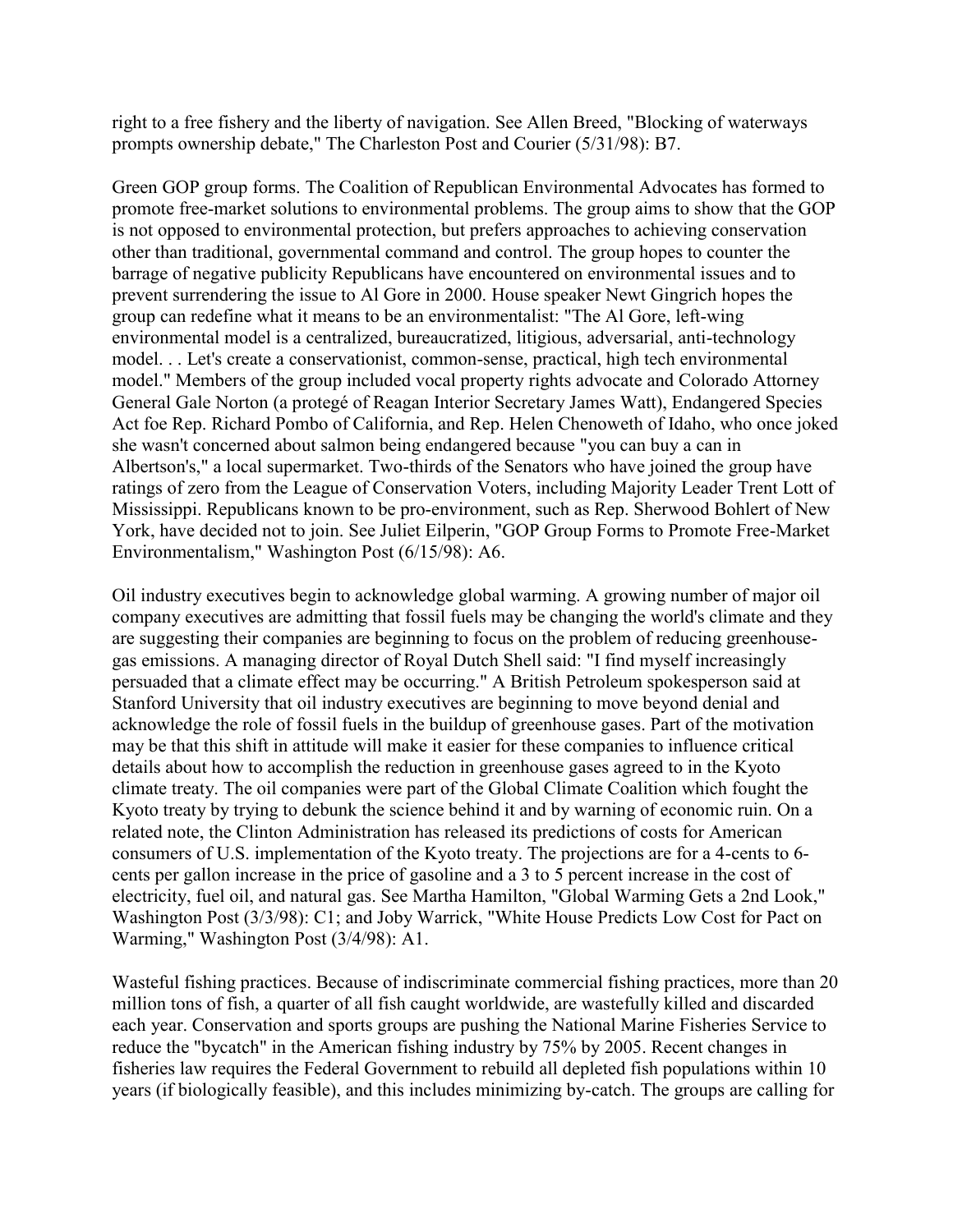severe restrictions on the use of drifting long lines, as well as additional gear for Gulf of Mexico shrimpers, who kill an estimated four pounds of finfish for every pound of shrimp they take in. See John Cushman, "Cuts Sought in Wasteful Fish Kills," New York Times (1/13/98): B12.

World Trade Organization rules against law protecting sea turtles. The WTO has ruled that a U.S. law prohibiting shrimp imports from countries that fail to use turtle-excluder devices violates international trade agreements. The law was designed to protect the competitiveness of U.S. shrimpers who must use these devices in their nets to prevent drowning endangered sea turtles. If an appeal fails, the U.S. will have either to open its markets to turtle-destroying shrimpers, to pay a fine, or to suffer retaliatory restrictions on U.S. exports. The ruling could be a prelude to a broader assault on U.S. environmental laws that authorize economic sanctions to protect endangered species and to prevent overfishing. When the U.S. joined the WTO in 1994, the Clinton Administration assured skeptics that measures to protect the environment were in place. The WTO is required by its charter to consider environmental values, but its central mission to promote free and fair trade appears to win when there is a conflict. See the editorial, "The Sea Turtle's Warning," New York Times (4/10/98): A18.

Challenges to the EPA Policy Against Environmental Racism. State governments and major industrial groups are challenging the EPA-Clinton administration policy against placing an unfair share of incinerators, dumps, and other sources of pollution in poor and minority neighborhoods. The opponents to the policy claim it will hamstring state and local governments, encourage frivolous lawsuits, and discourage companies from locating in depressed areas. (Story by John H. Cushman, Jr. [New York Times News Service], Lexington [KY] Herald-Leader, 10 May 1998, A6.)

Agriculture the Biggest Polluter. According to the US Environmental Protection Agency (EPA), agriculture is the biggest polluter of American rivers and streams. Runoff of chemicals, erosion, and animal-waste from farms and agricultural operations has fouled more than 173,000 miles of waterways. Farming is responsible for 70 percent of waterway pollution--more than sewage treatment plants, urban storm sewers, and pollution deposited from the air. About 20 percent of waterway pollution has been traced to livestock waste in 22 states, and most of this stems from using the waste as fertilizer. Since 1978, the average number of animals per farm (cattle, hogs, chickens, and turkeys) has doubled and sometimes tripled. EPA waste management director Michael Cook has urged the House Agriculture Committee to impose stricter regulations on small farms. Although the largest confinement operations are subject to EPA regulations, over 450,000 smaller livestock operations and farms answer to state and local regulations, not the EPA. At issue are the longtime Federal policies of voluntary compliance by farmers and enforcement by local and state agencies. (Associated Press, "Agriculture Biggest Polluter of Waterways, EPA Says," Lexington [KY] Herald-Leader, 14 May 1998, A16.]

Nuclear Waste Dump in New Mexico Licensed by EPA. On May 13, 1998, the EPA licensed the \$2 billion Waste Isolation Pilot Plant (WIPP), located 26 miles from Carlsbad, NM. The site was proposed 24 years ago, and will contain waste produced by the US nuclear weapons programs of the Cold War. The repository rooms are located 2,150 feet deep, in salt formations that have been geologically stable for 220 million years. After the rooms are filled with waste, the roof and walls will collapse in seven to nine years, covering the waste. From sources throughout the US,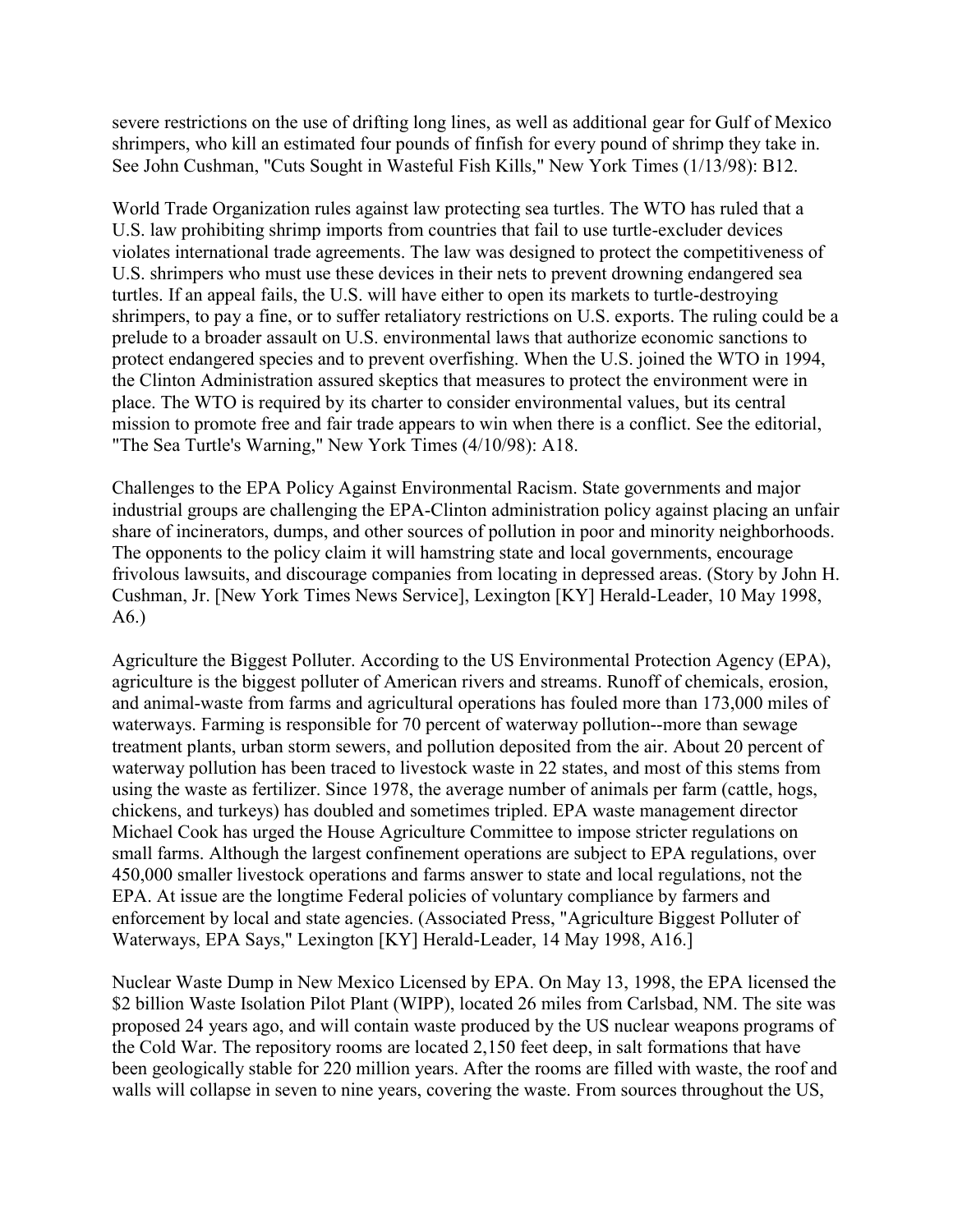large trucks on public highways will haul the nuclear waste to the site in protective canisters. Despite the government's safety precautions, environmental groups have promised to continue litigation against using the site, arguing that transporting the waste and storing it in the salt beds are unsafe. The Federal officials say they've done everything possible to insure safety. (Associated Press, "Nuclear Waste Dump to Open in N. Mexico," Lexington [KY] Herald-Leader, 14 May 1998, A16.)

Everglades Restoration Plan (Draft) to Cost \$7.5 Billion. In June 1998, the US Army Corps of Engineers completed its draft plan for undoing the damage it did to the Everglades in the late 1960s. That was when the Corps finished the 1600-mile long network of levees and canals that drain the swamps and marshes, creating space for urban development and 750,00 acres of farmland. The canals deprive the Everglades of 20% of its natural waterflow. Now wading birds are gone from many regions, and some species are down to about one-twentieth their pre-canal numbers. The canal project cost \$252 million. The restoration is estimated to cost \$7.5 billion. South of Lake Okeechobee, the Corps will dig 100 wells, each a thousand feet deep, that will store water during the rainy season. Then during the dry season, the water will be pumped into dry areas, restoring an estimated 40-60,000 acres of wetlands. The technology has never been tested on this grand a scale. Another alternative, costing far less but politically unacceptable, would be to rip out the levees and allow the natural flow of water across the region. Originally more than 1.5 million acreas in size, the Everglades has been reduced by more than half. Ecologist John Ogden of the South Florida Water Management District, a member of the team drafting the proposal, laments that the remnant cannot function naturally without human assistance and intrusive high-technology. Restoring the Glades will give the Corps something to do for at least fifteen years. The draft proposal will be officially presented for public comment in October 1998 and then will go to Congress for funding in July 1999. The draft plan is being supported by the Audubon Society. (Story by Heather Dewar, "Everglades to Be Restored, Sort of," Lexington Herald-Leader, 18 June 1998, B9.)

Distributive Justice and Wealth Disparities. In July 1998, consumer advocate Ralph Nader wrote Microsoft Chairman Bill Gates a two-page letter about "about a problem of distributive justice." Nader described Gates as "the world's number one working rich person," and urged him to join fellow billionaire Warren Buffet in sponsoring and planning a conference of billionaires on the subject of "National and Global Wealth Disparities and What to Do About It." Nader cited "an astonishing calculation" by New York University economics professor Edward Wolff: Gates' net worth is more than the combined net worth of the poorest 40 percent of Americans, including their home equities, pensions, mutual funds, and 401(k) plans. In the past, Nader has been outspokenly critical of Microsoft's monoply on computer operating systems. ("Billionaires Asked to Spread Wealth," Lexington Herald-Leader, 28 July 1998, C1.)

## **RECENT ARTICLES AND BOOKS**

Reminder: Environmental Ethics, Environmental Values, and the Journal of Agricultural and Environmental Ethics are not indexed here, but are included in the annual update on disk and on the website.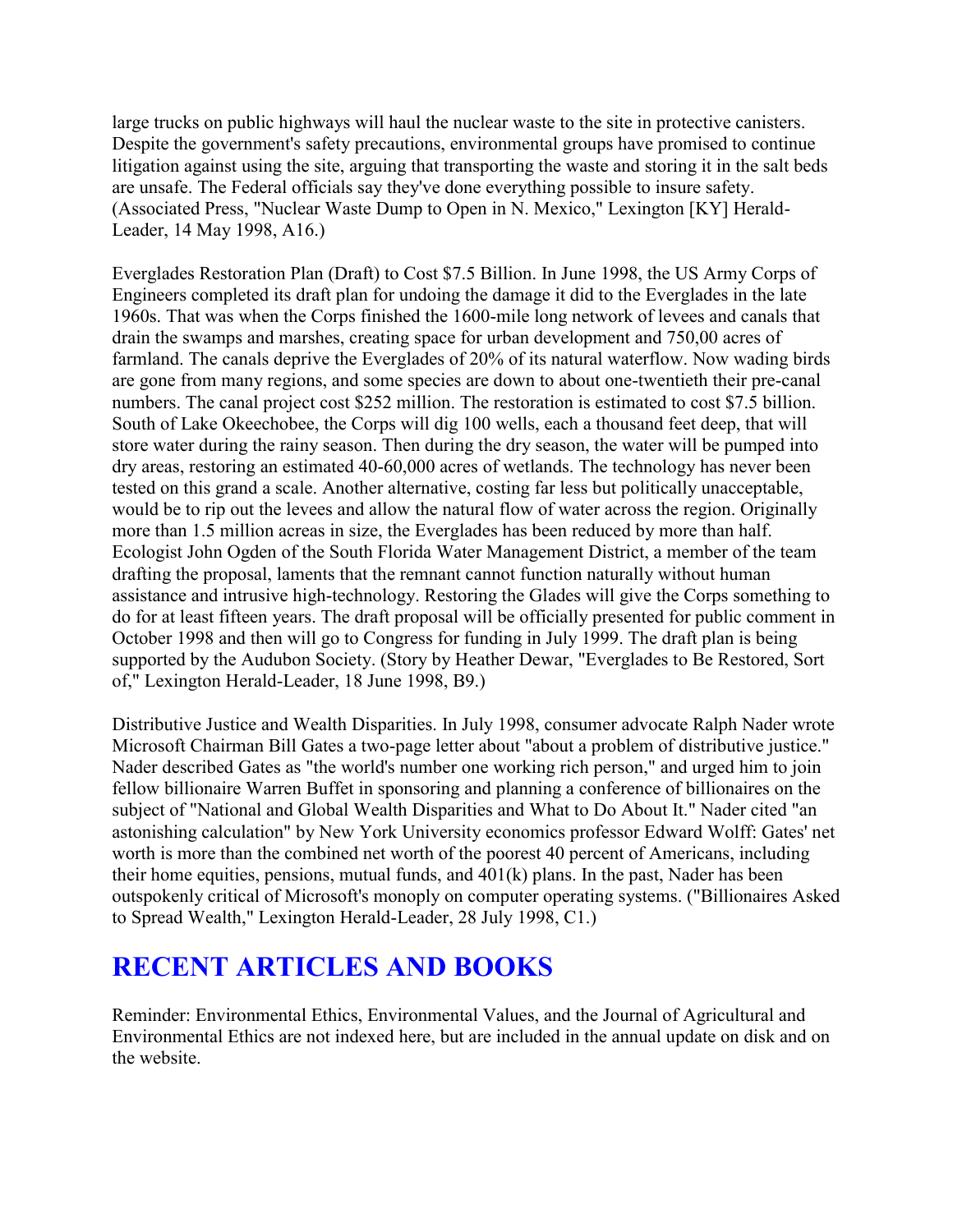--Botzler, Richard, and Armstrong, Susan, eds. Environmental Ethics: Divergence and Convergence. 2nd ed. New York: McGraw-Hill, l998. This second edition of a widely-used anthology expands the first edition (l993) with 26 new essays in a multi-disciplinary format with teaching aids. New topics are genetic engineering, ecological restoration, free market environmentalism, environmental justice, creation spirituality, and conflict resolution.

--Bekoff, Marc, with Meaney, Carron A. Encyclopedia of Animal Rights and Animal Welfare. Foreward by Jane Goodall. Westport, CT: Greenwood Press, 1998. 446 pages. \$ 60.00 hardcover. Useful and relatively compact handbook. Each article ends with a brief selected bibliography. A chronology (1822-1995) related to animals of events in the USA, UK, and other countries (pp.xvii-xxi). A long appendix entitled "Resources on Animal Welfare and Humane Education." Bekoff teaches biology at the University of Colorado, and Meaney is at the Denver Museum of Natural History. The Encyclopedia sold 1500 copies in its first month!

Here'a a sampling of articles:

- --Hettinger, Ned, "Environmental Ethics," pages 159-61.
- --Sapontzis, Steve F., "Environmental Ethics versus Animal Rights," pages 161-62.

--Pacelle, Wayne, "Hunting," pages 196-97.

- --Cartmill, Matt, "History of Ideas Surrounding Hunting," pages197-99.
- --Varner, Gary, "Environmental Ethics and Hunting," pages 200-201.
- --Varner, Gary, "Vegetarian Diets: Ethics and Health," pages 351-52.
- --Bissell, Steven J., "Hunting in the United States," pages 201-2
- --Causey, Ann S., "Fair Chase," pages 202-3.
- --Sapontzis, Steve F., "Predation," pages 275-76.

--Landsell Herbert, "Nonrightist's View [of Hunting]," pages 277-78.

--Linzey, Andrew, "Animal Theology," pages 283-84, and several other articles on Religion and Animals.

- --Fox, Michael Allen, "Vegetarianism," pages 349-51," and other artiicles.
- --Rolston, Holmes, "Wild Animals, Duties to," pages 262-64.
- --Rolston, Holmes, "Endangered Species," pages 154-56.
- --Weir, Jack, "Virtue Ethics," pages 357-58.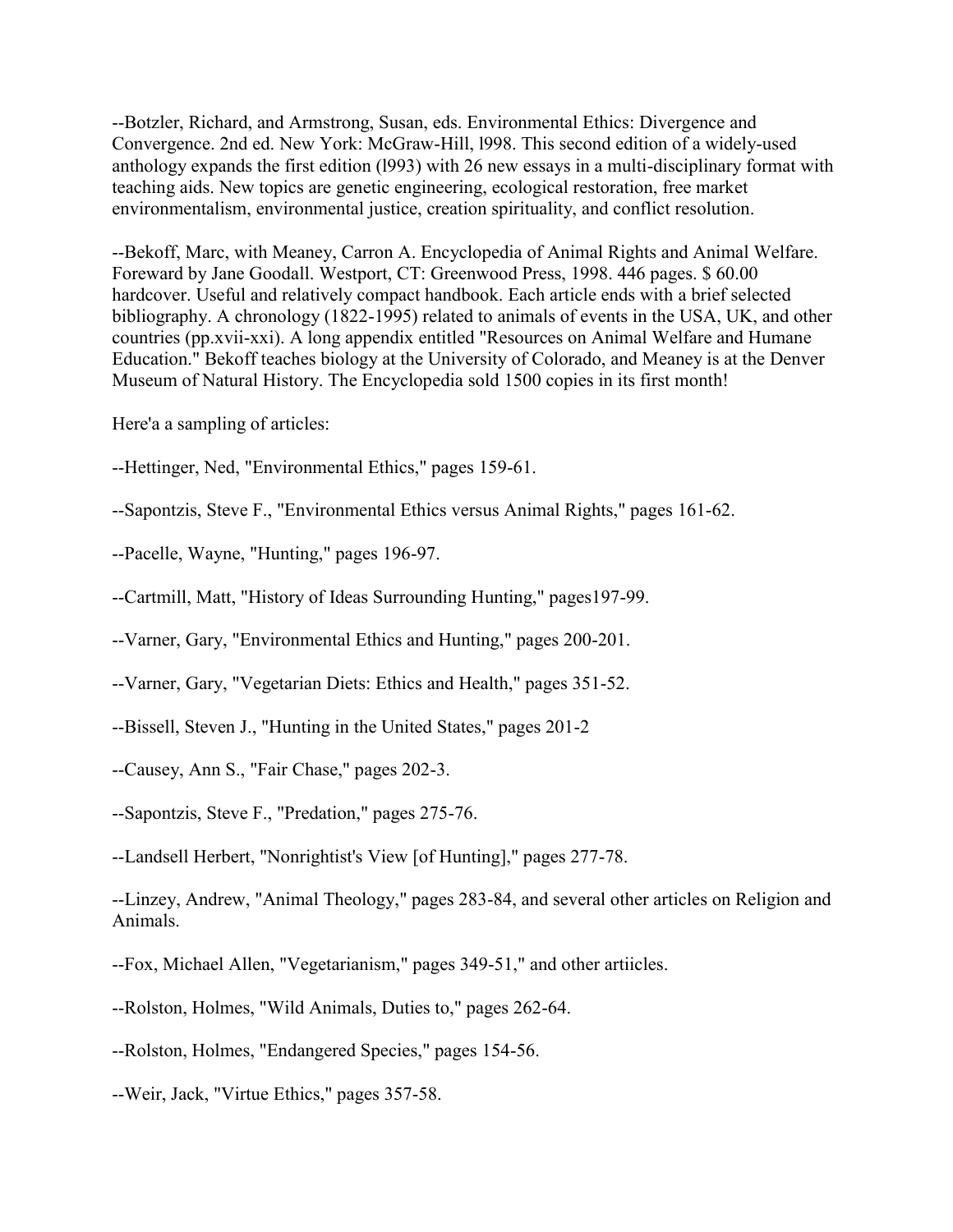- --Rollin, Bernard E., "Veterinary Ethics," pages 354-56, and other articles.
- --Jamieson, Dale, "Zoos and Animal Welfare," pages 376-77, and other articles.
- --Clark, Stephen R. L., "Anthropocentrism: Humanism," pages 68-69.
- --Clark, Stephen R. L., "Species-Essentialism," pages 319-20.
- --DeGrazia, David D., "Autonomy of Animals," pages 83-85.
- --DeGrazia. David D., "Well-Being of Animals," pages 359-60, and other articles.
- --Kreger, Michael D., "History of Zoos," pages 369-70, and several other articles on zoos.
- --Regan, Tom, "Animal Rights," pages 42-43.
- --Gruen, Lori, and Birke, Lynda, "Animal Rights: Ecofeminists' Perspectives," pages 48-49.
- --Beauchamp, Tom L., "Moral Standing of Animals," pages 248-50.
- --Peter Singer, "Utilitarianism," pages 343-44.

--Frey, R. G., "Content, Value, and Richness of Animal Life," pages 116-18.

--Clayton, Patti H., Connection on the Ice: Environmental Ethics in Theory and Practice. Philadelphia: Temple University Press, 1998. 328 pages. \$25 paper. \$70 cloth. With photographs by Charles Mason. An extraordinary whale rescue that reveals a great deal about values and decision making and about how we think of ourselves as human beings. The 1988 rescue of gray whales near Barrow, Alaska, said to be "the most extraordinary animal rescue effort ever undertaken," serves as a touchstone for critical comparisons in an introductory overview of three major traditions of environmental philosophy: extensionism, ecofeminism's "care" ethic, and Heideggerian phenomenology. The unifying narrative of the rescue story is both an engaging vehicle for the study of environmental ethics and a "real world" testament to the multifaceted nature of human-nonhuman relationships. Clayton is affiliated with North Carolina State University and the University of North Carolina.

--Bekoff, Marc. "Deep Ethology." The AV Magazine, Winter 1998, pp. 10-19. Based on years of research and personal experience, Bekoff presents a straightforward and inspiring account of his scientific beliefs and moral convictions regarding nonhuman animals. He defines "deep ethology" as "naming and bonding with animals and expanding the Community of Equals." The article summarizes Bekoff's views on the nature of animal minds and well-bing, and on how animals should be treated by humans. Bekoff is a biologist at the University of Colorado, Boulder.

--Rasmussen, Larry L. Earth Community Earth Ethics. Maryknoll, New York: Orbis Books. 1996. 366 pp. Paper \$20. Probably the most insightful analysis yet produced from a theological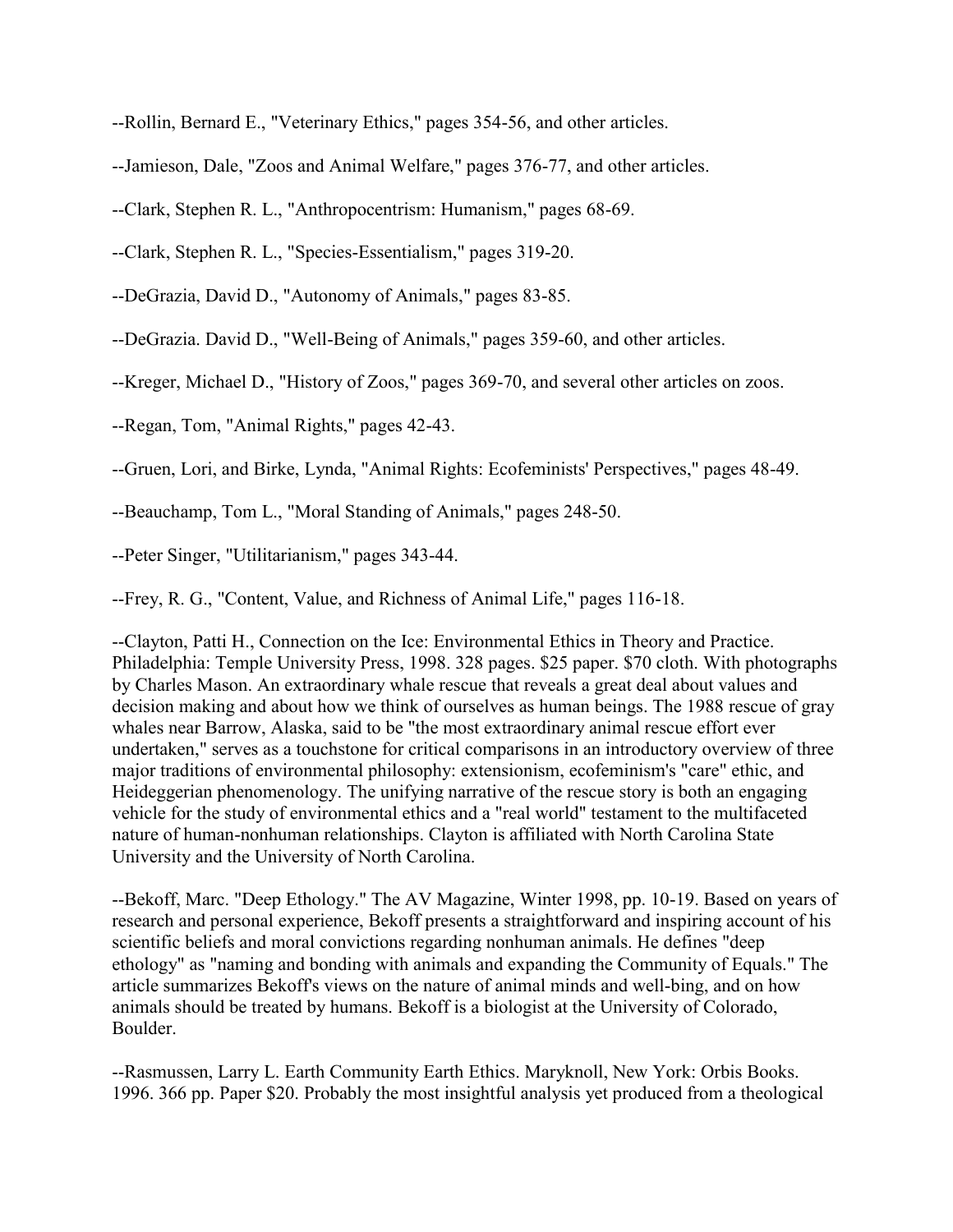perspective of social justice and ecological concerns, though Michael Northcott's The Environment and Christian Ethics still excels in his dialogue with philosophers. "An attempt to lean into the world in a way that receives earth, with its distress, graciously" (p. 319). A green critique of history, of the human desires for dominion over earth that have driven Western science, development, technology, industry, politics, and religion since the Enlightenment. An underlying theme is "justice, peace, and the integrity of creation" (World Council of Churches), where Rasmussen was influential.

To conceive of humans as apart from nature, rather than a part of nature is "nature/humanity apartheid" (pp. 32-33, 328). "The essence of sin in this perspective is to try to rise above nature" (p. 274), seeking arrogant dominion over nature, denying the wholeness of creation. But, Rasmussen, as an ethicist, in the end has to notice some apartness. "Humans, as a part of nature, cannot escape their distinctive work as moral creatures" (p. 347). We intervene in "a nature too casual about pain, suffering, and death" (p. 347).

"For all their power as articulations of faith amidst several historical crises, canonical Protestant theologies from the 1930's to the 1970's were miserably deficient as cosmologies. They located human beings in the cosmos in ways that alienated us from the rest of nature and set the living substance of nature's infinite variety over against us. Nature was submissive objects at the disposal of creative subjects, human beings. ... A cosmic community of a million living subjects became little more than a collection of user-friendly objects. ... The need now is for those symbols that effect a `reenchantment of the world' that edges out the deadly cosmology of mindless and valueless nature ... in which the Spirit is the energy and power of God present in all creation as its very animation. ... The Spirit's presence is not amidst, nor its work for, one species only."

Rasmussen is Reinhold Niebuhr Professor of Social Ethics at Union Theological Seminary, New York.

--Zimmerman, Michael, Callicott, J. Baird, Sessions, George, Warren, Karen J., and Clark, John, eds., Environmental Philosophy: From Animal Rights to Radical Ecology. 2nd ed. Upper Saddle River, NJ: Prentice-Hall, 1998. 463 pages. The second edition of what has been a very popular anthology in environmental ethics. Baird Callicott adds an article, "Do Deconstructive Ecology and Sociobiology Undermine Leopold's Land Ethic?" Harold Glasser adds "Demystifying the Critiques of Deep Ecology." Karen Warren revises the introduction to ecofeminism. A section on political ecology includes new essays on free market environmentalism, sustainable development, liberal environmentalism, socialist environmentalism, and ecotage.

--Smith, Pamela, What Are They Saying About Environmental Ethics? Mahwah, NJ: Paulist Press, 1997. 122 pages. \$ 10.00 paper. Chapters: 1. Deep Ecology and Its Radical Vision. 2. The Ethics of Ecofeminism. 3. Animal "Rights" and Questions of Human Behavior. 4. The "Naturalists" and Leopoldian Ethics. 5. Liberation Ecotheology. 6. Eco-Ethics and the World's Religions. 7. Eco-Ethics and the Catholic Magisterium. "An ethic of respect, if not of widespread `rights,' seems to be arising from a conviction that some sort of `intrinsic value' can be posited for all sorts of lifeforms and their support systems. The basis for claiming such `intrinsic value' may be a religious one--a sense that creation, in all its diversity, is revelatory, bearing a `trace of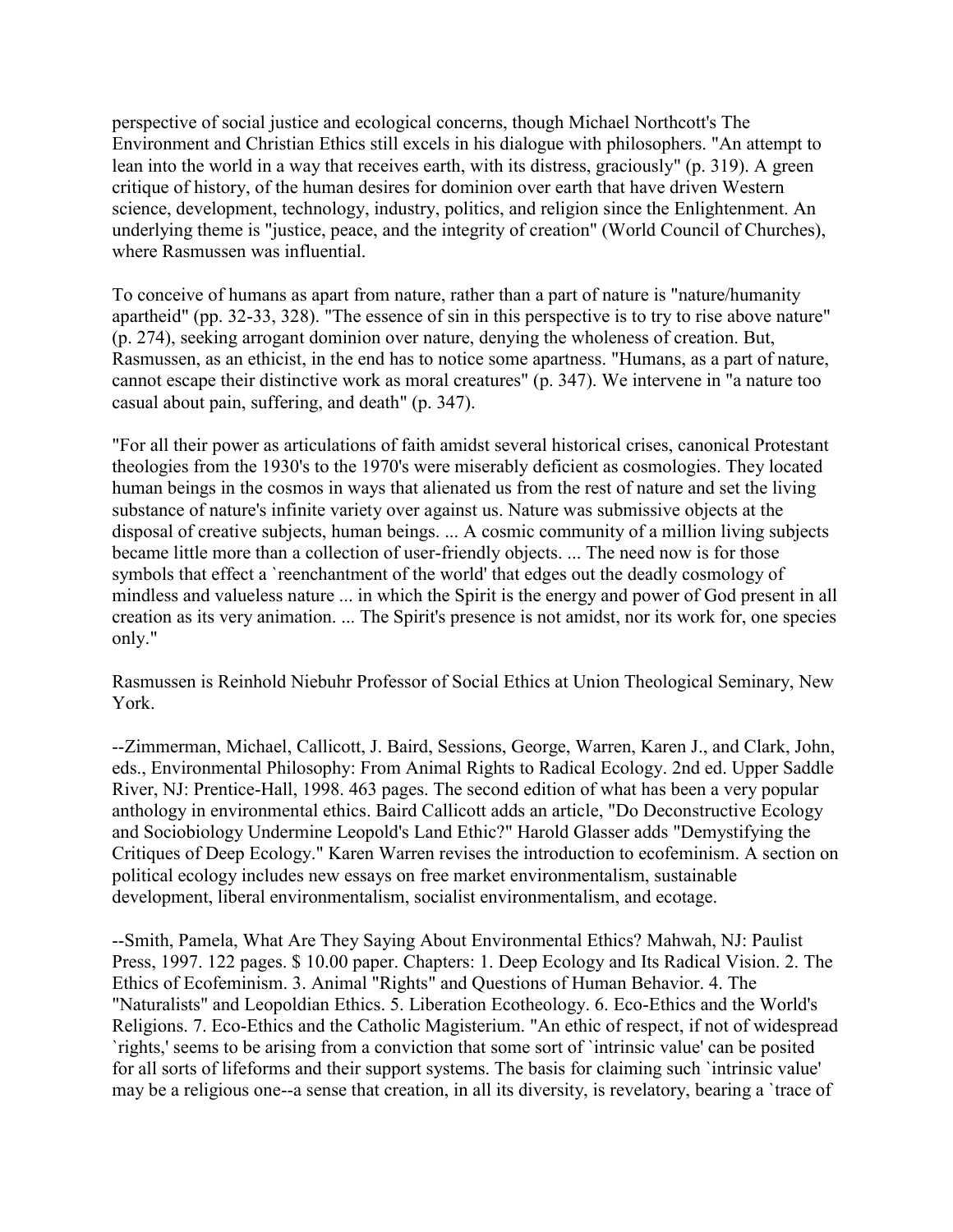the Trinity' (St. Thomas Aquinas) or God's `insignia,' the `marks of his glory' (John Calvin). Or it may be an intuition of a kind of `spirit' or sacrality present in living creatures beyond the human. In a more philosophical vein, `intrinsic value' can be claimed on the basis of the directionality, the impetus to survival and continuation and proliferation which is observed among a wide array of living beings. Perception of `kinship' among the diversity of beings and of `interrelatedness' implicit in ecosystemic processes lend support to more evolutionary and cosmogenetic theories of `intrinsic value' (p. 98). Smith teaches systematic theology at SS. Cyril and Methodius Seminary in Orchard Lake, Michigan.

--Soromenho-Marques, Viriato, O Futuro Frágil: Os desafios da crise global do ambiente (The Fragile Future: The Challenges of the Global Environmental Crisis). Mira-Sintra (near Lisbon), Portugal: Publicaçoes Europa-América, Lda, 1998. (Apartado 8, 2726 Mem Martins Codex, Portugal). 226 pages. ISBN 972-1-04435-0. In Portuguese. The first systematic work on environmental ethics in Portugal. Part I. The State of the Environmental Problem. First Essay: The Environmental Cause: Toward an Overview. Second Essay: Politics of the Environment in Portugal: Balance and Perspectives. Part II. Environment, Citizenship, and Values. Third Essay: Environment, Culture, and Citizenship: Five Fundamental Questions. Fourth Essay: Environmental Crisis: Ethics and Values. Part III. United by the Threat: In Search of Common Solutions. Fifth Essay: War, Environment, and Forced Cooperation. Sixth Essay: Environmental Crisis and International Politics. Soromenho-Marques is Associate Professor in the Faculty of Letters, University of Lisbon, and chairs the sections Philosophy of the History of Culture, and Philosophy of Politics and Law. He coordinates the Faculty of Nature and the Environment, and is a founder of Quercus, a leading conservation movement in Portugal.

--Oksanen, Markku, Nature as Property: Environmental Ethics and the Institution of Ownership. Turku, Finland: Reports from the Department of Practical Philosophy, University of Turku, Volume 10, 1998. ISSN 0786-8111. ISBN 951-29-1191-4 This is Oksanen's Ph.D. thesis, done under the supervision of Juhani Pietarinen of the Department of Philosophy, University of Turku, Finland, Summer 1998. A study of the conceptual and practical implications of the institution of ownership, when ecological concerns are profoundly taken into account. The Western understanding of, and the attitude to, nature are changing and the change may extend to concern the institution of ownership. Particularly land ownership is in many cases directly related to the emergence of ecological problems. What is at stake in environmental ethics is primarily the same as what is at stake in the philosophy of ownership: the use of the physical environment, the goods and services nature provides.

We can identify in two complementary ways the points of contradiction between the advocates of the environment and those of private property. Firstly, the conflict centres upon the ideas of proper human attitudes to, and treatment of the natural world. Can natural things be owned? On what grounds are they ownable? Secondly, assuming that natural objects are ownable, we face the issue of how to apply these norms in practice and how to resolve a conflict between these two sets of norms. In sum, how is the natural world to be treated?

--Callicott, J. Baird, and Nelson, Michael P., eds. The Great New Wilderness Debate. Athens: University of Georgia Press, 1998. 696 pp. \$30. A big anthology on wilderness, which will become a leading reference in the field. Contains the following: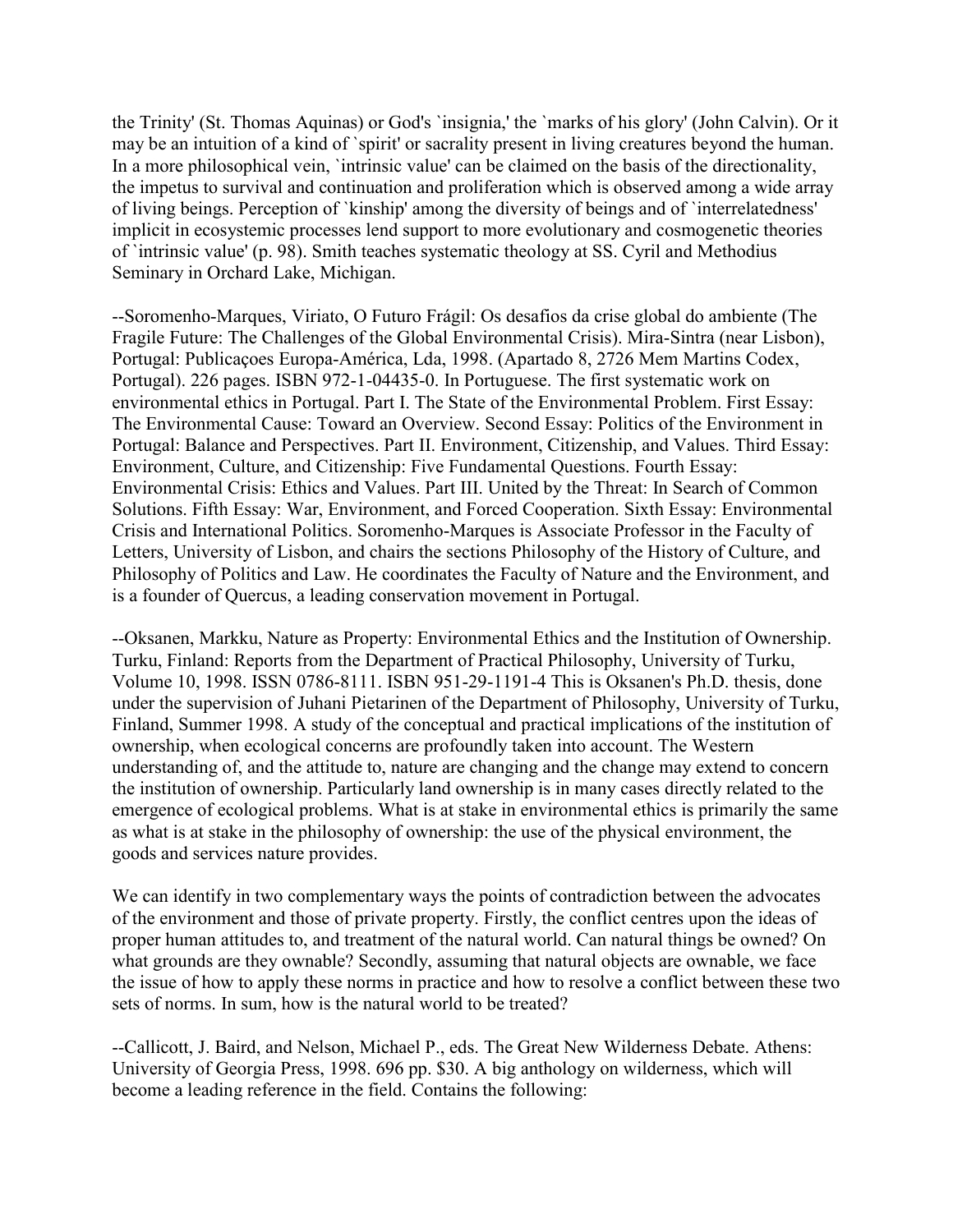Part One: The Received Wilderness Idea

--Edwards, Jonathan, "The Images or Shadows of Divine Things", "Christian Doctrine of Original Sin Defended," "Sinners in the Hands of an Angry God."

--Emerson, Ralph Waldo, Selections from Nature.

--Thoreau, Henry David, "Walking" and "Huckleberries."

--Muir, John, Selections from Our National Parks.

--Roosevelt, Theodore, "The American Wilderness: Wilderness Hunters and Wilderness Game."

--Leopold, Aldo, "Wilderness as a Form of Land Use.

--Marshall, Robert, "The Problem of the Wilderness."

--Olson, Sigurd, "Why Wilderness?"

--Leopold, A. Starker, et al., "Wildlife Management in the National Parks," --The Wilderness Act of 1964.

--Woods, Mark, "Federal Wilderness Preservation in the United States: The Preservation of Wilderness?"

--Nelson, Michael P. "An Amalgamation of Wilderness Preservation Arguments."

Part Two: Third and Fourth World Views of the Wilderness Idea

--Standing Bear, Chief Luther, "Indian Wisdom."

--Nash, Roderick, "The International Perspective."

--Harmon, David, "Cultural Diversity, Human Subsistence and the National Park Ideal"

--Guha, Ramachandra, "Radical American Environmentalism and Wilderness Preservation: A Third World Critique."

--Johns, David M. "The Relevance of Deep Ecology to the Third World: Some Preliminary Comments."

--Guha, Ramachandra, "Deep Ecology Revisited."

--Naess, Arne, "The Third World, Wilderness, and Deep Ecology."

--Gomez-Pompa, Arturo, Kaus, Andrea, "Taming the Wilderness Myth."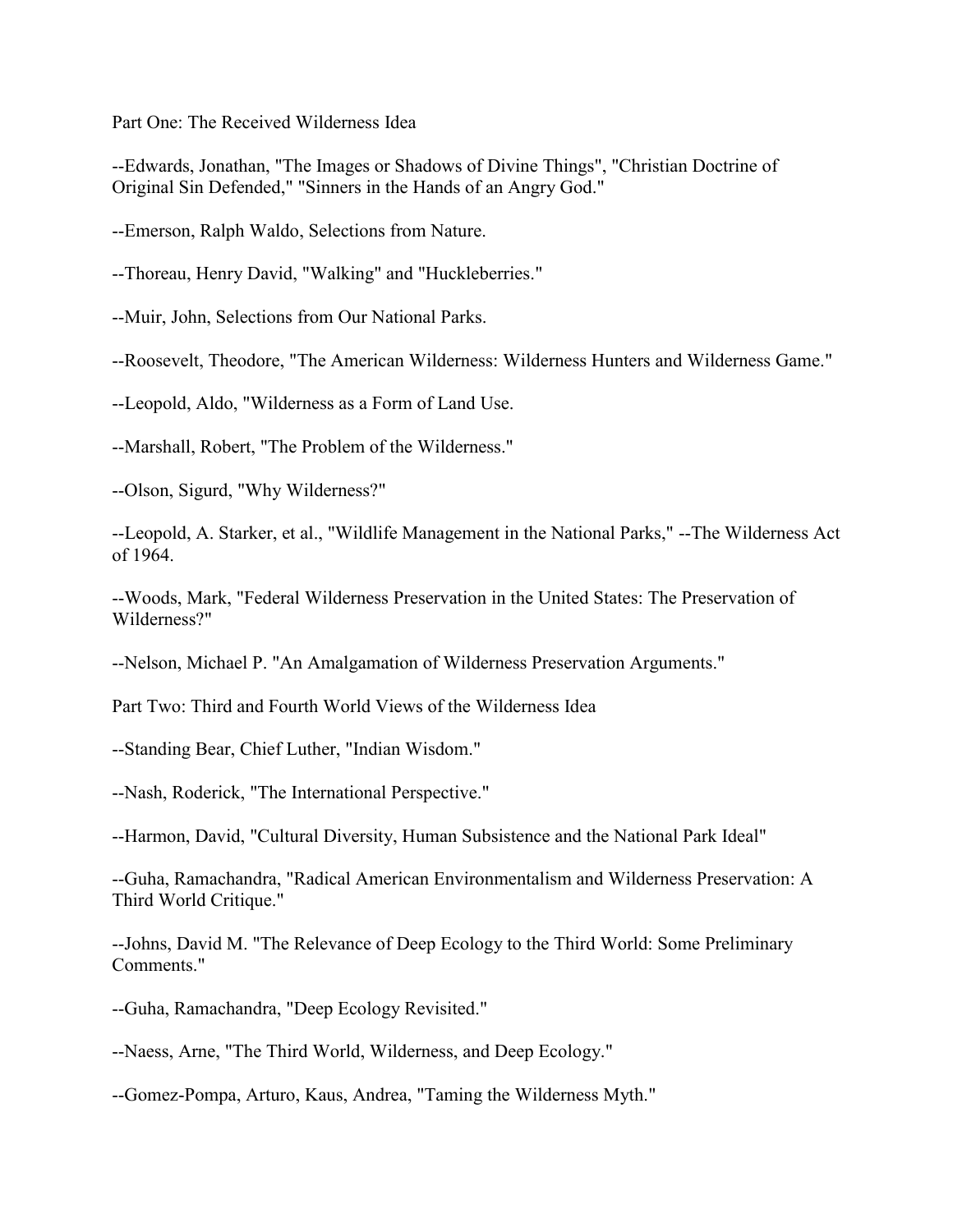--Bayet, Fabienne, "Overturning the Doctrine: Indigenous People and Wilderness--Being Aboriginal in the Environmental Movement."

--Talbot, Carl, "The Wilderness Narrative and the Cultural Logic of Capitalism."

Part Three: The Wilderness of Idea Roundly Criticized and Defended

--Callicott, J. Baird, "The Wilderness Idea Revisited: The Sustainable Development Alternative."

--Rolston, Holmes, III, "The Wilderness Idea Reaffirmed."

--Callicott, J. Baird, "That Good Old-Time Wilderness Religion."

--Foreman, Dave, "Wilderness Areas for Real."

--Noss, Reed F., "Sustainability and Wilderness."

--Denevan, William M., "The Pristine Myth: The Landscape of the Americas in 1492."

--Birch, Thomas H., "The Incarceration of Wildness: Wilderness Areas as Prisons."

--Cronon, William, "The Trouble with Wilderness, or, Getting Back to the Wrong Nature."

--Henberg, Marvin, "Wilderness, Myth, and American Character."

Part Four: Beyond the Wilderness Idea

--Leopold, Aldo, Selections from "Threatened Species" and "Wilderness."

--Noss, Reed F. "Wilderness Recovery: Thinking Big in Restoration Ecology."

--Waller, Donald M., "Getting Back to the Right Nature: A Reply to Cronon's `The Trouble With Wilderness'."

--Foreman, Dave, "Wilderness: From Scenery to Nature."

--Callicott, J. Baird, "Should Wilderness Areas Become Biodiversity Reserves?"

--Grumbine, R. Edward, "Using Biodiversity as a Justification for Nature Protection in the U.S."

--Turner, Jack "In Wildness Is the Preservation of the World."

--Nabhan, Gary Paul, "Cultural Parallax in Viewing North American Habitats."

--Snyder, Gary, "The Rediscovery of Turtle Island."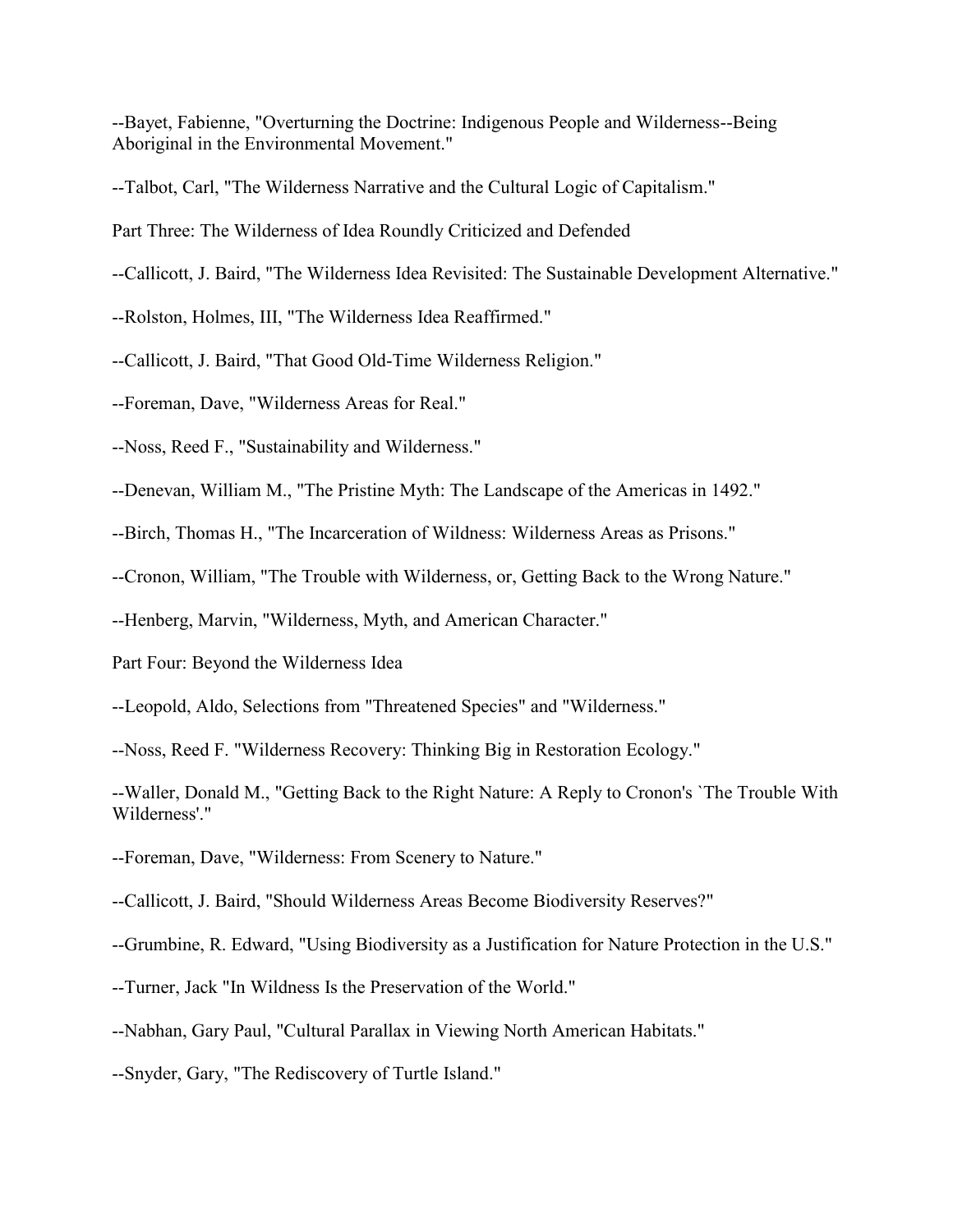--Plumwood, Val, "Wilderness Skepticism and Wilderness Dualism."

--Trachtenberg, Zev, ed., Symposium: Environmental Protection and the Politics of Property Rights, a theme issue of the Oklahoma Law Review, vol. 50, Fall 1997, no. 3. Contains:

--Trachtenberg, Zev, "Introduction: How Can Property Be Political?" pages 303-310. Although the goal of protecting the natural environment has gained increasing importance over the last generation, in recent years there is the charge that this is inconsistent with respect for property rights. The conflict between environment and property has emerged as one of the thorniest political issues of the day, one which is national in scope but which has immediate meaning for every community.

--Sawyer, Andrew H., "Changing Landscapes and Evolving Law: Lessons from Mono Lake on Takings and the Public Trust," pages 311-349.

--Echeverria, John D., "The Politics of Property Rights," pages 351-375.

--Huffman, James L., "The Public Interest in Private Property Rights," pages 377-390.

--Kershen, Drew L., "An Oklahoma Slant to Environmental Protection and the Politics of Property Rights," pages 391-398, response to the preceding papers.

--Trachtenberg, Zev, "The Environment: Private or Common Property?", pages 399-403, response to the preceding papers. Trachtenberg teaches philosophy at the University of Oklahoma.

--Mitchell, John Hanson, Trespassing: An Inquiry into the Private Ownership of Land. Reading, MA: Addison-Wesley, 1998. By what right do humans own land at all? Mitchell, a frequent trespasser, is especially interested in 500 acres in eastern Massachusetts, tracing its history of owners from the native Americans to the present, with tales of their attachments to the land, the differing ways they have owned it, and how this affects the boundary between what humans hold in common and what they hold privately. Common needs weighed against the private right.

--Vardy, Peter, and Grosch, Paul, The Puzzle of Ethics. Armonk, NY and London, UK: M. E. Sharpe, 1997. Earlier published in the UK in 1994 by Fount Paperbacks. A summary introduction to ethics. Chapter 16, "Animal Rights," is a short but competent introduction, featuring Peter Singer, and Bernard Williams in reply. Chapter 17 is "Environmental Ethics," the is/ought controversy, three categories of environmental ethics: (1) humanist theories, (2) biocentric theories, and (3) eco-holistic theories; Bernard Williams' account. Vardy and Grosch conclude: "Any talk of environmental ethics is bound, to a greater or lesser extent, to be anthropocentric, or human-centered, for the simple reason that philosophy in general and moral reasoning in particular are straightforward human activities. ... Therefore our concern for the environment is bound to be human-centered" (p. 224). Vardy is in philosophy at Heythrop College, London University. Grosch is in philosophy at the College of St. Mark and St. John, Plymouth, UK.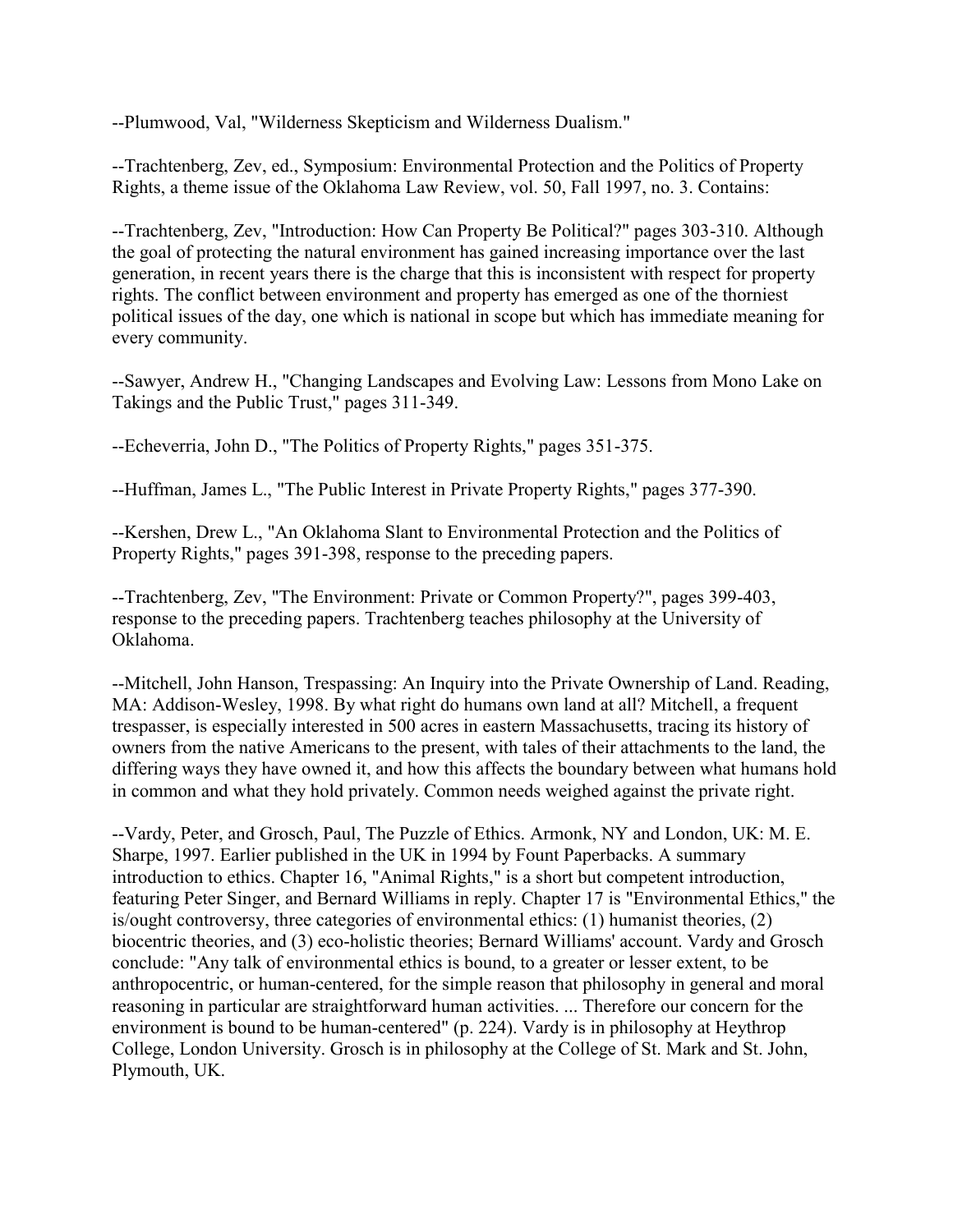--Berglund, Eeva, Knowing Nature, Knowing Science: An Ethnography of Local Environmental Activism. Cambridge, UK: The White Horse Press, 1997. Three different groups of civil activists protesting against infrastructure installations, and their understanding of science. The role of science is ambivalent. Post-Chernobyl Germany, cultures of protest, environmental conflict, and shifting boundaries of nature and culture. Berglund is in geography at the University of California, Berkeley.

--Holland, Alan, and Johnson, Andrew, eds., Animal Biotechnology and Ethics. London: Chapman and Hall, 1997. Sample essays: Seidel, George E., Jr., "Biotechnology in Animal Agriculture; Broom, D. M., "The Effects of Biotechnology on Animal Welfare"; D'Silva, J., "Campaigning against Transgenic Technology"; Holland, Alan, "Species Are Dead: Long Live Genes!"; Thompson, Paul, "Biotechnology Policy: Four Ethical Problems and Three Political Solutions. And more. Holland is in philosophy at Lancaster University, UK. Johnson is an environmental consultant and editor of The White Horse Press.

--Mintzer, Irving M., and Leonard, J.A., eds., Negotiating Climate Change: The Inside Story of the Rio Convention. Cambridge: Cambridge University Press, 1994. 392 pages. The fate of the Framework Convention on Climate Change in the light of political and industrial pressures to avoid doing much about real change. Science, values, and politics in a complex treaty. Nevertheless, there has been some achievement. There is a formal, binding requirement, sound reporting of emissions and target-hitting, or missing, verification by an independent authority, and there are continued negotiations. Much of this achievement was spearheaded by contributors to this volume.

--Price, Colin, Time, Discounting and Value. Oxford: Blackwell Publishers, 1993. 393 pages. Addresses the issue of valuing the future, discounting it, as economists commonly do. The claim here is that in many such applications this is a misleading procedure; moreover it is one which may be acting as a "scientific" cover to promoting the interests of the present generation at the expense of the future.

--Hedleston, Jo Ann, The Origins of the Animal Husbandry Ethic, M.A. thesis, Colorado State University, summer 1998. A historical account of the ethical idea of kindness to animals that is part of the animal husbandry ethic as found in British and American culture. Deals in particular with the philosophy of Thomas Jefferson as the author of the American agrarian dream, with attention to the influence on the Christian tradition of the utilitarian ethic of Frances Hutcheson. The modern ideas of kindness to animals, or refraining from cruelty to animals, comes from the social humanitarian movement in Britain during the eighteenth and nineteenth centuries. The idea is transformed from the ethics that we ought not to be cruel to animals because it might lead in turn to cruel treatment of animals into a new ethics that claims that we ought to be kind to animals because they are sensitive creatures with a value of their own beyond that of human use. Includes some relatively unknown literature of the animal welfare movement in Britain. Comparisons with contemporary theological defenders of animal rights.

Lamb, Kara Lee, From Philosophy to Policy: Is There a Missing Link in Environmental Ethics?, M.A. thesis, Colorado State University, summer 1998. Environmental ethics is often thought to restrict permissible environmental activities by introducing various duties, responsibilities, and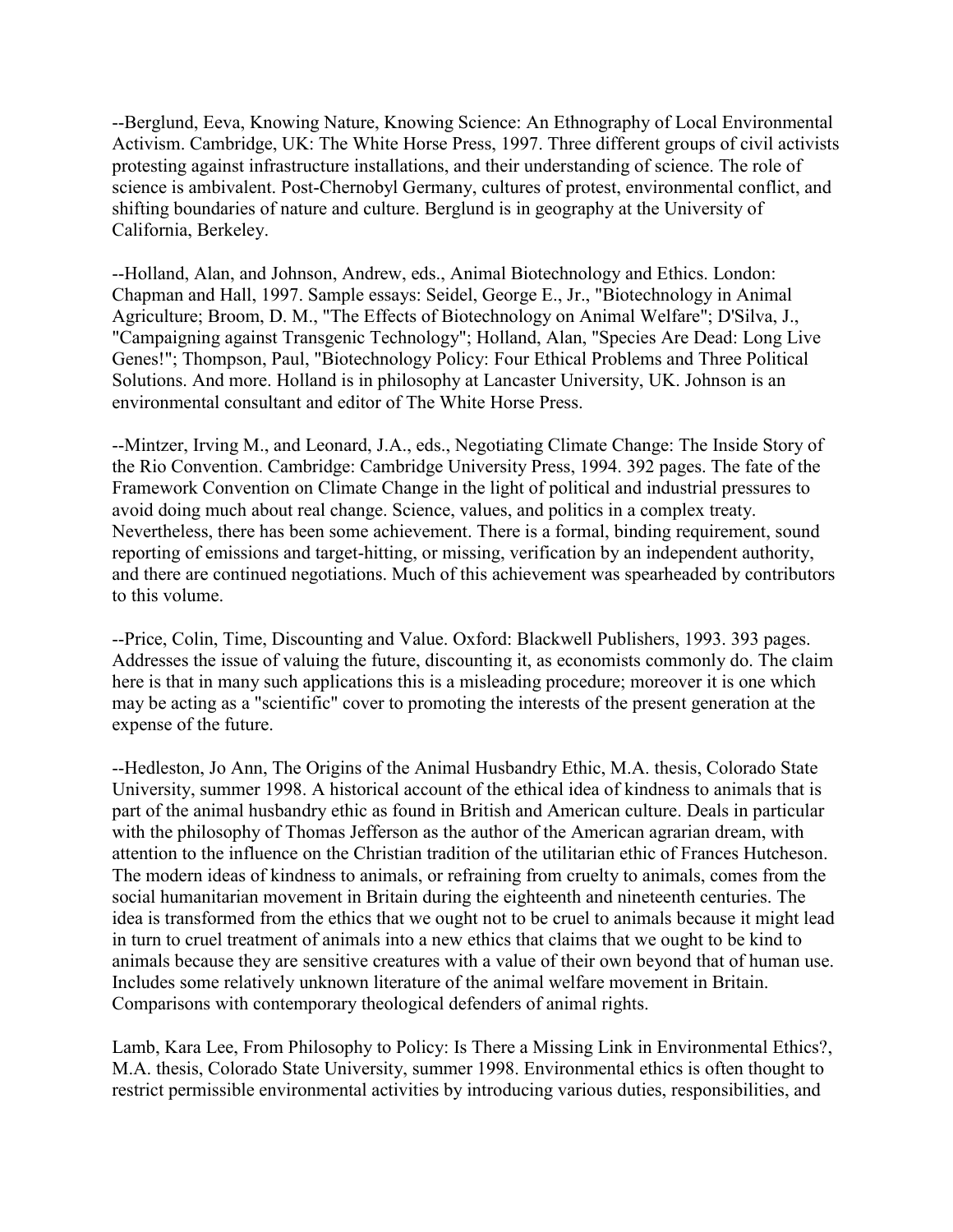prohibitions with which environmental policy and the public must comply. Rather, environmental ethics can and ought enlighten policy by providing a more adequate philosophical grounding in value for legislation. The National Environmental Policy Act (NEPA), though it requires an Environmental Impact Statement, leaves deeper value questions untouched, and leaves agencies with conflicting goals often at cross purposes. Environmental ethics can clarify these value questions. Despite its many insights, however, environmental ethics itself contains conceptual conflicts which reduce its capacity effectively to link with environmental policy. Three proposals for making environmental ethics more effective are based on the work of Val Plumwood, Paul Taylor, and Holmes Rolston. Lamb has a position with the U. S. Bureau of Reclamation interpreting environmental policy to the public and overseeing the public participation process in evaluating that policy.

--Lang, Tim and Hines, Colin, The New Protectionism: Protecting the Future Against Free Trade. London: Earthscan, 1995. 184 pages. The authors challenge free trade, claiming that, far from its promised benefits, what free trade actually produces is an ever larger gulf between the world's rich and the world's poor, combined with a growing environmental crisis. A better approach is a New Protectionism, not in defense of elitist interests at the national level (as did old protectionism), but in pursuit of the three E's: social and global equity, a sane economy, and a sustainable environment.

--Gross, Paul R., Levitt, Norman, and Lewis, Martin W., eds., The Flight from Science and Reason. New York: New York Academy of Sciences, 1996. Distributed by Johns Hopkins University Press. 593 pages. A large volume with many contributors worried about the deconstruction, relativizing, contextualizing, or whatever, of science. One section is on the environment:

--Lewis, Martin, W., "Radical Environmental Philosophy and the Assault on Reason," pp. 209- 230. The resentment of science embedded in fashionable ecomania must subvert or misdirect serious and necessary environmental initiatives. Lewis is the author of Green Delusions.

--Rothman, Stanley, and Lichter, S. Robert, "Is Environmental Cancer and Political Disease?, pp. 231-245. Scientists working in cancer epidemiology have a far different view of what constitutes a serious threat of environmental cancer than nonscientists who regard themselves as activists for environmental sanity. Rothman teaches government at Smith College. Lichter is the author of Keeping the News Media Honest.

--Denfeld, Rene, "Old Messages: Ecofeminism and the Alienation of Young People from Environmental Education," pp. 246-255. Contrasts the romantic eco-radicalism endemic among "difference" or "gender" feminists with the serious and committed environmentalism that it displaces or discourages. Young people, and young women especially, have had deflected their serious interest in environmental questions by the sectarianism, the wooly self-righteousness, and the disdain for science that have characterized ecofeminism. Fortunately, "the message of ecofeminism, and of the environmental movement that adopts it, is unlikely ever to gain widespread support among upcoming generations" (p. 253). Denfeld is the author of The New Victorians: A Young Woman's Challenge to the Old Feminist Order.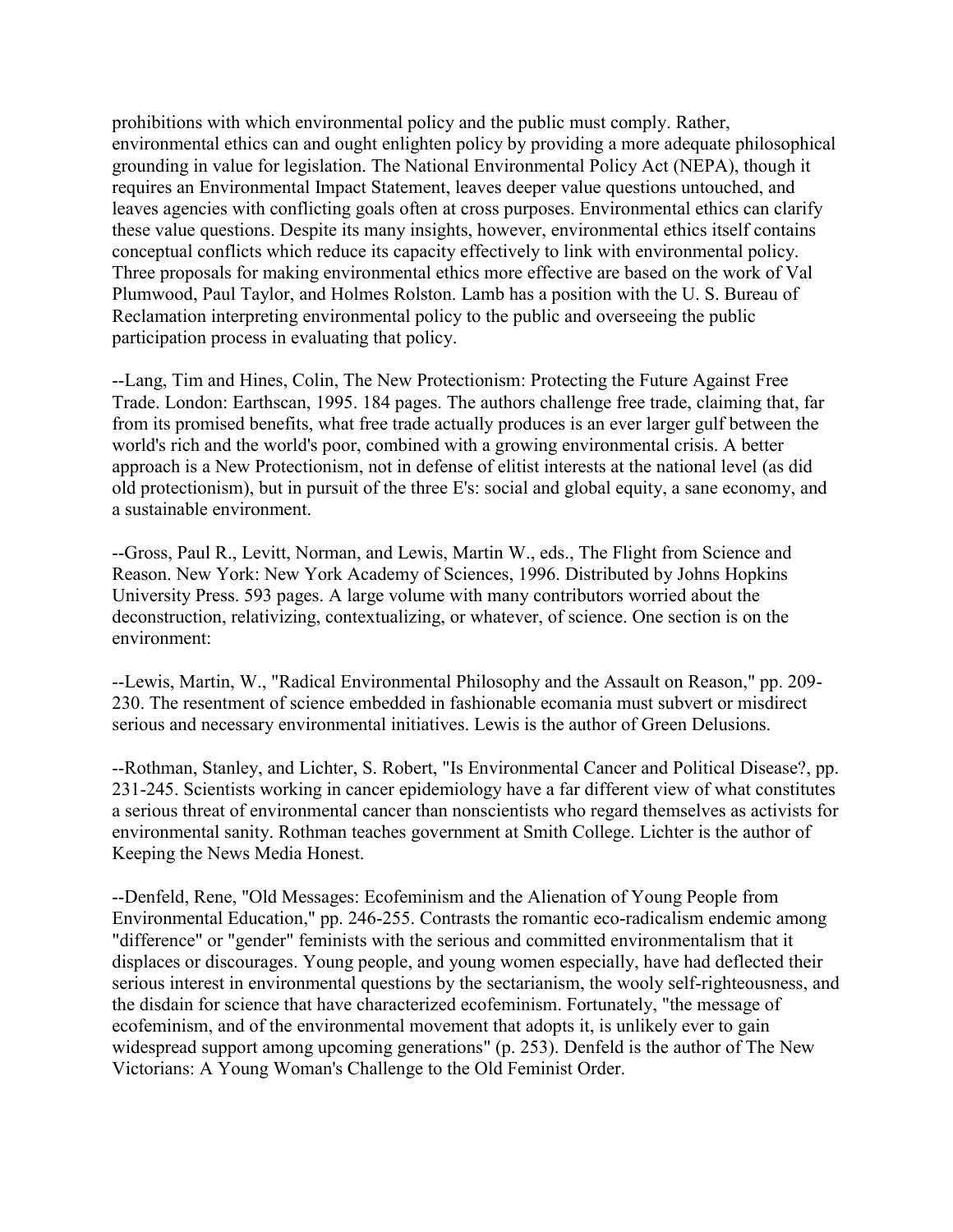--Demeritt, David, "Ecology, Objectivity and Critique in Writings on Nature and Human Societies," Journal of Historical Geography 20(no. 1, 1994):20-37. A committed postmodern view of ecology, environmentalism, and environmental history. "Inspired by the Green Movement and invoking many of the analytical concepts of ecological science, environmental historians have offered trenchant criticisms of modern society and its relations with nature. Recently however, their position has been eroded on several fronts. Revisionists in ecological science have repudiated the idea of stable, holistic ecosystems used by many environmental historians and other Green critics to measure and assail the environmental damage wrought by society. Various assaults on the authority of science and history to represent nature and the past have also undercut the exclusive claims to knowledge that environmental historians rely upon to legitimate their critique. I review these various challenges and the responses to them in turn. In the final part of the essay, I advance the position that environmental historians and other Green critics should end their search for foundational authority, be it in science or elsewhere, and appeal instead to diverse moral, political and aesthetic criteria to arbitrate between particular representations of nature in particular situations. This situation does not rule out appropriations from ecological science or other fields of knowledge where they prove useful and convincing, because, ultimately, environmental narratives are not legitimated in the lofty heights of foundational epistemology but in the more approachable and more contested realm of public discourse." Demeritt is in geography, University of British Columbia, Vancouver.

--Phelan, Shane, "Intimate Distance: The Dislocation of Nature in Modernity." Pages 44-62 in Bennett, Jane, and Chaloupka, William, eds., In the Nature of Things. Minneapolis, MN: University of Minnesota Press, 1993. "Nature" once meant "outside of culture," but, deconstructed, such meaning is no longer available. Nature should now be thought of as "intimate distance." "Recognition of nature as intimate distance reminds us simultaneously that nature is us and our lives, but that those lives are the greatest, most mundane mystery we will ever have" (p. 59). With attention to Rousseau and Nietzsche. Phelan teaches political science at the University of New Mexico.

--Sikorski, Wade, "Building Wilderness." Pages 24-34 in Bennett, Jane, and Chaloupka, William, eds., In the Nature of Things. Minneapolis, MN: University of Minnesota Press, 1993. "The wilderness ... is not the opposite of civilization, as it has long been characterized in the Western tradition, virginal, unhandled, inhuman, untouched, but rather a building that we dwell in, that we have built because of what we, as earthly and mortal beings, are. ... In going into the wilderness, which is as easily found in the city as in the vast rain forest, we are going home because wilderness is the place where we recover the things that are most ourselves" (p. 29). Sikorski lives in Montana and is the author of Modernity and Technology: Harnessing the Earth to the Slavery of Man (University of Alabama Press, 1993).

--Lutts, Ralph H., ed., The Wild Animal Story. Philadelphia: Temple University Press, 1998. 328 pages. \$ 35. An exploration of the popular genre of wild animal stories, from turn-of-the century nature writings to contemporary films and television. Queries about the meaning of what animals do and our obligation to them. The stories are placed in the context of debate about animal intelligence and purposeful behavior, nature literature and films, popular culture, animals and society, and the changing attitudes toward wildlife. Lutts is in continuing education at the University of Virginia, and is the author of The Nature Fakers: Wildlife, Science, and Sentiment.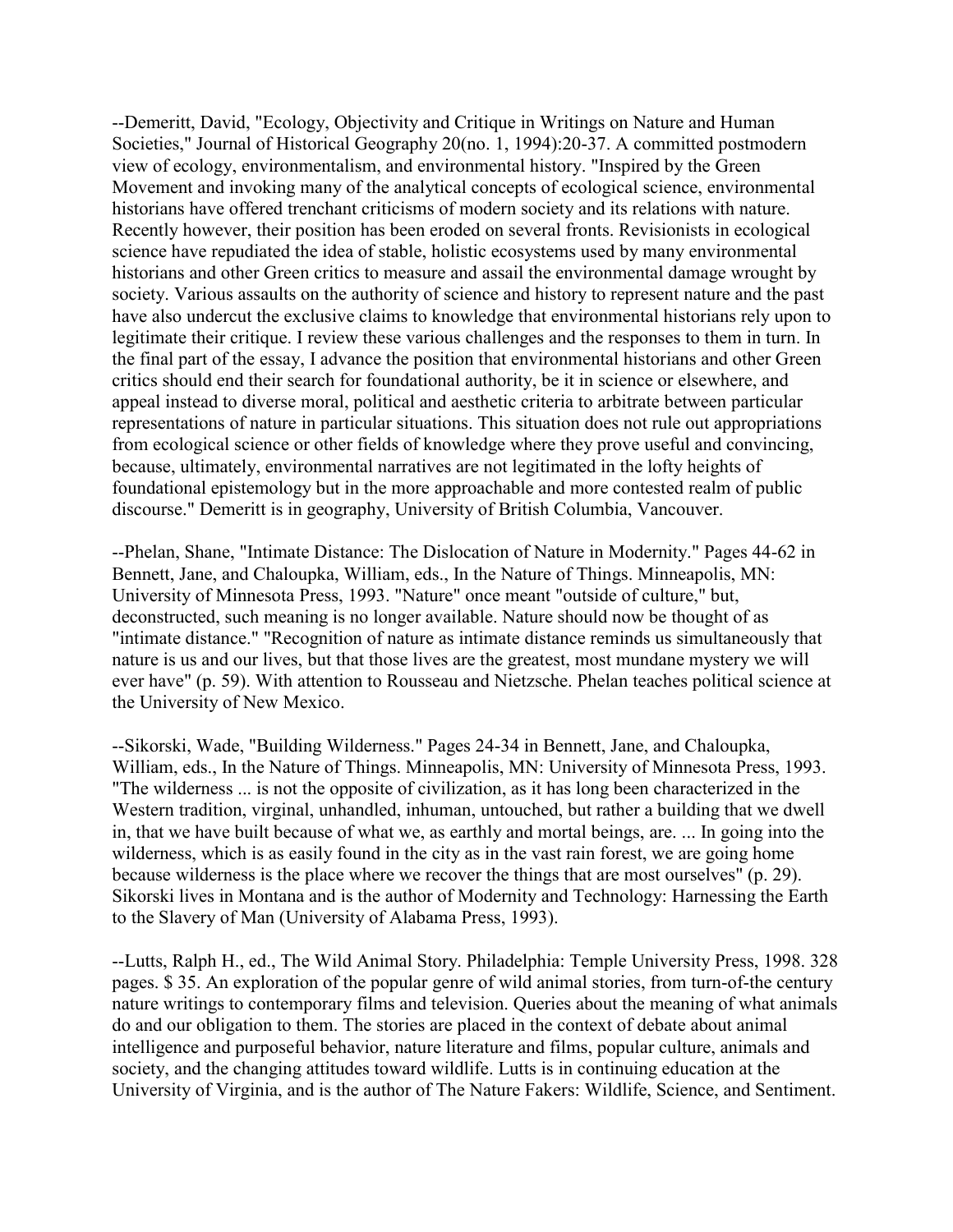--Vincoli, Jeffrey W. A Basic Guide to Environmental Compliance. New York: Van Nostrand Reinhold, 1993. 258 pages. \$ 45. A guide to the labyrinth of federal, state, and local requirements and controls (in the U.S). But the labyrinth must be decoded to do business, since the cost of noncompliance is steadily increasing. Further, the pressure is increased by the trend toward individual personal liability, both civil and criminal. The National Environmental Policy Act, the Clean Air Act, the Clean Water Act, the Resource Conservation and Recovery Act, the Toxic Substances Control Act, the Comprehensive Environmental Response, Compensation, and Liability Act, the Emergency Planning and Community Right to Know Act, and on and on.

--Rasputin, Valentin, Siberia on Fire. DeKalb, IL: Northern Illinois University Press, 1989. Selected, translated, and introduced by Gerald Mikkelson and Margaret Winchell. 230 pages. Rasputin is one of the most influential leaders of his country's environmental protection movement, deeply concerned over the resources of Siberia, and their exploitation. He writes with skill and the translation is excellent. "Every now and then I recall the `philosophy' of one old man, Grandpa Yegor, from my own native village, which still stood on the banks of the Angara River back then (but was being moved to make way for a large dam, inundating much of the area). ... Illuminated by the sunset that caressed the Angara, we were sitting on some logs when Grandpa Yegor ... nodded vaguely toward the river--before us unfolded a scene of rare beauty ... `If you want to know, I never harmed my own land.' ... I cannot say that the Siberian's feeling for the land of his forefathers is more intense than that of a European Russian, but it is undoubtedly fresher and more self-engrossed, more tangible, it would seem, more personal. ... [But] Siberians today are ceasing to exist as the composite of their former stable features and are outliving their distinctiveness, wearing it out like old clothes" (pp. 174-175). Rasputin, a literary figure in Siberia, lives in Irkutsk and spends much of his time in a cottage on the Angara River near Lake Baikal. (Thanks to Phil Pister.)

--Cohen, Joel E., How May People Can the Earth Support? New York: Norton, 1995. 531 pages. An extensive study. Past human population growth. Human population history in numbers and graphs. The uniqueness of the present relative to the past. (Ninety percent of the increase in human numbers since the beginning of time has occurred since 1650, in fewer than 350 years.) Projection methods: The hazy crystal ball. How successful have past predictions been? Scenarios of future population. What do we know for sure about the future of global population. Eight estimates of human carrying capacity. Carrying capacity in an ecological age and applied ecology. Human choices; the distribution of material well-being. Water. Natural constraints and time. How to slow human population growth. Cohen is in the Laboratory of Populations, Rockefeller University.

--Allen, C. 1997. Species of Mind: The Philosophy and Biology of Cognitive Ethology. Cambridge, MA: MIT Press.

--Pearce, J. M., 1997. Animal Learning and Cognition: An Introduction, second edition. East Sussex, UK: Psychology Press.

--Stevens, Willliam K., "New Evidence Finds This Is Warmest Century in 600 Years," New York Times, April 28, 1998, page B13. Greenhouse gases now seem to be the major influence.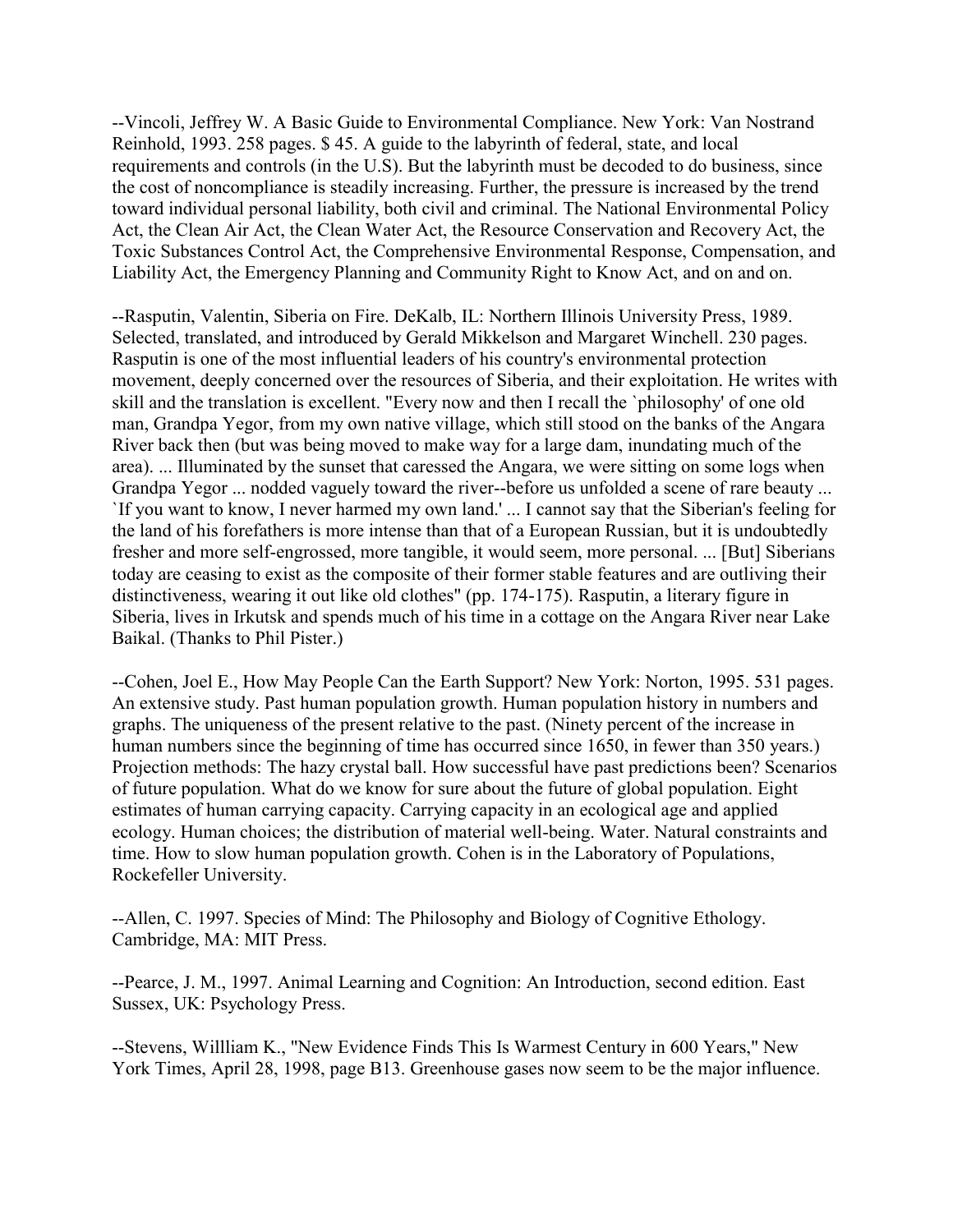--Shrader-Frechette, Kristin, and Westra, Laura, eds., Technology and Values. Lanham. MD: Rowman and Littlefield, 1997. Includes Pimentel, David, "Assessment of Environmental and Economic Impacts of Pesticide Use."

--Janzen, Daniel, "Gardenification of Wildland Nature and the Human Footprint," Science 279(1998):1312-1313. Wild species can no longer be left "out in the wild," but have to be brought into the human "wildland garden" (if that is not an oxymoron). Humans now have the power to domesticate nature, and their genes urge them to do so. "My genes also know that my inclusive fitness is maximized by supporting those tribal policies that give long-term survival and health to their tribe in the nearby environment. They know that my inclusive fitness is maximized by intensely studying that environment. And my genes' study of the nearby environment says that if we cannot figure out how to hide a package as large as 235,000 wild species in the human genome, my inclusive fitness--my tribe's future--will be severely impacted." (235,000 species is presumably a typical number in a nearby environment.) "The more quickly we can move the remaining large lumps of wild biodiversity into garden status, the greater the chance that they will still be with us in perpetuity." "Gardenification" is a softer word than "management," or "dominion," or "zoo," but the effect is the same. Janzen is well-intended, maybe right. But so much the worse for any species that the human tribe does not find genetically useful in our garden. Janzen is in biology at the University of Pennsylvania and a specialist in tropical ecology.

--Kramer, Steve, "Naturalness and Restoration Ecology," From the Center: A Newsletter, The Center for Values and Social Policy, University of Colorado, Boulder. Vol. 14, no. 1, spring 1998, pages 1-3. Replies to Patrick D. Hopkins, "Value, `Nature', and Copies of `Nature,'" earlier in the same newsletter. Hopkins's arguments that copies are as good as the originals in nature are unpersuasive. Natural objects and their accompanying values cannot be fully restored through human agency, even in principle, much less in practice, although restoration ecology is nevertheless a laudable goal. Nature is created through a process of evolution that is not intentional, deliberative, or teleological. Recognition that the diversity, complexity, and beauty we find in the natural world is not the result of intentional design supports and magnifies its intrinsic values. We stand in awe of a world that is beyond intentional design and construction. Kramer is in philosophy, University of Colorado, Boulder.

--Lorbiecki, Marybeth, Aldo Leopold, A Fierce Green Fire. Helena, MT: Falcon Press, 1996. \$ 19.95. Good brief biography, with dozens of candid photos, and quotations from his work.

--Lear, Linda J., Rachel Carson: Witness for Nature. New York: Henry Holt, 1997. \$ 35. Big, definitive biography, 634 pages.

--Backes, David, A Wilderness Within: The Life of Sigurd F. Olsen. Minneapolis: University of Minnesota Press, 1997. 387 pages. \$ 25.00. Also there is a new release of four volumes of Olsen work from the University of Minnesota Press: The Singing Wilderness, 1997; The Lonely Land, 1997; Listening Point, 1997; and Runes of the North, 1997.

--Muir, John, Nature Writings. Edited by Cronon, William. New York: The Library of America, 1997. \$ 35. Over 800 pages of Muir's best.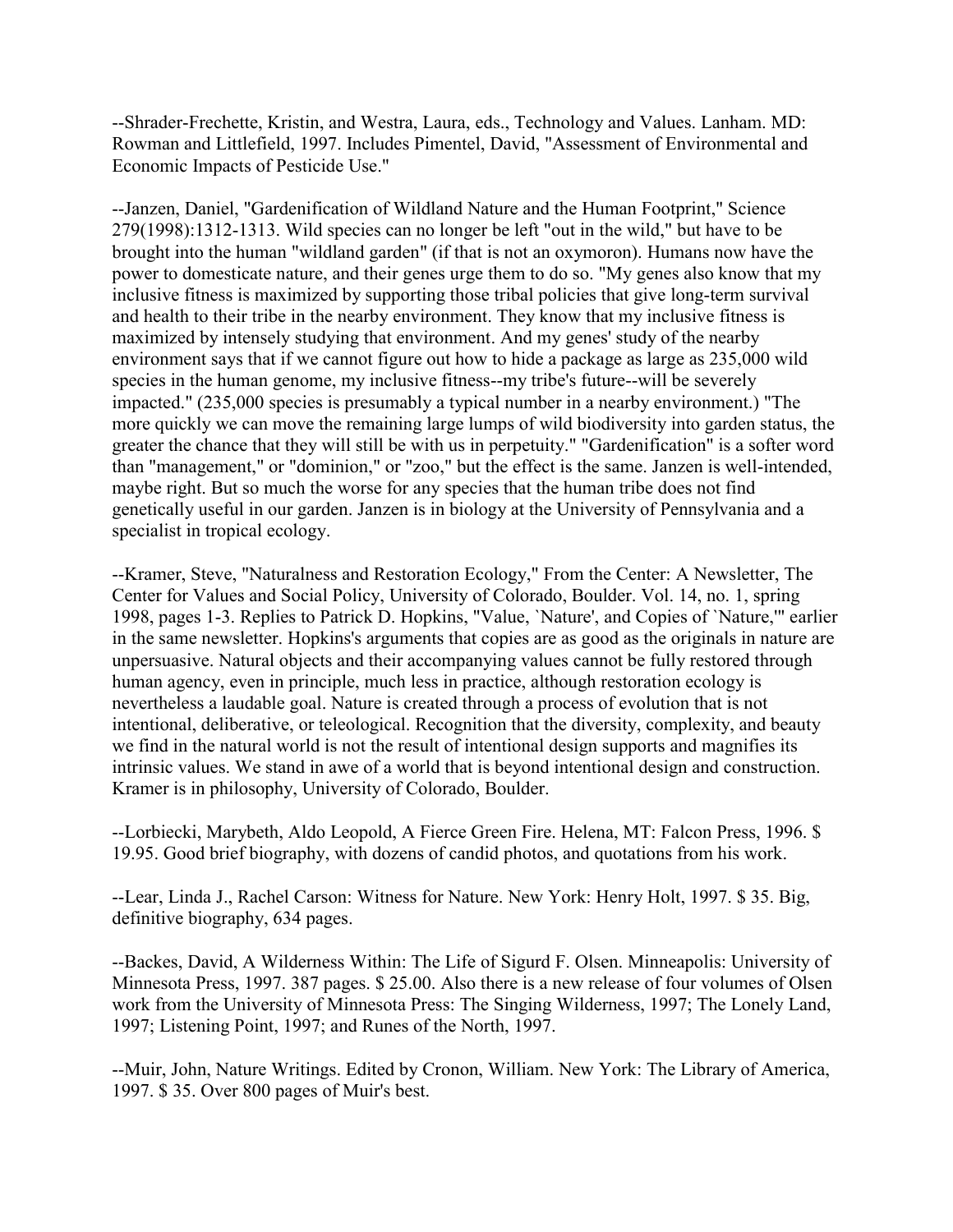--Ayers, Harvard; Hager, Jenny; and Little, Charles E., eds., An Appalachian Tragedy. San Francisco: Sierra Club Books, 1998. \$ 45.00. The splendor of Appalachia, from forest floor to treetops, is threatened by pollution. Text and 200 photographs reveal the beauty and document the harm.

--Spragg, Mark, ed., Thunder of the Mustangs: Legend and Lore of the Wild Horses. Photos and essays by mustang lovers. San Francisco: Sierra Club Books, 1998.

--Karoliner, Joshua, The Corporate Planet: Ecology and Politics in an Age of Globalization. San Francisco: Sierra Club Books, 1998. How transnational corporations cause environmental ruin in the global economy.

--Ehrlich, Paul, Gaily, Gretchen, Daily, Scott, Myers, Norman, and Salzman, James, "No Middle Way on the Environment," The Atlantic Monthly, December 1997.

--Webster, D., "The Looting and Smuggling and Fencing and Hoarding of Impossibly Precious, Feathered and Scaly Wild Things," New York Times Magazine, 16 February 1997, pp. 26-33, 48-53, 61.

--Goerz, Catherine S., The Rhetoric of Earth First!: An Organic Systems Analysis. M.A. thesis, Speech Communication Department, Colorado State University, Fall 1996. An analysis of the independent and adaptive nature of the radical environmental organization Earth First!. Earth First! was founded on the principles of biocentrism and ecodefense for the purpose of protecting the wilderness. The organization responded to the perceived environmental crisis by aggressively confronting and resisting the political institutions and corporations responsible for the damage. Strengthened by diverse internal structures and human resources, the movement attempted to persuade the establishment to reevaluate current environmental policy and to make changes in favor of ecological preservation and regulation.

Earth First!'s rhetoric is examined with an organic systems analysis. This approach to social movements conceives the organization to be a collectivity that must interact and adapt with the external environment in order to evolve. By analyzing the internal relationships and resources, the communication channels, and rhetorical environment surrounding the movement, the revolutionary nature of Earth First! is revealed. The thesis advisor was James R. Irvine.

--Stevens, William K., "Red Foxes Thrive in Suburban Woods," New York Times, May 5, 1998, B13, B17. Red foxes are doing well and quite adaptable to rural and suburban living, fortunately, since the red fox is considered one of the most clever and beautiful animals in the world. One reason may be that they are rather cat-like canines.

--Kolata, Gina, "Tough tactics in One Battle over Animals in the Lab," New York Times, March 24, 1998, B13, B14. Ingrid Newkirk of People for the Ethical Treatment of Animals charges that scientists at Huntington Life Sciences have broken beagles' legs and ripped organs from conscious, squirming animals while testing drugs for Colgate Palmolive. Alan Staple, Huntingdon's president, said PETA had engaged in baseless accusations, harassment, and threats. He sued the group under the Racketeering Influenced Corrupt Organizations Act.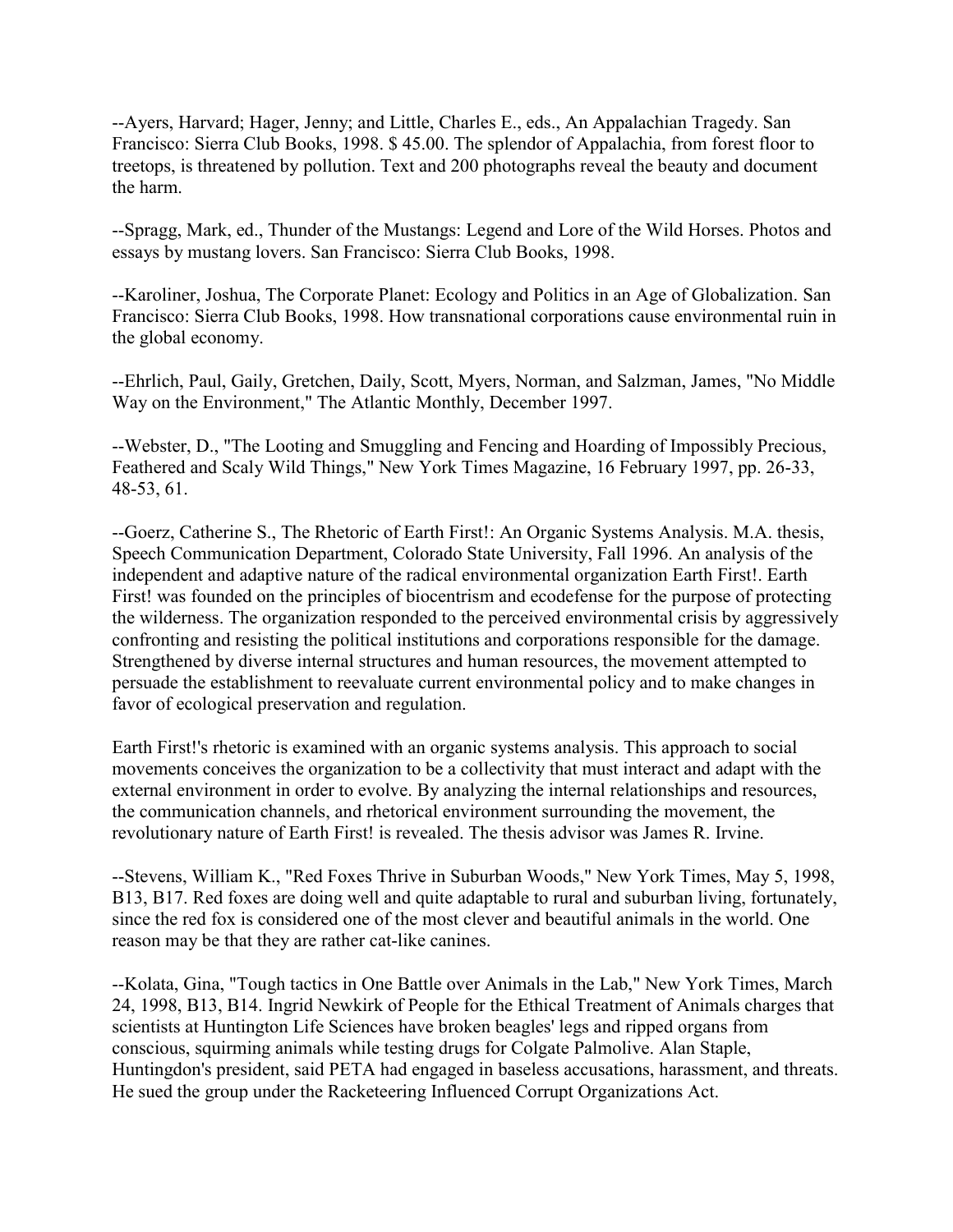--Kopytoff, Verne G., "In Spring, Birds Return to the Salton Sea and Die in Droves," New York Times, March 24, 1998, B 16. Contaminants could leave the Salton Sea worthless to some 380 species of birds. The Salton Sea, 150 miles from Las Angeles, was formed in 1905 and 1906 after the Colorado River burst through a levee and drained into what had been an ancient dry lake bed, 270 feet below sea level. It became a major stop on the Pacific flyway, second only to the Texas coastline in the number of bird species counted there. Now birds are dying in great numbers from epidemics and contaminants, though the links are still under study.

--Savage-Rumbaugh, Sue, Shanker, Stuart G., and Taylor, Talbot J., Kanzi: The Ape at the Brink of the Human Mind. New York: Oxford University Press, 1998. A summary is Dreifus, Claudia, "She Talks to Apes and, According to Her, They Talk Back," New York Times, April 14, 1998, B10. At a research facility at Georgia State University, Decatur, bonobos (a kind of chimpanzee) point to printed symbols on a keyboard, and converse about dogs, television that they watch, and pretend gorillas in a game they play.

--Flores, Dan, "Bison Ecology and Bison Diplomacy: The Southern Plains from 1800-1850," Journal of American History 78(1991):465-485. Flores claims that the southern plains native Americans, after they got horses from the Spanish, and even before they got guns, within a century were exploiting the bison so effectively that the herds were seriously declining. Soon many Indians were starving; and, even without the Europeans, the bison would well have been driven to extinction before 1900. So much for the myth of the Indian as a good ecologist. In fact, the native American religion contributed to the crisis, since plains Indians believed that buffalo were produced supernaturally every spring in countless numbers in a country under the ground and swarmed like bees out of a hive from cave openings in unknown locations. Flores teaches environmental history at Texas Tech University.

--Goldsmith, Edward, The Way: An Ecological World View, revised and enlarged edition. Athens: University of Georgia Press, 1998. 541 pages. Sample chapter titles: Ecology is a unified organization of knowledge. Ecology seeks to establish the laws of nature. Ecology studies natural systems in their Gaian context. Ecology is holistic. Ecology is teleological. Ecology is qualitative. Ecology is subjective. Ecology is emotional. Ecology is a faith. Ecology reflects the values of the biosphere. Natural systems are homeostatic. Natural systems are homeorhetic. Life processes are dynamic. Life processes are creative. Gaia is the source of all benefits. Man is psychically maladjusted to the world as depicted by the paradigm of science. The great reinterpretation requires a conversion to the world-view of ecology. 66 short chapters. The first edition was published in 1992 in the UK. Goldsmith was long the editor of The Ecologist.

--Wade, Nicholas, "From Ants to Ethics: A Biologist Dreams of Unity of Knowledge," New York Times, May 12, B9, B10. A promotion piece for Edward O. Wilson's new book, Consilience. "The kind of unification he (Wilson) proposes is the outright intellectual annexation that occurs when one field of knowledge becomes explainable in terms of a more fundamental discipline." "Dr. Wilson has resurrected it (consilience) as the slogan for a program of unrivaled ambition: to unify all the major branches of knowledge--sociology, economics, the arts and religion (and ethics and philosophy) under the banner of science and in particular of the biology that has shaped the human mind."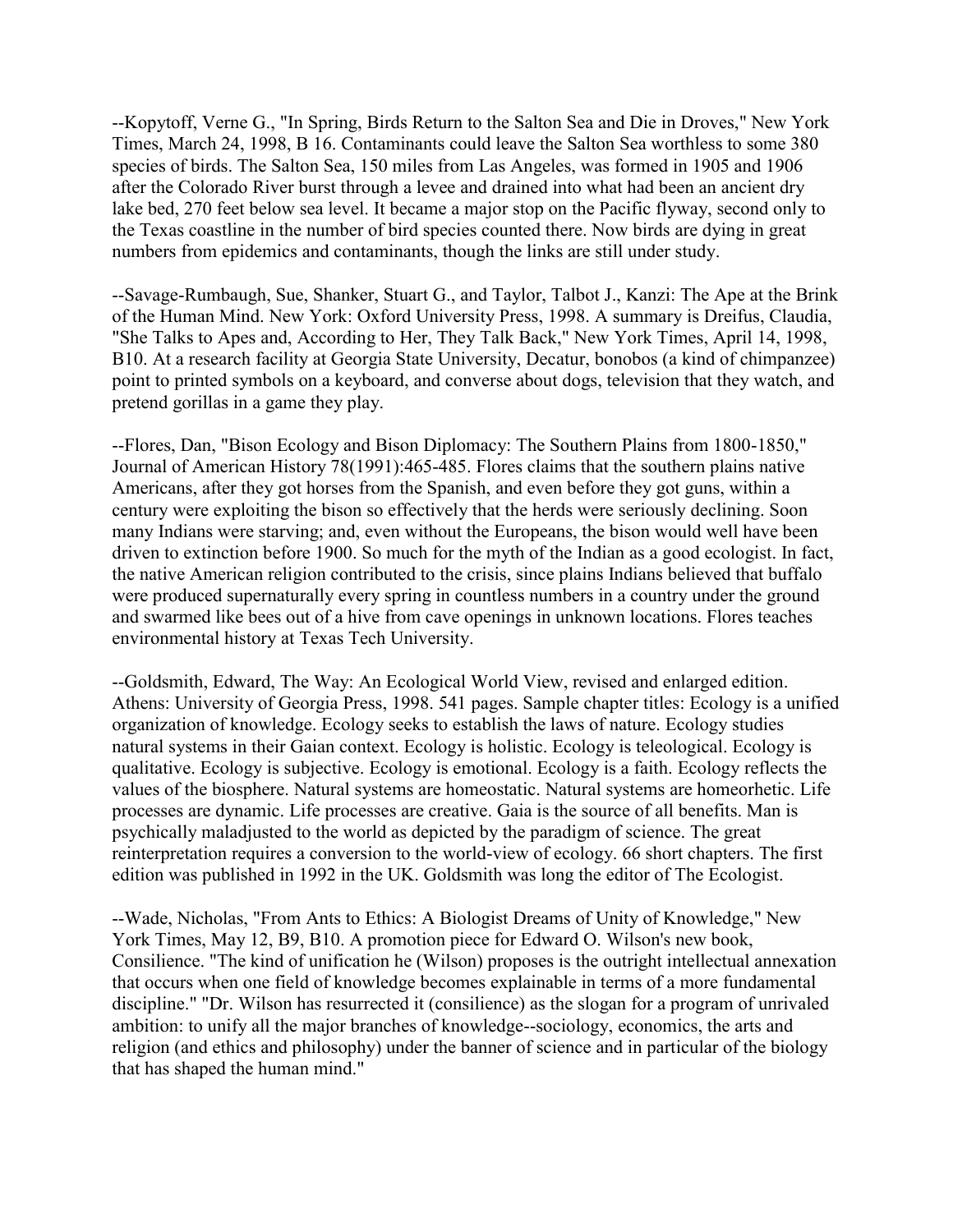--Robbins, Jim, "Engineers Plan to Send a River Flowing Back to Nature," New York Times, May 12, 1998, B9, B11. The Snake River near Jackson, Wyoming, was engineered for the better, to facilitate spring runoff and allow million dollar housing developments, only the results were worse instead. The river's ecology was dramatically altered, leaving longs stretches of riverbank nearly barren. Now the Corps of Engineers hopes to put the river, to some extent at least, back like it was.

--Olson, Elizabeth, "Target Practice in Geneva on the Global Trade Body," New York Times, May 16, B1, B2. The World Trade Organization has come under attack from critics who say it ignores environmental and social issues in settling trade disputes. At the center of the issue is a ruling against the United States favoring a challenge from developing countries to the United States Law that protects sea turtles from shrimper's nets. Interest groups are accusing the WTO of gutting environmental laws in the name of unfettered trade. In this case environmentalists and the U.S. are taking the same side in a turtle fight.

--Meiners, Roger E., and Yandle, Bruce, "The Common Law: How It Protects the Environment," PERC Policy Series, No. PS-13, May 1998. (PERC, 502 South 19th Avenue, Suite 211, Bozeman, MT 59718-6827). Common law cases, that preceded environmental regulation, were more successful than people usually think, and offer an alternative to still more government regulation. Meiners teaches economics and law at the University of Texas at Arlington. Yandle is in economics and legal studies, Clemson University.

--DeWitt, Calvin B., Caring for Creation: Responsible Stewardship of God's Handiwork. Grand Rapids: Mi: Baker Books, and Washington, CD: The Center for Public Justice, 1998. 105 pages. With responses by Richard A. Baer, Jr., Thomas Sieger Derr, and Vernon J. Ehlers. DeWitt is professor of environmental studies at the University of Wisconsin, Madison, and perhaps the most prominent and insightful of conservative Christian defenders of the natural world.

--Margulis, Lynn, "Science Education, USA: Not Science, Not Yet Education, The Ecology Example," pp. 307-315 in Margulis, Lynn and Sagan, Dorion, Slanted Truths (New York: Springer-Verlag, 1997). A commentary on science education, kindergarten through graduate school, especially in ecology. "The answers to nearly all the major philosophical questions are either found in or illuminated by the science of life, especially ecology, whose stated goal is the elucidation of the relationship of organisms to environment. ... Philosophical insights garnered from the life sciences are suppressed by the arbitrary pigeonholing of rigid academic traditions? What is our relation, as Homo sapiens mammals, with our environment? How much and what sort of land is required to ensure the health and growth of a person, a family? ... These enlightening questions, of intrinsic interest, cannot even be mused in the academic-environment that requires `covering the material'" (p. 311) Margulis teaches biology at the University of Massachusetts, Amherst.

--Lovelock, James, "The Greening of Science," pages 39-63 in Wakeford, Tom, Walters, Martin eds., Science for the Earth: Can Science Make the World a Better Place? New York: Wiley, 1995. "I firmly believe that science is badly in need of greening and that everyone, including the greens, need science, but not the kind of science we now have. We want science to return to natural philosophy and be once again its old familiar and welcome part of our culture. Science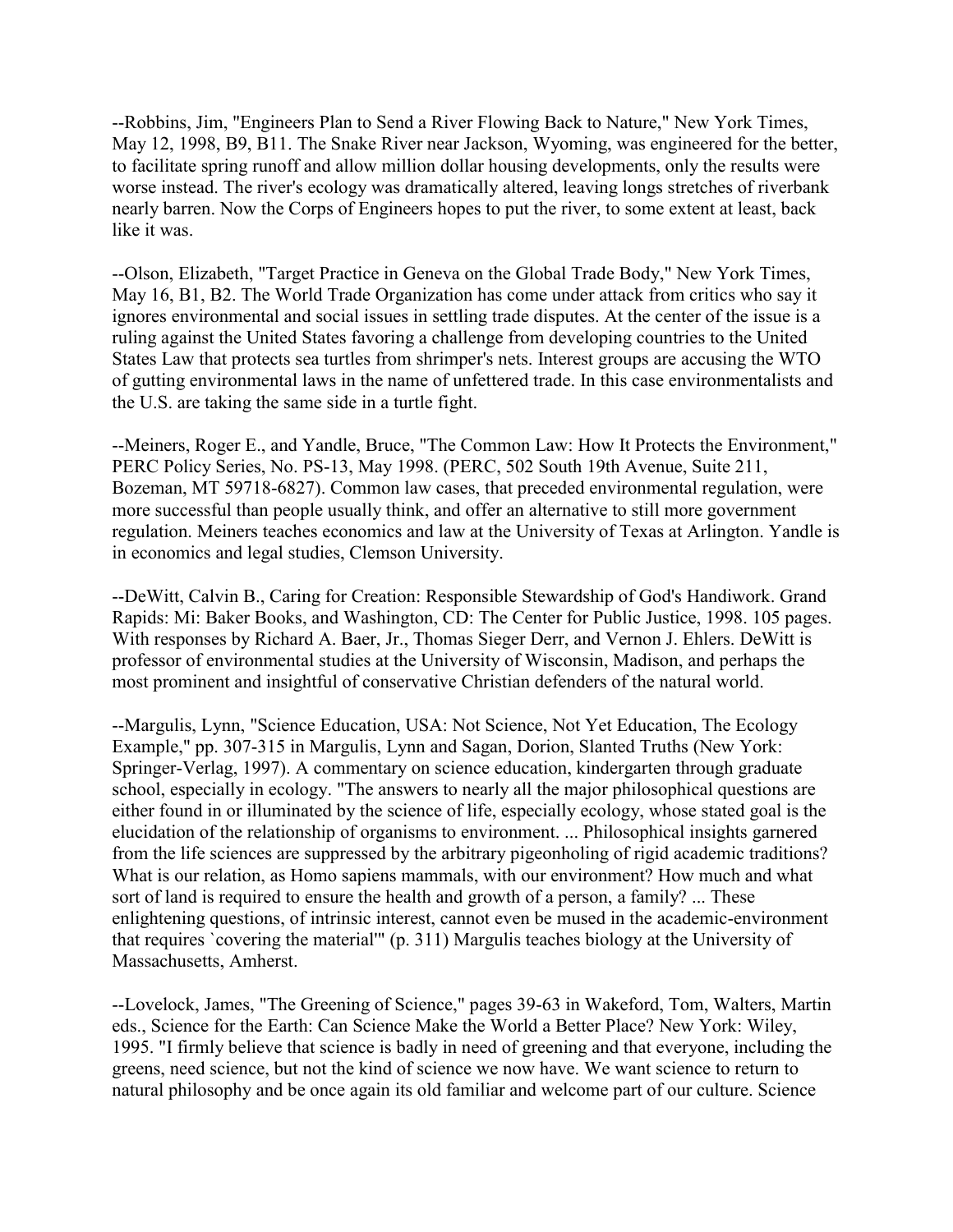must abandon its genteel posturing and come down to Earth again quite literally. This is not easy task, it requires scientists to recognize that science has grown fat, lazy and corrupt and, like an obese atherosclerotic man, imagines that more rich food will cure his condition. That science should be in this condition is disastrous at this time in history, when more than ever we need firm guidance and a clear understanding of the Earth" (p. 39). Lovelock is an independent scientist, author of Gaia: A New Look at Life on Earth.

--McKibben, Bill, Maybe One: A Personal and Environmental Argument for Single-Child Families. New York: Simon and Schuster, 1998. 240 pages. Summarized in "The Case for Single-Child Families," Christian Century, May 13, 1998, vol. 115, pp. 498-504. A sensitive study of the pros and cons of having one child instead of two, or three, with saving the environment in mind. In some senses this can seem concerned and selfless, though from other perspectives, one has to take seriously those who think having no children, or one, is selfish, since such parents often wish to do more self-fulfilling things with themselves than to bother with children. "My hope is not to settle this question for anyone else; it truly isn't my business what you chose to do. All I want to do is to open the debate, to remove `population' from the category of abstraction and make it the very real consideration of how many children you or I decide to bear. No single decision any of us will make will mean as much to our own lives or to the life of the planet."

"The beginning of Genesis contains the fateful command ... to `be fruitful and multiply, and fill the earth.' That this was the first commandment gave it special priority. And it was biological, too, a command that echoed what our genes already shouted. But there is something else unique about it--it is the first commandment we have fulfilled. ... We can check this commandment off the list. ... But when you check something off a list, you don't throw the list away. You look further down the list and see what comes next. ... Feed the hungry, clothe the naked, comfort the oppressed, love your neighbor as yourself; heal the earth." McKibben, author of The End of Nature, is Sunday School superintendent at a Methodist Church in upstate New York. He and his wife have one child.

--Selcraig, Bruce, "Reading, `Riting, and Ravaging: The Three R's, Brought to You by Corporate America and the Far Right," Sierra, May-June 1998, pp. 6065, 86-92. A corporate backlash has developed against the U.S. National Environmental Education Act, which makes environmental education mandatory in public schools in about 30 states, and is up for reauthorization this year. In the culture war raging over environmental issues, the NEEA spends \$65 million a year to educate students environmentally, but a coalition of corporations and the religious right complain that this is anti-business and pro-environment. Corporations are eager to offer materials (often to cash-starved schools) that set the matter straight, such as an Exxon video now in 10,000 classrooms that describes gasoline as "a form of solar power hidden in `decayed organic matter."

--Revesz, Richard L., Foundations of Environmental Law and Policy, Oxford Press

--Soden, Dennis L., ed., At the Nexus: Science Policy, Nova Science Publisher's, Inc.

--Greve, Michael S., The Demise of Environmentalism in America, The AEI Press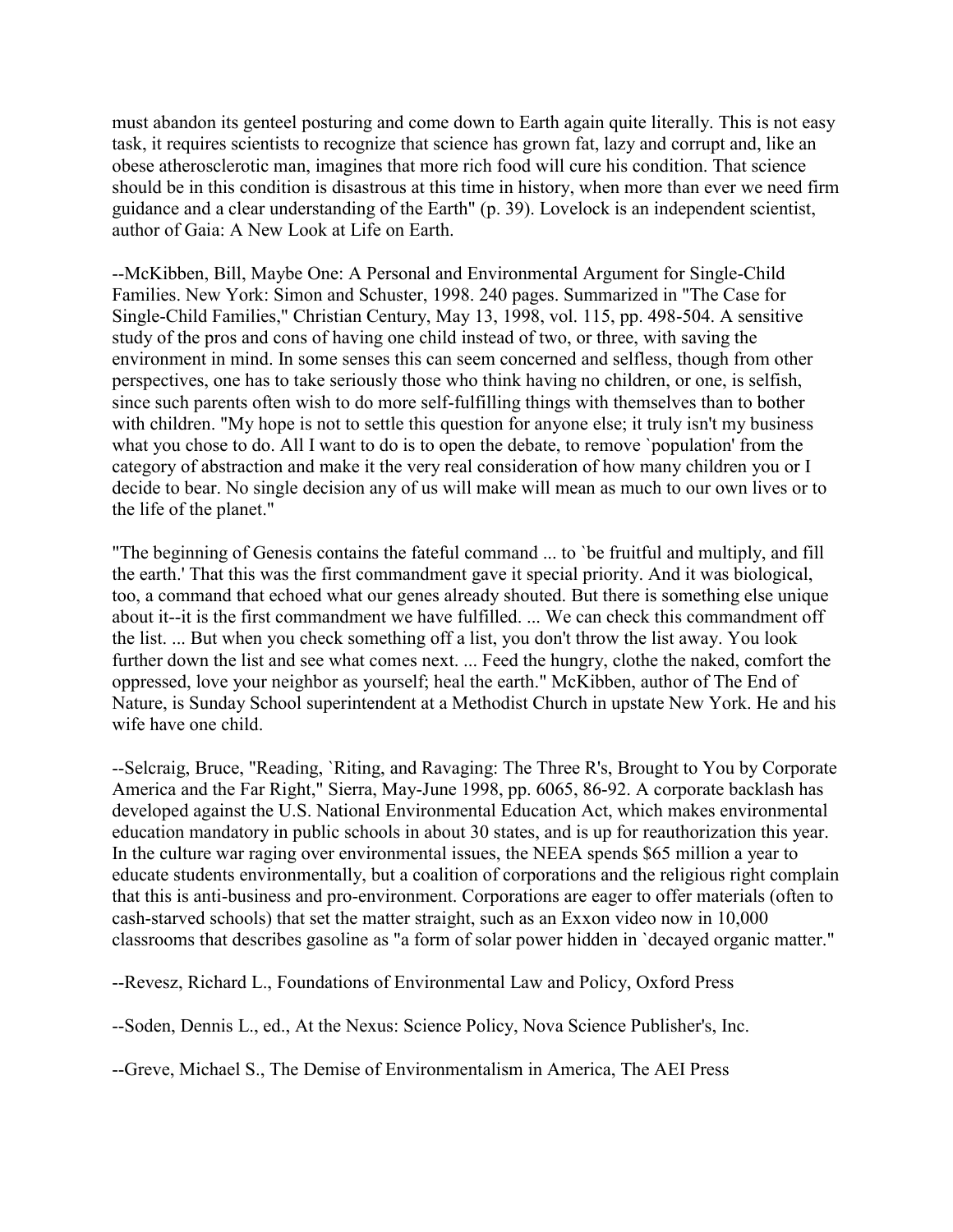--Salter, Liora, Mandated Science: Science and Scientists in the Making of Standards, Kluer Academic Press.

--Line, Les, "Peru: Epicenter of El Nino, Fears for its Wildlife," New York Times, May 19, 1998, B12. Some lean years lie ahead for seals, sea lions, penguins, and other beach dwellers if ocean waters get warmer. A severe year-long food shortage has resulted from record high water temperatures, and many animals are dying, especially the young. Some scientists predict even stronger and more frequent El Ninos.

--Grizzle, Raymond E., and Barrett, Christopher B., "The One Body of Christian Environmentalism," Zygon 33(1998):233-253. Using a conceptual model consisting of three interacting spheres of concern--environmental protection, human needs provision, and economic welfare--central to most environmental issues, we map six major Christian traditions of thought. Our purpose is to highlight the complementarities among these diverse responses in order to inform a more holistic Christian environmentalism founded on one or more of the major tenets of each of the six core traditions. Our approach also incorporates major premises of at least the most moderate versions of biocentrism, ecocentrism, and anthropocentrism. We label this holistic approach "cosmocentrism" and use it as the basis for a preliminary description of the notion of "pluralistic stewardship." We argue that only such holistic environmental perspectives, where societal needs are more directly coupled with environmental protection, and a pluralism of worldviews are acknowledged as potentially contributing to such efforts are capable of successfully addressing the complex issues we face today. We note that, at the international level in particular, Christian thought and secular environmentalism already have been moving in such a direction. Grizzle teaches environmental studies at Taylor University, Upland, NY. Barrett is in economics, Utah State University.

--Soulé, Michael E., and Press, Daniel, "What Is Environmental Studies?" BioScience 48(1998):397-405. The origins and development of environmental studies. Emerging themes, problems, and conflicts. Ideological conflicts. Institutional problems. Multidisciplinary illiteracy and solutions. Recommendations for environmental studies to include: ecology and environmental policy analysis; literature and philosophy; social criticism and critical theory. But a major conclusion is that the increasing disciplinary diversity of faculty who are contributing to environmental studies is causing crises of vision and curricular development, leading to both a paralysis of program planning and hyper-diverse, shallow curricula--"the environmental studies problem". Worth reading. Soulé and Press are both in Environmental Studies, University of California, Santa Cruz.

--Eldredge, Niles, Life in the Balance: Humanity and the Biodiversity Crisis. Princeton, NJ: Princeton University Press, 1998. Our failure to recognize our connection with the global ecosystem lies behind the biodiversity crisis facing our planet today. We must act now to avert an Earth-wide extinction crisis. A summary is "Life in the Balance, Natural History 107(no. 5, June 1998)42-55. Eldredge is in the Department of Invertebrates, American Museum of Natural History, New York, and a well-known paleontologist.

--Ackerman, D., "Earth-Healing in South Africa: Challenges to the Church," Ecotheology, No. 2, January, 1998, p. 48- .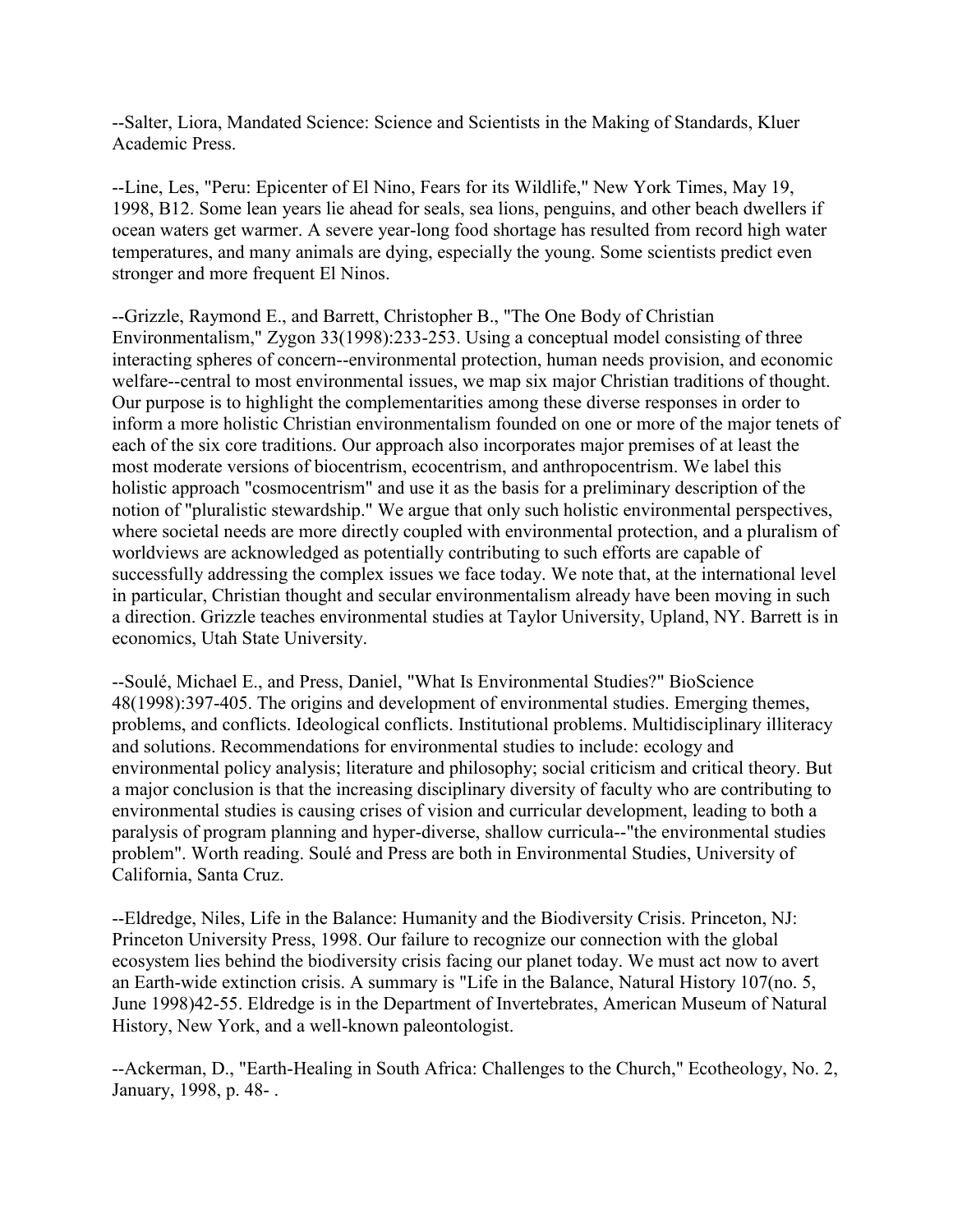--Gerle, E., "Justice, Peace and Integrity of Creation," Ecotheology, No. 2, January, 1998, p. 59- .

--Reuther, Rosemary R., "Ecofeminism: First and Third World Women," Ecotheology, No. 2, January, 1998, p. 72- .

--Keller, C., "Eschatology, Ecology, and a Green Ecumancy," Ecotheology, No. 2, January, 1998, p. 84- .

--Kaul, D., "Ecofeminism in the Nordic Countries," Ecotheology, No. 2, January, 1998, p. 100- .

--Gore, Al, Ziemia na krawedzi (Earth in the Balance), ETHOS Press, 1996. Polish edition of U. S. Vice-President Gore's book.

--Tyburski, Wlodzimierz, Pojednac sie z Ziemia. W kregu zagadnien humanizmu ekologicznego (To Become Reconciled with Earth. Within the Scope of Ecological Humanism Issues), IPIR, 1993. In Polish.

--Tyburski, Wlodzimierz, Etyka i ekologia (Ethics and Ecology), PKE, 1995. In Polish.

--Tyburski, Wlodzimierz (ed.), Czlowiek i srodowisko. Dyscypliny humanistyczne i ekologia (The Human and the Environment. The Humanities and Ecology), UMK, 1995. In Polish.

--Tyburski, Wlodzimierz (ed.), Ekofilozofia i Bioetyka (Ecophilosophy and Bioethics - Proceedings of the 6th Polish Congress of Philosophy, Bioethics & Ecophilosophy Section), Torun, 1996. In Polish.

--Wawrzyniak, Jan, "Aksjologia ewolucyjna jako podstawa etyki srodowiskowej (Evolutionary Axiology as a Foundation of Environmental Ethics)." In: S. Dziamski, S. (ed.) Aksjologia, etyka, samookreslenie (Axiology, Ethics, Self-determination). Poznan: Humaniora Press, 1996. In Polish.

--Margul, Tadeusz, Zwierze w kulcie i micie (The Animal in Cult and Myth), UMCS, 1996. In Polish.

--Waloszczyk, Konrad, Kryzys ekologiczny w swietle ekofilozofii (The Ecological Crisis in the Light of Ecophilosophy), Wydawnictwo Politechniki Lodzkiej, 1996. In Polish.

--Waloszczyk, Konrad, Planeta nie tylko ludzi (Not Only Humans' Planet), PIW, 1997. In Polish.

--Ryszkiewicz, Marcin, Matka Ziemia w przyjaznym kosmosie. Gaja i zasada antropiczna w dziejach mysli przyrodniczej (Mother Earth in the Friendly Universe. Gaia and the Anthropic Principle in the History of Natural Sciences), PWN, 1994. In Polish.

--Ferry, Luc, Nowy lad ekologiczny (The New Ecological Order). Centrum Uniwersalizmu przy Uniwersytecie Warszawskim, 1995. In Polish. Originally in French: Le nouvel order écologique.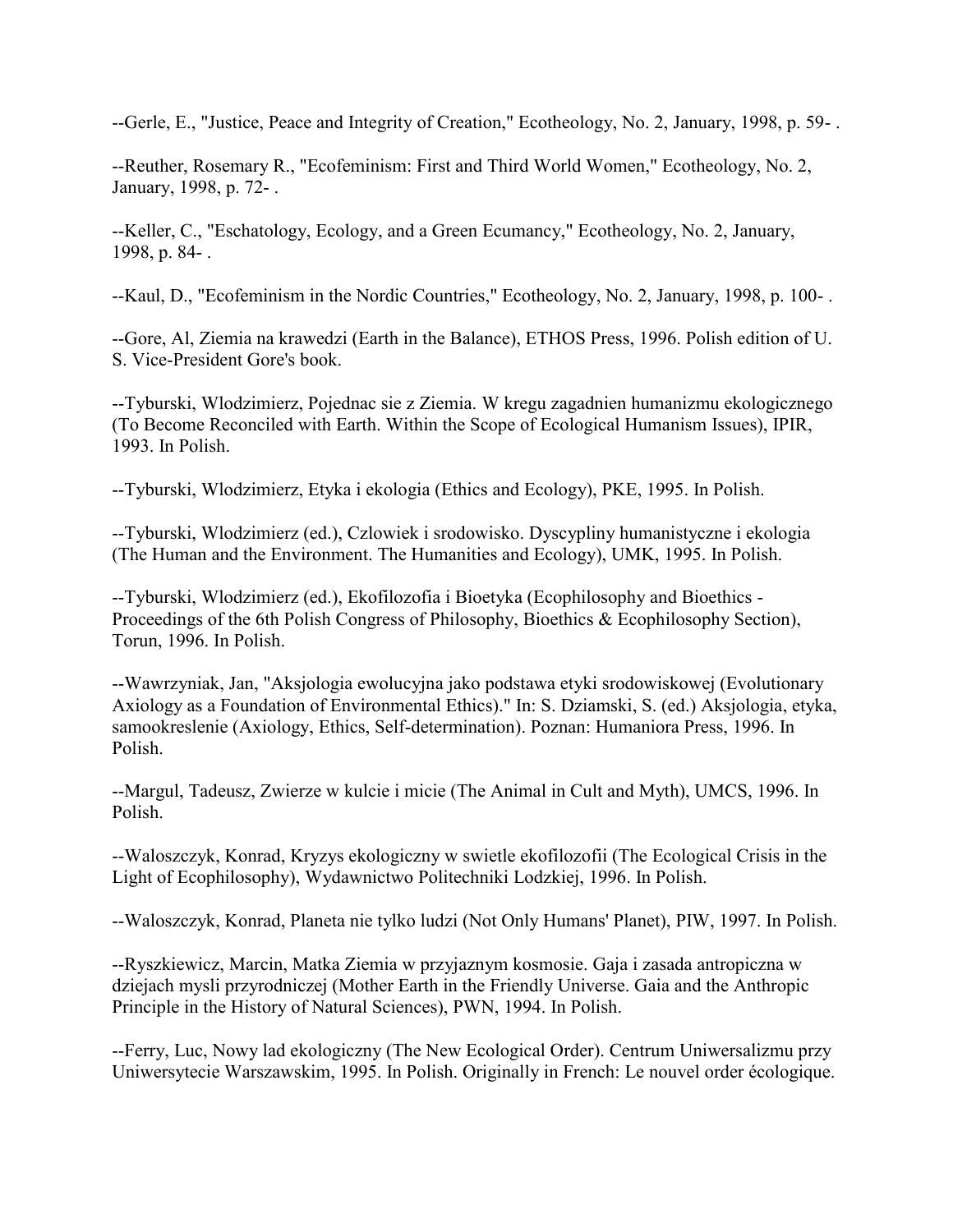--Kozlowski, Stefan, W drodze do ekorozwoju (On the Way to Eco-Development), PWN, 1997.

--Fiut, Ignacy S., Filozofia ewolucyjna Konrada Zachariasza Lorenza. Studium problemowe i historyczne (Evolutionary Philosophy of Konrad Z. Lorenz. Systematic and Historical Analysis), Krakow, 1994.

--McGregor, Robert Kuhn, A Wider View of the Universe: Henry Thoreau's Study of Nature. Champaign, IL: University of Illinois Press, 1997. Using Thoreau's unabridged journals and field notes, McGregor analyzes Thoreau's efforts to understand and form a comprehensive view of nature as a spiritual whole in which all species are interdependent.

--Norton, Bryan, et al, "The Moral Case for Saving Species," Defenders: The Conservation Magazine of Defenders of Wildlife 73 (no. 3, Summer 1998):6-15. Thirteen philosophers, theologians, and ethicists explain why society should give high priority to the Endangered Species Act. Contributors are Joseph Bruchac, J. Baird Callicott, Calvin B. DeWitt, Dale Jamieson, Holmes Rolston, Lenn J. Goodman, Ernest Partridge, Lily-Marlene Russow, Max Oelschlaeger, Bernadine Grant McRipley, David Saperstein, Mark Sagoff, Don Swearer.

--Bouma-Prediger, Steven, "Creation Care and Character: The Nature and Necessity of the Ecological Virtues," Perspectives on Science and Christian Faith 50 (no. 1, March 1998):6-21. Virtue theory is a neglected but significant area of research in ecological ethics. What exactly is a virtue? Are there particular virtues that arise from a biblically informed Christian ecological ethic? Are they merely nice to have or are they necessary? Certain virtues--like frugality, humility, and wisdom--are indispensable if Christians are responsibly to fulfill their calling to be earthkeepers. Certain character traits are central to creation care. Bouma-Prediger is in the Department of Religion, Hope College, Holland, MI.

--Bouma-Prediger, Steven, "Why Care for Creation?: From Prudence to Piety," Christian Scholar's Review 27(1998):277-297. "So why care for creation? For many reasons--many good reasons. Because our own existence is imperiled. Because we owe it to our children. Because an earth-friendly way of life is more joyful. Because various forms of oppression are of a piece. Because certain non-human creatures are entitled to our care. Because creation is valuable for its own sake. Because God says so. Because we are God's image-bearers. Because grace begets gratitude and gratitude care. Because, in sum, care for creation in integral to what it means to be a Christian--it is an important part of our piety, our spirituality, our collective way of being authentically Christian" (p. 296).

--Bouma-Prediger, Steven, "Is Christianity Responsible for the Ecological Crisis?" Christian Scholar's Review 25(1995):146-156.

--Gomes, Mary, editor, "Ecopsychology and Social Transformation," theme issue of ReVision: A Journal of Consciousness and Transformation, 20, No. 4, Spring 1998. With seven contributors, for example, Nelson, Melissa, "A Psychological Impact Report for the Environmental Movement," pp. 37-43.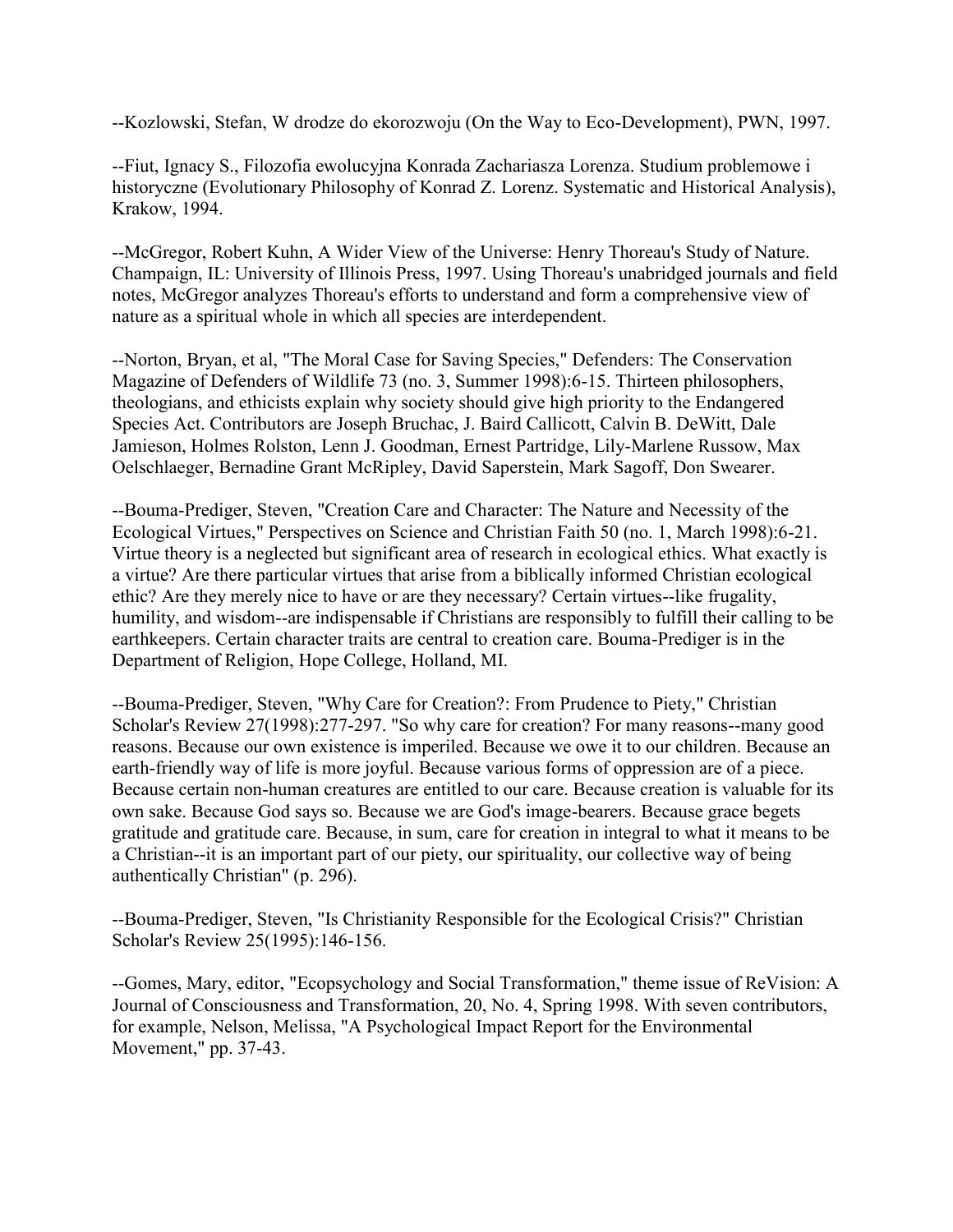--Buddhist Perspectives on the Earth Charter. No editor given. Cambridge, MA: Boston Research Center for the 21st Century, November 1977. 91 pages. \$3. Contributions by Grace Burford, David W. Chappell, Susan Darlington, Rita M. Gross, Yoichi Kawada, Stephanie Kaza, Sallie B. King, Steven Rockefeller, and Donald K. Swearer. The Boston Research Center for the 21st Century is an international peace institute founded in 1993 by Daisaku Ikeda, a Buddhist peace activist and President of Soka Gakkai International, an association of Buddhist organizations in 128 countries. Address: 396 Harvard Street, Cambridge, MA 02138-3924. Phone 617/491-1090. Fax 617/491-1169.

--Crist, Eileen, Images of Animals: Anthropomorphism and Animal Mind. Philadelphia: Temple University Press, 1998. Seeing a cat rubbing against a person, Charles Darwin described her as "in an affectionate frame of mind"; for Samuel Barnett, a behaviorist, the mental realm is beyond the grasp of scientists and behavior must be described technically, as a physical action only. What difference does this make? In Crist's analysis of the language used to portray animal behavior, the difference "is that in the reader's mind the very image of the cat's `body' is transfigured ... from an experiencing subject ... into a vacant object." Rejecting the notion that "a neutral language exists, or can be constructed, which yields incontestably objective accounts of animal behavior," Crist argues that "language is not a neutral instrument in the depiction of animals, and, in particular, it is never impartial with respect to the question of animal mind." Crist is at the Center for Interdisciplinary Studies, Virginia Polytechnic Institute.

--Gaus, Gerald F., "Respect for Persons and Environmental Values." Pages 239-264 in Kneller, Jane, and Axinn, Sidney, eds., Autonomy and Community: Readings in Contemporary Kantian Social Philosophy. Albany: State University of New York Press, 1998. When it comes to the treatment of animals and, especially the nonsentient environment, Kantian liberalism--like Kant's theory itself--strikes many as inadequate. Kant's theory is "person chauvinism." Is Kant hostile to including environmental values in the moral realm? Answering this question is surprisingly complex. It is true that a basic and widely embraced Kantian liberal argument puts supreme value on agency and project pursuit and this makes it well-nigh impossible to protect environmental values. But much contemporary Kantian liberalism goes astray because it misconstrues the nature of personhood and autonomy. Gaus defends an alternative understanding that is truer to Kant's own conception and provides a reformulated Kantian liberalism that can take environmental value seriously. Nevertheless, this revision will not satisfy the demands of many environmental philosophers. The fundamental commitments of Kantian liberalism preclude its being considered an environmental ethic. Gaus teaches philosophy and political science at the University of Minnesota, Duluth.

--Peterson, Courtney, A Comparison of the Environmental Rhetoric of Dave Foreman, Earth First!, and Lois Marie Gibbs, Love Canal. M.A. thesis in the Department of Speech Communication, Colorado State University, Spring 1998. A study in what makes rhetorical strategies work for environmental activists. Both figures are effective activists; their differences are found in philosophy and gender. The advisor was Professor Cindy L. Griffin.

--Ho, Mae-Wan, Genetic Engineering: Dream or Nightmare? Bath, UK: Gateway Books, 1998. Distributed in US by Access Publishers Network. ISBN 1858600510. 277 pages.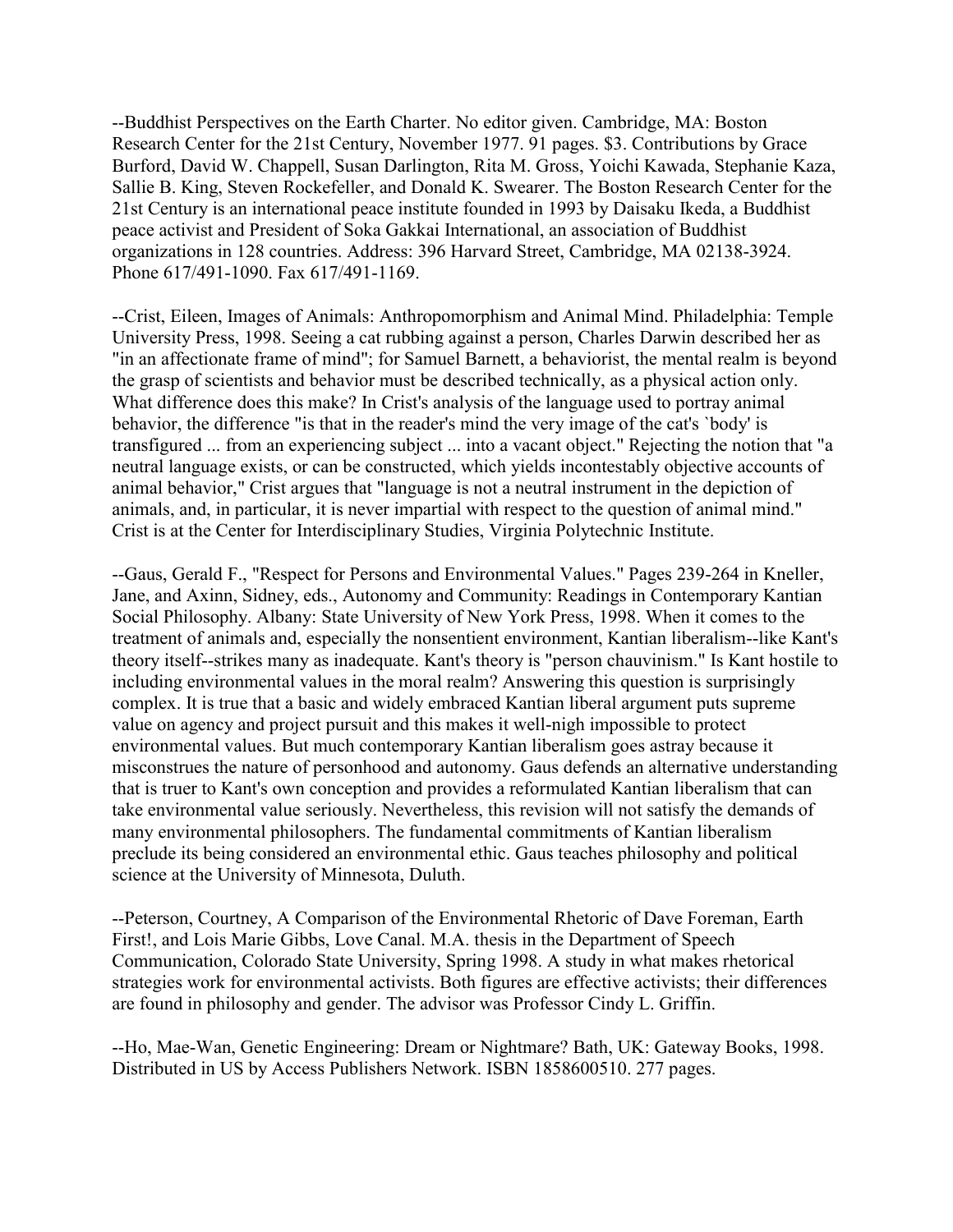--Holdrege, Craig, A Question of Genes: Understanding Life in Context. Edinburgh: Floris Books, 1996. 190 pages.

--Prince, Hugh C., Wetlands of the American Midwest: A Historical Geography of Changing Attitudes. Chicago: University of Chicago Press, 1997. 395 pages.

--Hayward, Tim, and O'Neill, John, eds., Justice, Property and the Environment: Social and Legal Perspectives. Aldershot, Hampshire, UK and Brookfield, VT, US: Avebury Series in Philosophy, in conjunction with the UK Association for Legal and Social Philosophy, Ashgate Publishing Co., 1997. Sample contributions: Soper, Kate, "Human Needs and Natural Relations: The Dilemmas of Ecology"; Cooper, David E., "Justice, Consistency and Non-Human Ethics"; Himsworth, C.M.G., "Unsustainable Developments in Lawmaking for Environmental Liability?"; Alier, Joan Martinez, "The Merchandising of Biodiversity." And many more.

--Silver, Lee M., Remaking Eden: Cloning and Beyond in a Brave New World. New York: Avon Books, 1997. Will there be a "homo supergeneticus."

--Krimsky, Sheldon, and Wrubel, Roger, Agricultural Biotechnology and the Environment: Science, Policy and Social Issues. Urbana, IL: University of Illinois Press, 1996. 294 pages.

--Berkes, Fikret, ed., Common Property Resources: Ecology and Community-Based Sustainable Development. London: Belhaven Press, 1992.

--Bromley, Daniel W., Environment and Economy: Property Rights and Public Policy. Oxford, UK, Blackwell, 1991.

--Brubaker, Elizabeth. Property Rights in the Defence of Nature. Toronto: Earthscan, 1995.

--Smail, J. Kenneth, "Beyond Population Stabilization: The Case for Dramatically Reducing Global Human Numbers," Politics and the Life Sciences 16(1997):183-192. There is a growing tension between two apparently irreconcilable trends: (1) demographic projections that world population size will reach 10 to 11 billion by the middle of the next century; and (2) scientific estimates that the Earth's long-term sustainable carrying capacity (at an "adequate to comfortable" standard of living) may not be much greater than 2 to 3 billion. It is past time to develop internationally coordinated sociopolitical initiatives that go beyond slowing the growth or stabilizing global human numbers. After "inescapable realities" that humans must soon confront, and notwithstanding the considerable difficulties involved in establishing "global population optimums," I conclude with several suggestions how best to bring about a very significant reduction in global population over the next two to three centuries (to perhaps 75 percent of the present population). Smail is an anthropologist at Kenyon College, Gambier, Ohio. With commentaries by 16 critics, including Norman Myers, "The Population/Environment Problem: Even more Urgent than Supposed; Timothy F. Flannery, "Australia: Overpopulated or Last Frontier?"; Charles F. Westoff, "Population Growth: Large Problem, Low Visibility; and others.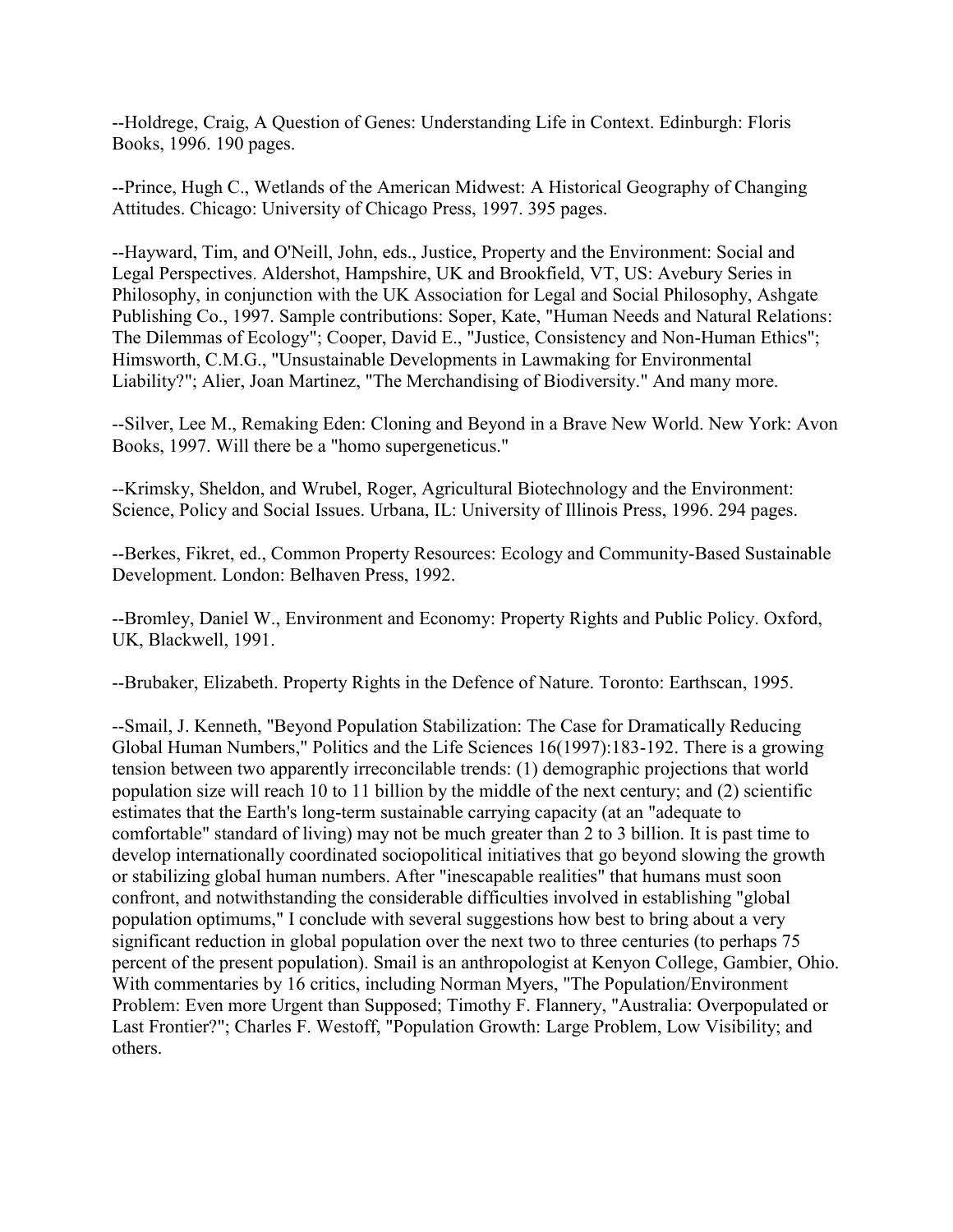--Kothari, A., Singh, N., and Suri, S., eds. People and Protected Areas: Towards Participatory Conservation in India. New Delhi: Sage Publications, 1996. 272 pages. \$ 38.00. ISBN 0-8039- 9333-1. Current thinking about the role of resident peoples in the management of protected areas, with the conviction that such areas do not (always, or often) have to be "peopleless." The authors generally want to keep resident peoples in protected areas and to engage them in some form of cooperative management, holding this to meet both social justice and environmental goals. The anthology results from a workshop sponsored by the India Institute of Public Administration in 1994. Contributions are uneven in their detail and analytical quality. Kothari is a political scientist who has worked in both academic and activist circles. In the introduction Kothari finds both local problems: how to balance the rights of local communities with the protection of wildlife, and an underlying global problem. Conservation takes place in the context of a global industrial economic system. Conservationists are now active in India. "However, the conservationists and officials who brought in these important measures were a part of the same elite classes which have led India headlong towards ecological ruin" (p. 21). Antagonism between villagers and conservationists misinterprets the problem of protected areas because it neglects the social and economic reasons for ecological degradation, namely the urban industrial economy. Conservationists and local peoples are mistakenly divided against each other instead of united with each other against a common enemy.

--Dallmeyer, Dorinda G., Ike, Albert F., eds. Environmental Ethics and the Global Marketplace. Athens, Ga.: The University of Georgia Press, 1998. 208 pp. \$20. Contributors present arguments for creating sustainable global business practices that work in harmony with the environment.

--Kivell, Philip, Roberts, Peter, Walker, Gordon, P. eds. Environment, Planning and Land Use. Brookfield, VT: Ashgate, 1998. 185 pp. \$59.95. Practical issues and policies relating to planning and managing both built and natural environments. Kivell is at the University of Keele, UK; Roberts at the University of Dundee, UK; and Walker at Staffordshire University, UK.

--Fernandes, Edesio, ed. Environmental Strategies for Sustainable Development in Urban Areas: Lessons from Africa and Latin America. Brookfield, VT: Ashgate, 1998. 200 pp. \$63.95. Introduces some of the significant experiences of environmental administration in urban areas in several African and Latin American countries. Fernandes is at the University of London.

--Kozlowski, J., Peterson, A., eds. Towards Sustainable Ecosystem Management Through Buffer Zone Planning. Brookfield, VT: Ashgate, 1998. 150 pp. \$67.95. he potential contribution of buffer zones in professional planning and ecosystem management in the process of reversing the continuing deterioration of the natural environment. Both authors are at the University of Queensland, Australia.

--Rose, Roger, Bellamy, Margot, and Tanner, Carolyn, eds. Issues in Agricultural Competitiveness: Markets and Policies. Brookfield, VT: Ashgate, 1997. 512 pp. \$29.95. The 44 papers contributed to the twenty-second conference of the International Association of Agricultural Economists in Zimbabwe, August 1994 with abstracts of poster papers.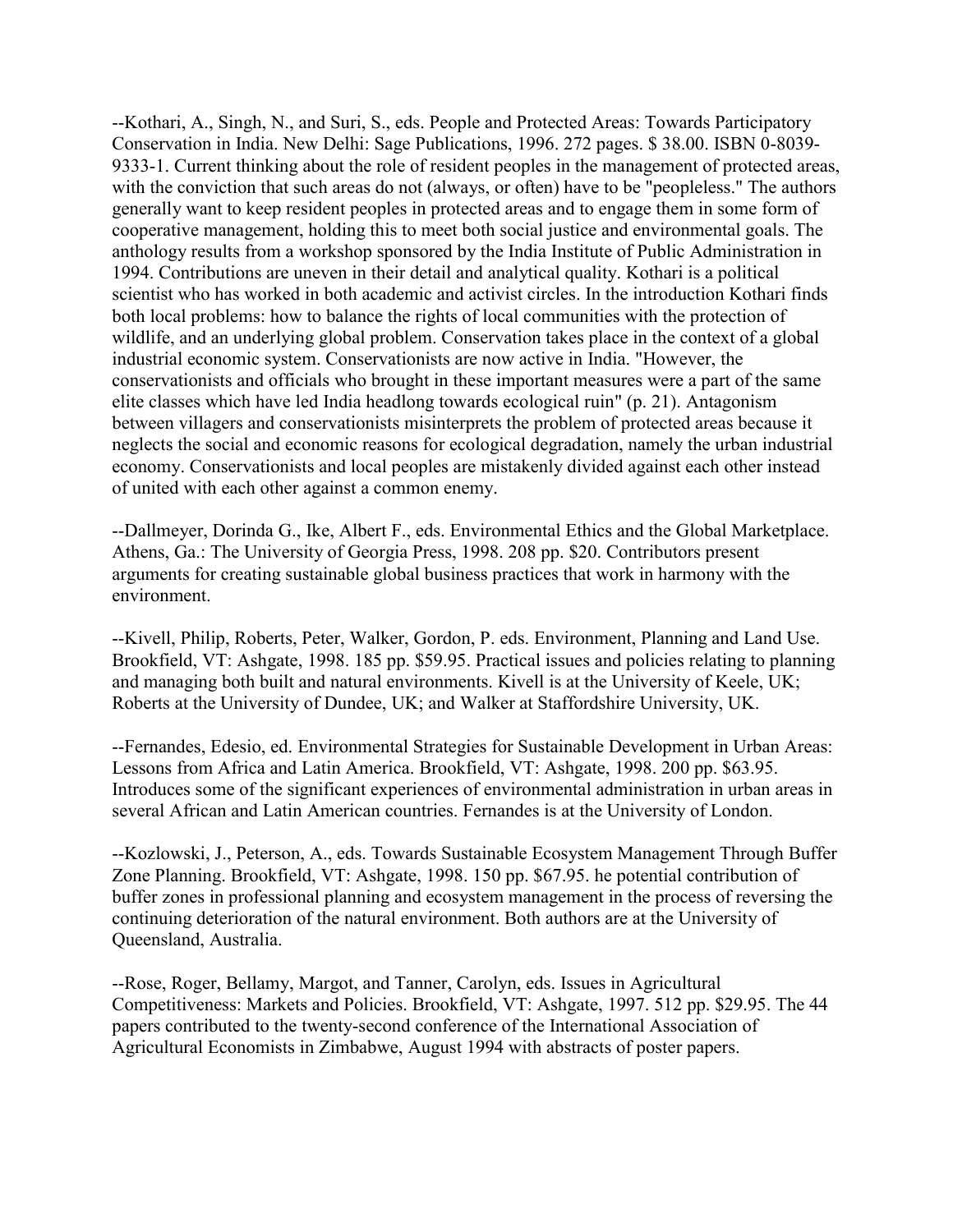--Sarpong, Daniel Bruce. Growth in Ghana: A Macroeconomic Model Simulation Integrating Agriculture. Brookfield, VT: Ashgate, 1997. Why the Ghanian economy has failed to achieve sustained high economic growth, and changes needed for the future.

--Desouzafilho (de Souza Filho), Hildo Meirelles. The Adoption of Sustainable Agricultural Technologies. Brookfield, VT: Ashgate, 1998. 190 pp. \$55.95. This is a case study in the state of Espirito Santo, Brazil.

--Damianos, Dimitri, Dimara, Efthalia, Hassapoyannes, Katharina, and Skuras, Dimitri. Greek Agriculture in a Changing International Environment. Brookfield, VT: Ashgate, 1998. 230 pp. \$63.95.

--Flattau, Edward, Tracking the Charlatans: An Environmental Columnist's Refutational Handbook for the Propaganda Wars. Washington, DC: Global Horizons Press, 1998. Flattau, a U. S. national syndicated columnist since 1972 (the first journalist to specialize in environmental coverage), unmasks the purveyors of false "good news" about the environment. Renewable energy, wetlands, radon, secondhand smoke, recycling, ozone depletion, and land use planning. The environmental movement became mainstream twenty years ago, and most Americans support environmental protection, but now there is a backlash of anti-conservation voices and they are getting away with murder.

--Stevens, William K., "Lush Life: But as Species Vanish, What Will We Lose?" New York Times, June 2, 1998. Section D. Special section on endangered species. Also contains:

--Cushman, John H., Jr., "Evolutionary Law." The Endangered Species Act is changing rapidly as the Clinton Administration pushes agreements that give broader habitats limited protection.

--Revkin, Andrew C., and Passell, Peter, "So What?" Scientists and economists look at the reasons for caring about biodiversity and what we are willing to pay to preserve it.

--Egan, Timothy, "Trout Truths." As a devastating disease infects the pristine rivers of Montana, questions arise about whether human efforts to improve on nature are to blame.

--Collins, Glenn, "Hall of Hard Questions." Life, where to fit it all? The creation of the American Museum of Natural History's new biodiversity exhibit was an adventure in itself.

--Wilford John Noble, "Showing Why a Rainforest Matters," New York Times, May 29, 1998. B31, B39. In a new permanent exhibition, the American Museum of Natural History features the interdependence of living things, the wealth of biodiversity, and expresses concern about the future of life on Earth. This is the Museum's first issues-oriented hall, and puts the Museum forward as an advocate of saving biodiversity through saving ecosystems.

--Young, Richard, Healing the Earth: A Theocentric Perspective on Environmental Problems and Their Solutions. Nashville: Broadman and Holman, 1994. Theocentrism, rather than either anthropocentrism or biocentrism, is the only proper stance for Christians to take in environmental ethics.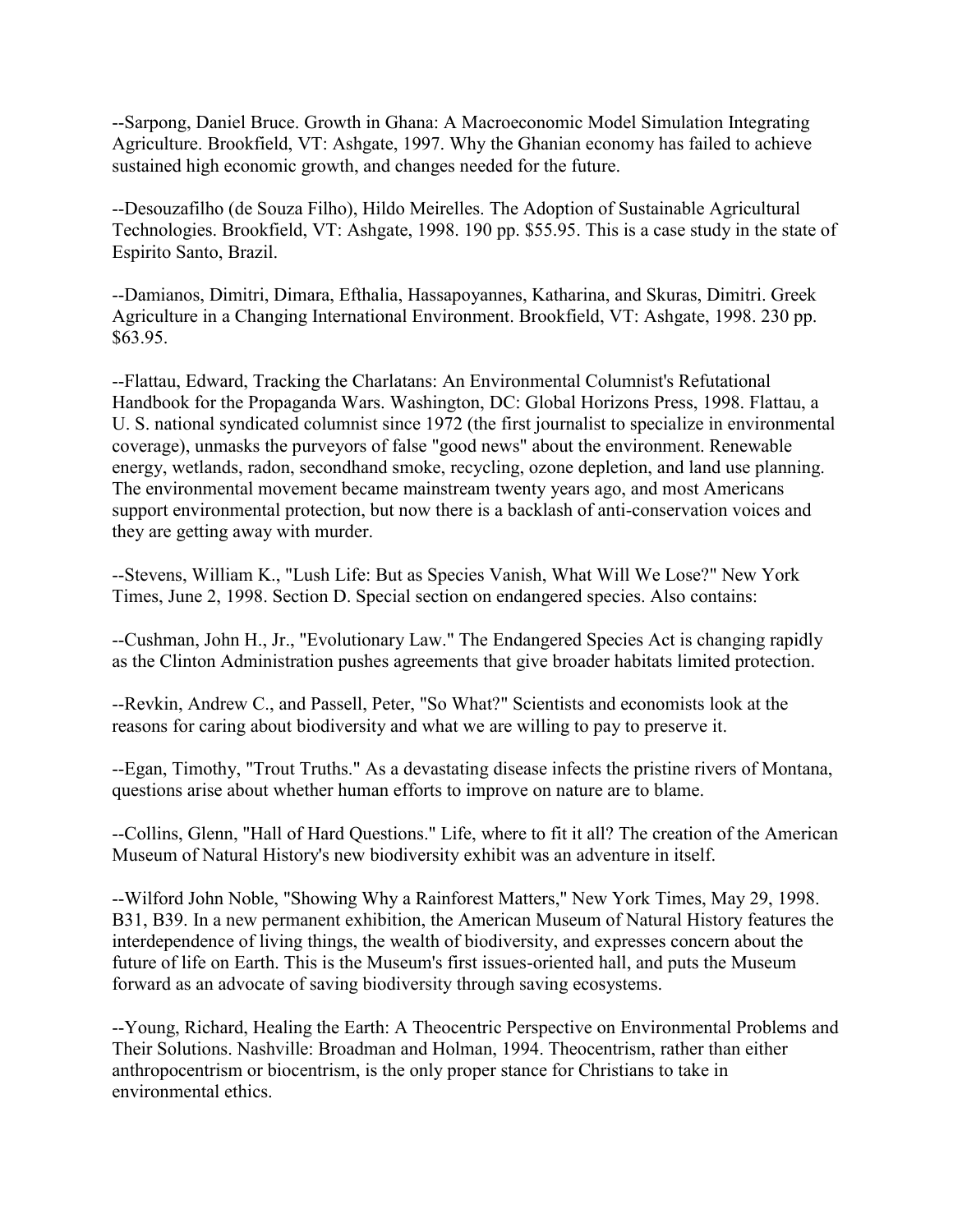--Baden, John A., and Noonan, Douglas, eds., Managing the Commons, 2nd ed. Bloomington, ID: Indiana University Press, 1998. The first edition was twenty years ago. Much attention to Garrett Hardin and the problems he raises, and various efforts in economics and politics to manage the commons.

--Bowles, Ian A., Rice, R. E., Mittermeier, R. A., and da Foneca, G.A.B., "Logging and Tropical Forest Conservation," Science 280(1998):1899-1900. Environmental and development organizations have poured hundreds of millions of dollars into sustainable forestry, but these investments have produced few results. Outside plantations, less than 0.02 percent of the world's tropical forests are managed sustainably for timber. The major barrier to sustainable forestry's success is basic economics. Reaping a one-time harvest of ancient trees today is simply more profitable than managing for future harvests. The World Bank is the largest funder of forestry projects worldwide. In the face of a World Bank initiative to establish 500 million acres of sustainable forestry by 2005, scientific evidence is mounting that sustainable harvests may damage biodiversity more than standard logging practices. Summary and further details in Tangley, Laura, "Sustainable Logging Proves Unsupportable," U.S. News and World Report, June 29, 1998, pp. 63-64.

--Bryant, B., and Mohai, P., eds., Race and the Incidence of Environmental Hazards: A Time for Discourse. Boulder, CO: Westview Press, 1992.

--Peterson, Tarla-Rai, Sharing the Earth: The Rhetoric of Sustainable Development. Columbia, SC: University of South Carolina Press, 1997. 240 pages. \$ 30.00.

--Beisner, E. Calvin, Where Garden Meets Wilderness: Evangelical Entry into the Environmental Debate. Grand Rapids, MI: Eerdmans, 1997. 208 pages. \$ 18.

--Thapar, Valmik, Land of the Tiger: A Natural History of the Indian Subcontinent. Berkeley: University of California Press, 1998. 287 pages. \$ 30.

--Hodgson, Peter E., Energy and the Environment. London: Bowerdean, 1997.

--Hough, Adrian, God is Not "Green": A Re-Examination of Eco-Theology. Leominster, UK: Gracewing, 1997.

--Urbanska, Krystyna, Webb, Nigel, and Edwards, Peter, eds., Restoration Ecology and Sustainable Development. New York: Cambridge University Press, 1998. 414 pages. \$ 75.

--Noss, Reed F., O'Connell, Michael A., Murphy, Dennis D. The Science of Conservation Planning. Covelo, CA: Island Press, 1997. 272 pp. \$40 cloth, \$25 paper. Three of the nation's leading conservation biologists explore the role of the scientist in the planning process and present a framework and guidelines for applying science to regional habitat-based conservation planning.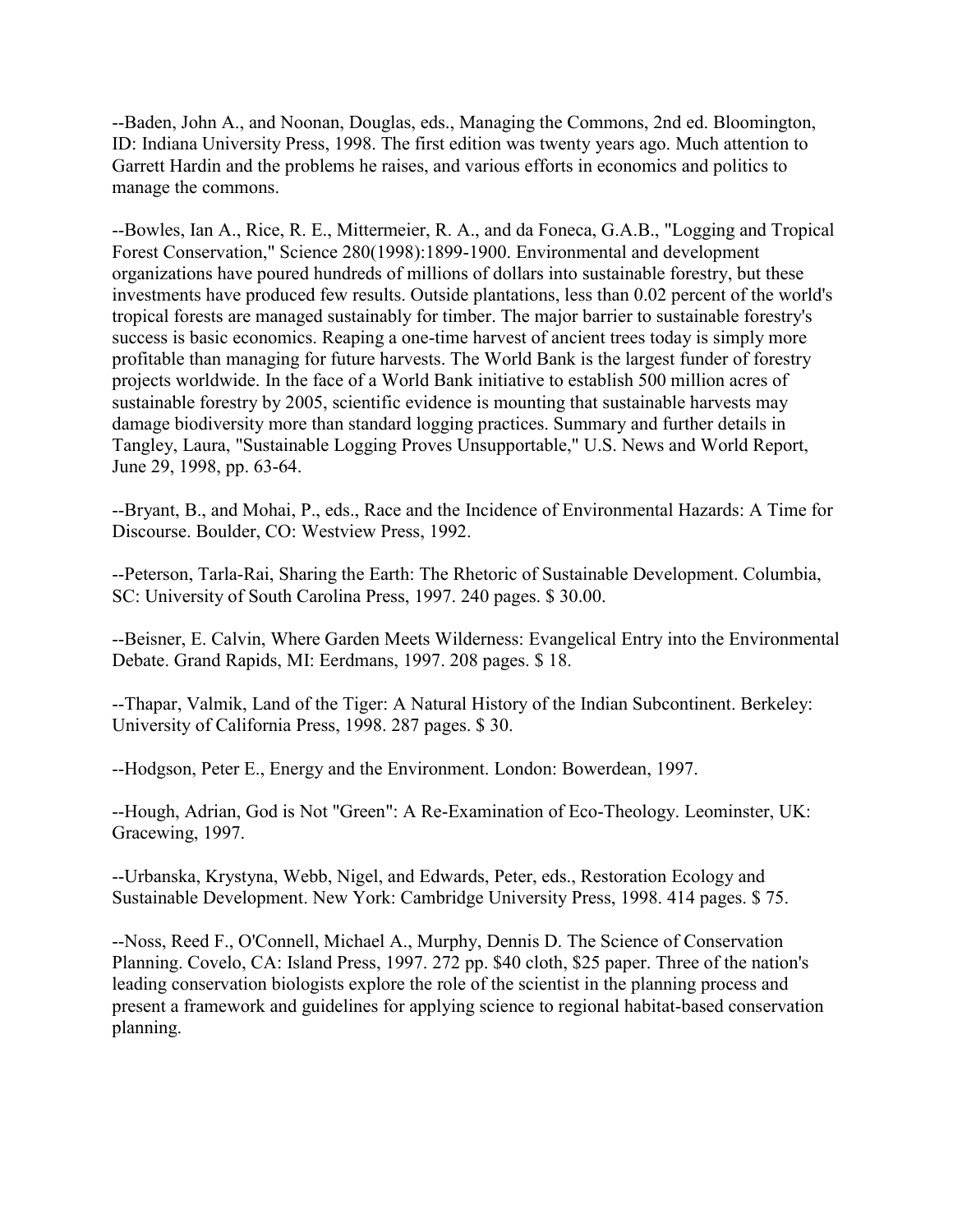--Kellert, Stephen R. Kinship to Mastery. Covelo, CA: Island Press, 1997. 240 pp. \$25. Kellert describes and explains the concept of biophilia, and demonstrates to a general audience the wideranging implications of environmental degradation.

--Vileisis, Ann. Discovering the Unknown Landscape: A History of America's Wetlands. Covelo, CA: Island Press, 1997. 440 pp. \$27.50. A synthesis of social and environmental history and an examination of how cultural attitudes shape the physical world.

--Gillilan, David M., Brown, Thomas C. Instream Flow Protection: Seeking a Balance in Western Water Use. Covelo, CA: Island Press, 1997. 432 pp. \$50 cloth, \$30 paper. A comprehensive overview of U. S. Western water use and the issues that surround it.

--Meine, Curt, ed. Wallace Stegner and the Continental Vision: Essays on Literature, History, and Landscape. Covelo, CA: Island Press, 1997. 240 pp. \$24.95. Contributors consider Stegner as writer, as historian, and as conservationist, discussing his place in the American literary tradition, his integral role in shaping how Americans relate to the land, and his impact on their own personal lives and careers.

--Maehr, David S. The Florida Panther: Life and Death of a Vanishing Carnivore. Covelo, CA: Island Press, 1997. 320 pp. \$40 cloth, \$19.95 paper. Maehr presents the first detailed portrait of the endangered panther--its biology, natural history, and current status--and a realistic assessment of its prospects for survival.

--Student Conservation Association. The Guide to Graduate Environmental Programs. Covelo, CA: Island Press, 1997. 384 pp. \$29.95 cloth. \$16.95 paper. More than 160 in-depth profiles provide information on enrollments, student-faculty ratios, tuition, areas of specializations, facilities, admission and degree requirements, career counseling and job placements, special program features and more.

--Beatley, Timothy, Manning, Kristy. The Ecology of Place: Planning for Environment, Economy, and Community. Covelo, CA: Island Press, 1997. 225 pp. \$25. Policy and development issues that affect a community--from its economic base to its transit options, to the ways in which its streets and public spaces are managed--and examine the wide range of programs, policies, and creative ideas that can be used to turn the vision of sustainable places.

--Daniels, Tom, Bowers, Deborah. Holding Our Ground: Protecting America's Farms and Farmland. Covelo, CA: Island Press, 1997. 420 pp. \$34.95. The many challenges involved in protecting farmland and how to create a package of techniques that can meet those challenges.

--Nantel, P., Bouchard, A., Hay, S. "Selection of Areas for Protecting Rare Plants with Integration of Land-Use Conflicts: A Case Study for the West Coast of Newfoundland, Canada. Biological Conservation 84(no.3, 1998):233- .

--Hacker, J.E., Cowlishiaw, G. Williams, P.H. "Patterns of African Primate Diversity and Their Evaluation for the Selection of Conservation Areas," Biological Conservation 84(no.3, 1998):251.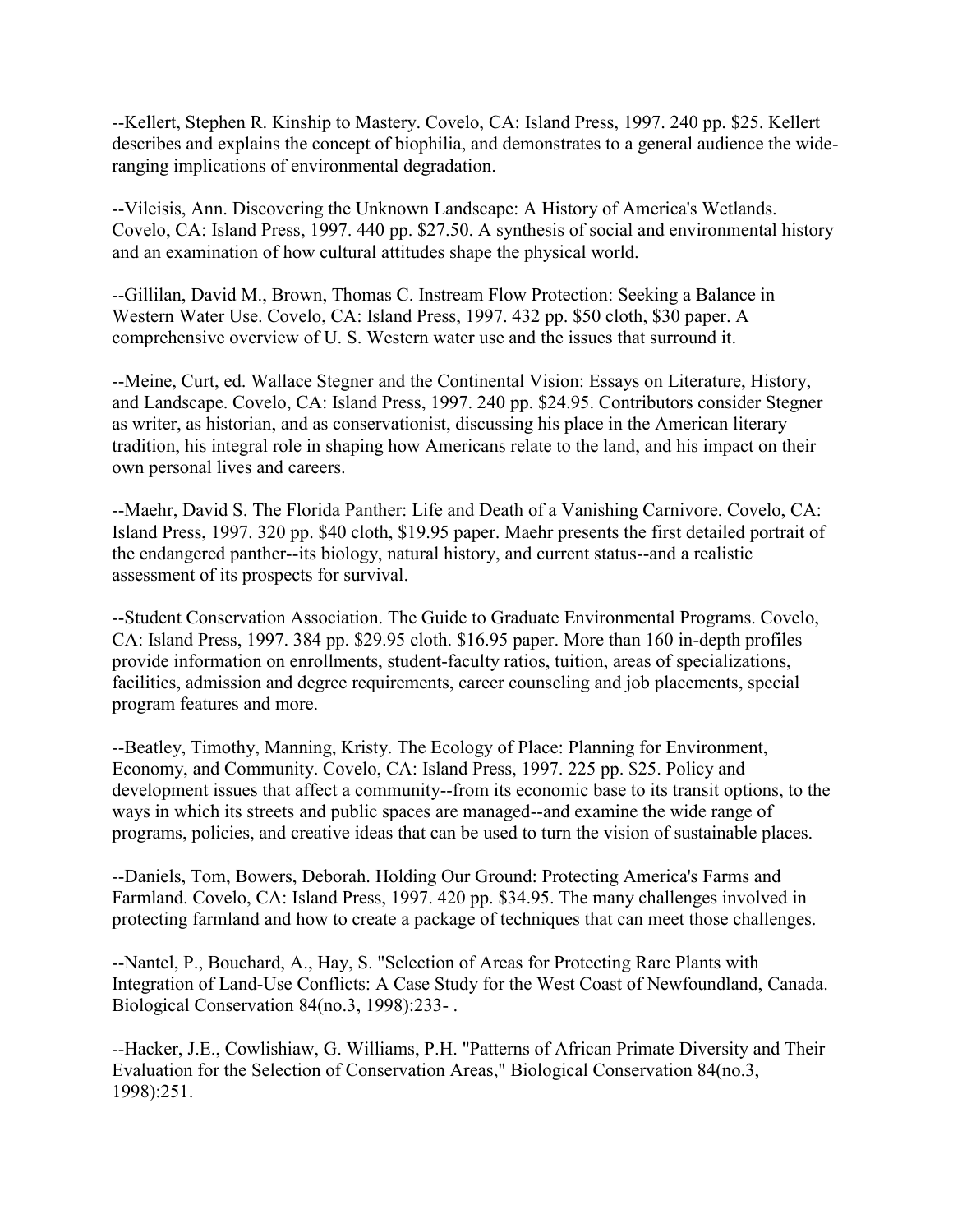--Yahnke, C.J., De Fox, I. Gamarra, Colman, F. "Mammalian Species Richness in Paraguay: The Effectiveness of National Parks in Preserving Biodiversity," Biological Conservation 84(no.3, 1998):263- .

--Barber, Charles Victor. "Forest Resource Scarcity and Social Conflict in Indonesia," Environment 40(no. 4, May 1998):4- . As economic tensions escalate and unsustainable logging practices continue, the risk of civil violence in Indonesia is rising.

--Andersen, Mikael Skou. "Assessing the Effectiveness of Denmark's Waste Tax," Environment 40(no. 4, May 1998):10- . The waste tax that Denmark introduced in 1987 has contributed to an increase in the country's recycling rate, but further changes will be needed for it to realize its full potential.

--Lofstedt, Ragnar. "Sweden's Biomass Controversy: A Case Study of Communicating Policy Issues," Environment 40(no. 4, May 1998):16- . Sweden's efforts to shift to renewable sources of energy are being hampered by misunderstandings and distortions of the key issues involved.

--Ruttan, Lore M. "Closing the Commons: Cooperation for Gain or Restraint?" Human Ecology 26(no.1, Mar. 1998):43- .

--Casimir, Michael J., Rao, Aparna. "Sustainable Herd Management and the Tragedy of No Man's Land: An Analysis of West Himalayan Pastures Using Remote Sensing Techniques," Human Ecology 26(no.1, Mar. 1998):113- .

--Sierra, Rodrigo, and Stallings, Jody. "The Dynamics and Social Organization of Tropical Deforestation in Northwest Ecuador, 1983-1995," Human Ecology 26(no.1, Mar. 1998):135- .

--Gerrard, Michael B. "Territoriality, Risk Perception, and Counterproductive Legal Structures: The Case of Waste Facility Siting," Human Ecology 26(no.1, Mar. 1998):1017- . The placement of hazardous and nuclear waste facilities is an exercise fraught with difficulties. Local communities and states often object vehemently to any proposal that would place a new facility within their borders. One of the primary reasons for this difficulty is the failure of hazardous waste law to take into account the fundamental instinct of territoriality.

--Goldman, Patti A., Boyles, Kristen L. "Forsaking the Rule of Law: The 1995 Logging Without Laws Rider and Its Legacy," Environmental Law 27(no.4, 1997):1035- . Analysis of the litigation that occurred over the 1995 Logging Without Laws Rider. Abandoning the rule of law left federal agencies unfettered and unaccountable to the public, federal courts unwilling and unable to exert control, and the environment unprotected.

--Abernethy, Virginia Deane. "Allowing Fertility Decline: 200 Years After Malthus's Essay on Population," Environmental Law 27(no.4, 1997):1097- .

--Abrams, Paula. "Population Control and Sustainability: It's the Same Old Song but With a Different Meaning," Environmental Law 27(no.4, 1997):1111- .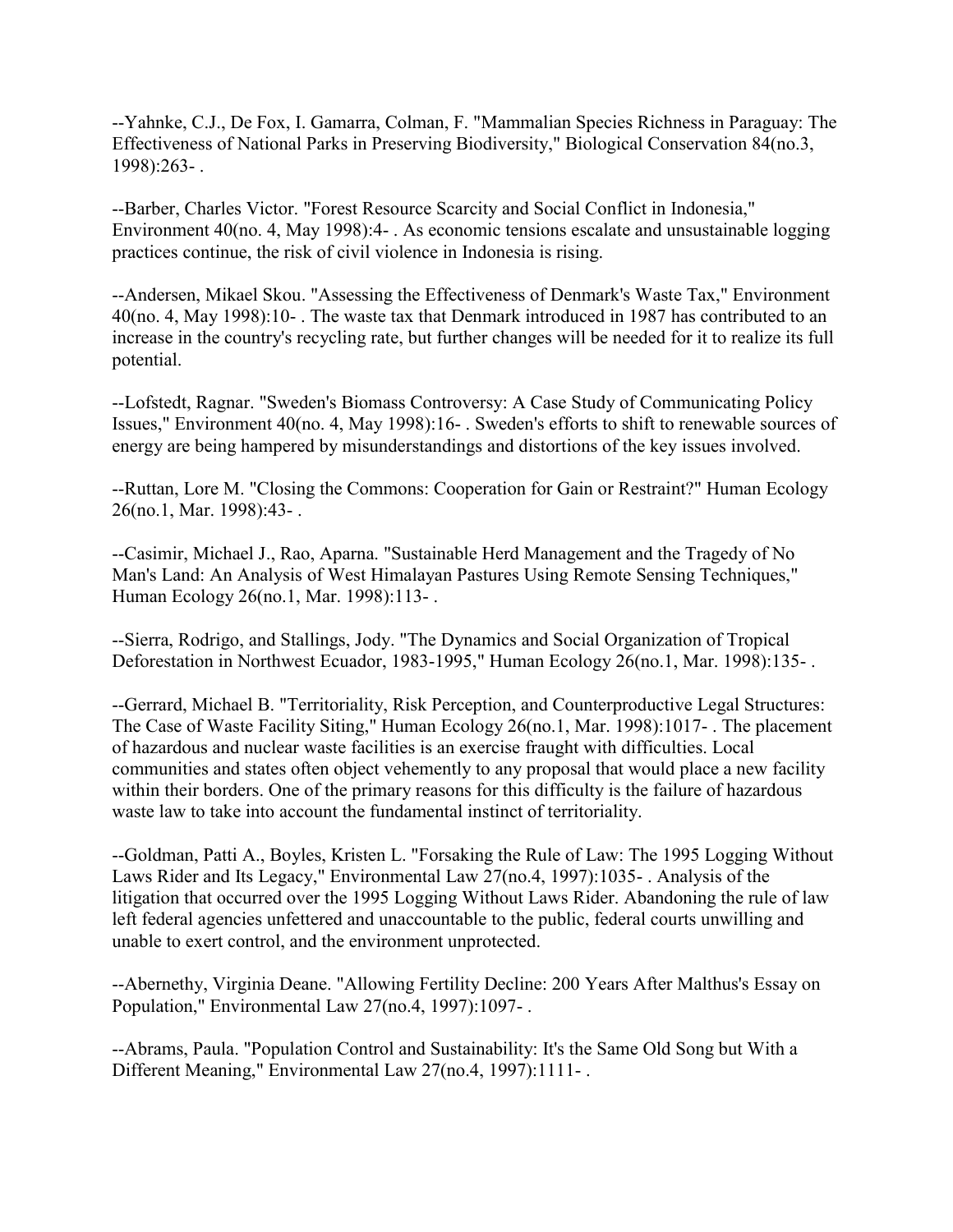--Boland, Reed. "The Environment, Population, and Women's Human Rights," Environmental Law 27(no.4, 1997):1137-.

--Coward, Harold. "Religious Responses to the Population Sustainability Problematic: Implications for Law," Environmental Law 27(no.4, 1997):1169- .

--Ehrlich, Paul R., and Ehrlich, Anne H. "The Population Explosion: Why We Should Care and What We Should Do About It," Environmental Law 27(no.4, 1997):1187- .

--Hardaway, Robert M. "Environmental Malthusianism: Integrating Population and Environmental Policy," Environmental Law 27(no.4, 1997):1209- .

--Salzman, James. "Sustainable Consumption and the Law," Environmental Law 27(no.4, 1997):1243- .

--Spahn, Elizabeth. "Feeling Grounded: A Gendered View of Population Control," Environmental Law 27(no.4, 1997):1295- .

--Lieben, Ivan J. "Political Influences on USFWS Listing Decisions Under the ESA: Time to Rethink Priorities," Environmental Law 27(no.4, 1997):1323- . How political and economic pressures have modified USFWS listing decisions under the ESA, in direct contradiction to the statute's plain language. Lieben recommends modifications to USFWS listing regulations, which would reduce the likelihood of the Service considering political factors in future decisions and place more emphasis on the ecosystem significance of a candidate species.

--Neumann, Christopher J. "Successor Liability and CERCLA: The Runaway Doctrine of Continuity of Enterprise," Environmental Law 27(no.4, 1997):1373- . The doctrine of successor liability and the corresponding continuity of enterprise exception in the context of CERCLA liability. Neumann criticizes the extensive use of the continuity of enterprise exception and argues that only the traditional successor liability doctrine should apply in CERCLA cases.

--Burnham, Neal. "More Damnation in Quebec," Alternatives 24(no. 2, spring 1998):5- . Hydro-Quebec plans to divert eight more rivers to generate additional electricity for the US.

--Taylor, Estelle. "Fishing for Control," Alternatives 24(no. 2, spring 1998):7- . Former enemies join forces as BC coastal communities seek to manage their own fisheries.

--Gordon, David F., and Wolpe, Howard. "The Other Africa: An End to Afro-Pessimism," World Policy Journal 15(no. 1, spring 1998):49- .

--Pausas, J. G., and Austin, M. P. "Potential Impact of Harvesting for the Long-Term Conservation of Arboreal Marsupials," Landscape Ecology 13(no. 2, Apr. 1998):103- .

--Aguiar, John. "Evanescent Diversity--The Palms of Madagascar," Bioscience 48(no.7, Jul. 1998):499- . The case of the triangle palm exemplifies issues facing threatened palms worldwide.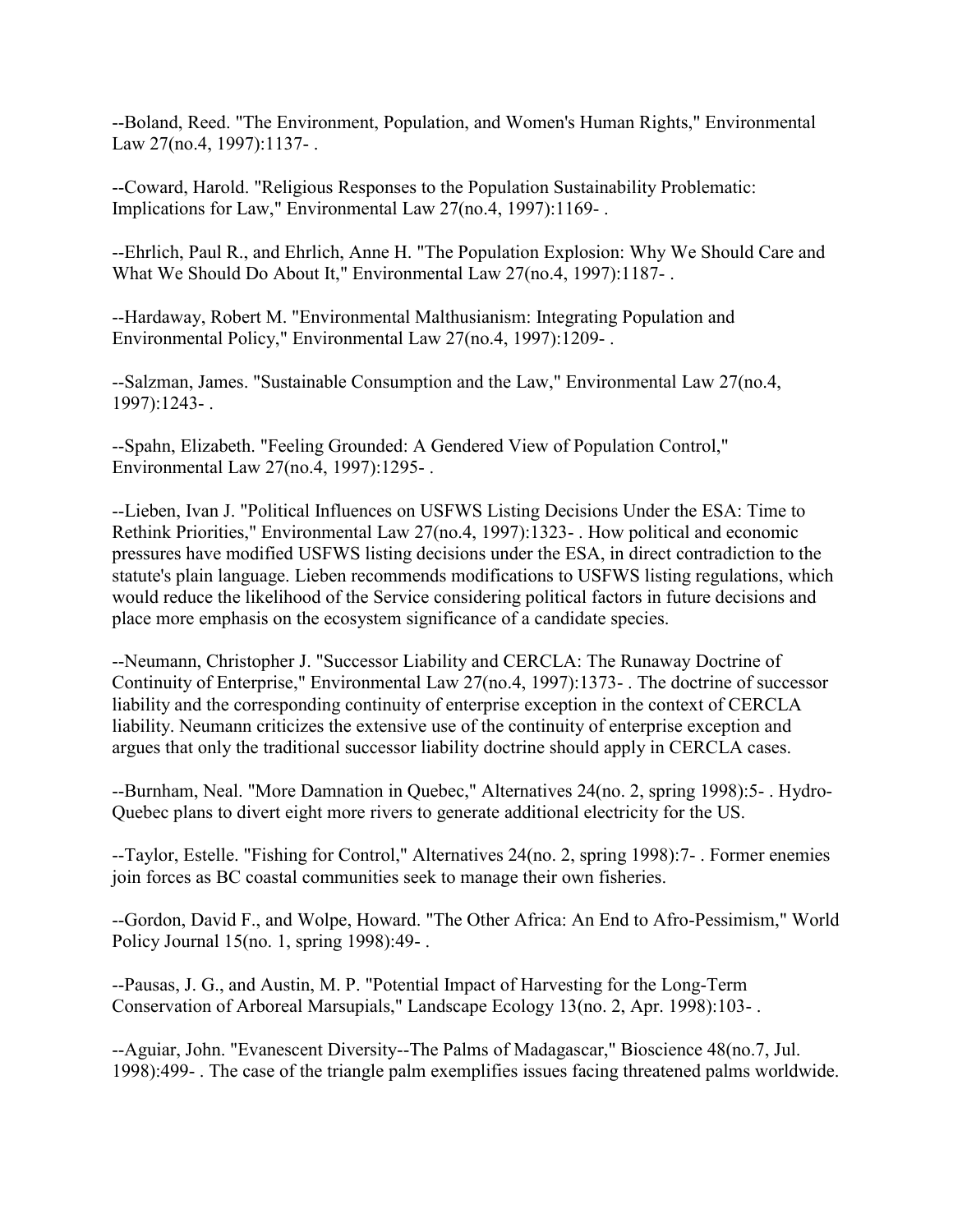--Frank, Douglas A., McNaughton, Samuel J., Tracy, Benjamin F. "The Ecology of the Earth's Grazing Ecosystems," Bioscience 48(no.7, Jul. 1998):513- . Profound functional similarities exist between the Serengeti and Yellowstone.

--Walker, Laurence C. The North American Forests: The Geography, Ecology, and Silviculture. Boca Raton, FL: CRC Press, 1998. \$69.95. 464 pp. Thirteen chapters describe more than 100 forest cover types, involving several times that many species.

--Hammond, Allen. Which World? Scenarios for the 21st Century. Washington, D.C.: Island Press, 1998. \$24.95. 320 pp.

--Ehrlich, Paul R., Ehrlich, Anne H. Betrayal of Science and Reason: How Anti-Environmental Rhetoric Threatens Our Future. Washington, D.C.: Island Press, 1998. \$27.50 cloth, \$16.95 paper. 320 pp.

--Power, Thomas Michael. Lost Landscapes and Failed Economics: The Search for a Value of Place. Washington, D.C.: Island Press, 1998. \$32.50 cloth, \$17.95 paper. 350 pp.

--Pilkey, Orrin H., Dixon, Katharine L. The Corps and the Shore. Washington, D.C.: Island Press, 1998. \$24.95 cloth, \$16.95 paper. 256 pp.

--Pinchot, Gifford. Breaking New Ground. Washington, D.C.: Island Press, 1998. \$25. 546 pp. The autobiography of the first chief of the U.S. Forest Service, here reprinted.

--Merchant, Carolyn, ed. Green Versus Gold. Washington, D.C.: Island Press, 1998. \$45 cloth, \$25 paper. 416 pp.

--HcHarg, Ian L., and Steiner, Frederick R., eds. To Heal the Earth: Selected Writings of Ian L. McHarg. Washington, D.C.: Island Press, 1998. \$32. 310 pp. Selected writings of the famous landscape architect who pioneered design with nature.

--Kaplan, Rachel, Kaplan, Stephen. With People in Mind: Design and Management of Everyday Nature. Washington, D.C.: Island Press, 1998. \$29.95. 320 pp.

--Peck, Sheila. Planning for Biodiversity: Issues and Examples. Washington, D.C.: Island Press, 1998. \$25. 256 pp.

--Knight, Richard, and Landres, Peter B. eds. Stewardship Across Boundaries. Washington, D.C.: Island Press, 1998. \$60 cloth, \$29.95 paper. 352 pp.

--Marzluff, John M., Sallabanks, Rex, eds. Avian Conservation: Research and Management. Washington, D.C.: Island Press, 1998. \$55. 512 pp.

--Margoluis, Richard, Salafsky, Nick. Measures of Success: Designing, Monitoring, and Managing Conservation and Development Projects. Washington, D.C.: Island Press, 1998. \$35. 363 pp.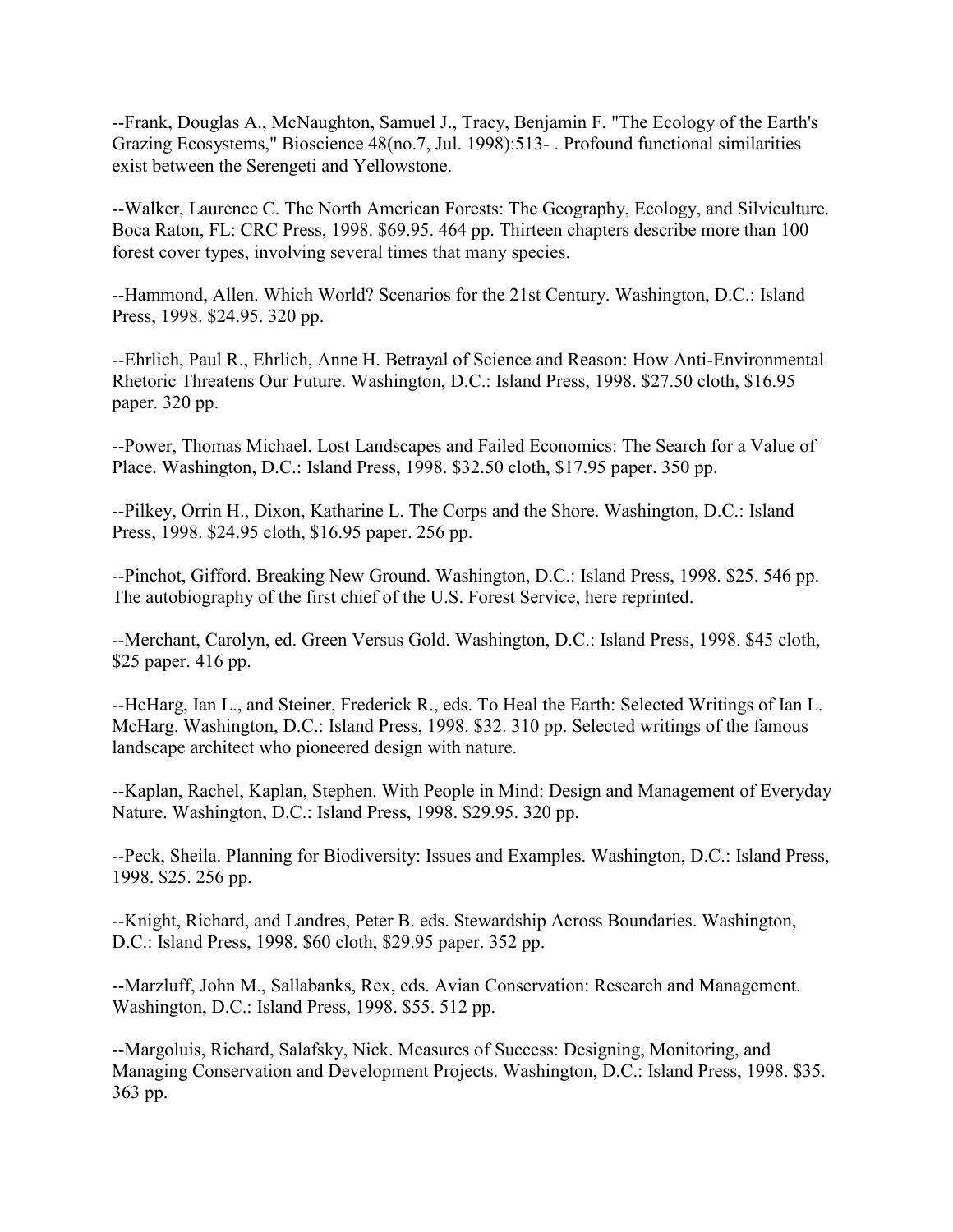--Brandon, Katrina, Redford, Kent H., Sanderson, Steven E., eds. Parks in Peril: People, Politics,and Protected Areas. Washington, D.C.: Island Press, 1998. \$50 cloth, \$30 paper. 400 pp.

--Gleick, Peter H. The World's Water 1998-1999: The Biennial Report on Freshwater Resources. Washington, D.C.: Island Press, 1998. \$29.95. 200 pp.

--Cicinsain (Cicin-Sain), Biliana, and Knecht, Robert W. Integrated Coastal and Ocean Management: Concepts and Practices, Washington, D.C.: Island Press, 1998. \$65 cloth, \$32.50 paper. 416 pp.

--Buck, Susan J. The Global Commons: An Introduction. Washington, D.C.: Island Press, 1998. \$50 cloth, \$25 paper. 240 pp.

--Freese, Curtis H. Wild Species as Commodities: Managing Markets and Ecosystems. Washington, D.C.: Island Press, 1998. \$59.95 cloth, \$29.95 paper. 256 pp.

--Roome, Nigel J., ed. Sustainability Strategies for Industry:The Future of Corporate Practice. Washington, D.C.: Island Press, 1998. \$60 cloth, \$30 paper. 208 pp.

--Duchin, Faye. Structural Economics: Measuring Change in Technology, Lifestyles, and the Environment. Washington, D.C.: Island Press, 1998. \$35. 208 pp.

--Marshall, Peter. Riding the Wind: A New Philosophy for a New Era. London and New York: Cassell, 1998, 263pp. In this account of his mature thinking, Peter Marshall develops a dynamic and organic philosophy for the third millennium which he calls liberation ecology. Deep, social, and libertarian, liberation ecology seeks to free nature, society and individuals from their existing burdens so that they can all realize together their full potential. Riding the Wind presents a fresh and inspired vision which combines ancient wisdom and modern insights, reason and intuition, science and myth. Chapters include: The Way of the Universe, Nature's Web, Creative Evolution, Playful Humanity, Reverence for Being, The Family of Life, After the Leviathan, The Common Treasury, Dwelling Lightly on Earth, Learning to Live, The Alchemy of Love. John Clark, Professor of Philosophy at Loyola University, New Orleans, says: "Riding the Wind is a well written and accessible work that makes a strong statement of Peter Marshall's important and distinctive position in contemporary ecological thought. The book deserves to be read and discussed widely." Marshall is a full-time writer, and his many books include the highly acclaimed Nature's Web: Rethinking our Place on Earth and Demanding the Impossible: A History of Anarchism.

## **VIDEOTAPES AND MULTIMEDIA**

Women Make Movies is an nonprofit media arts organization dedicated to facilitating and distributing women's independent film and video. Their collection includes over 400 titles supported in the past by grants from such agencies as the National Endowment for the Arts, the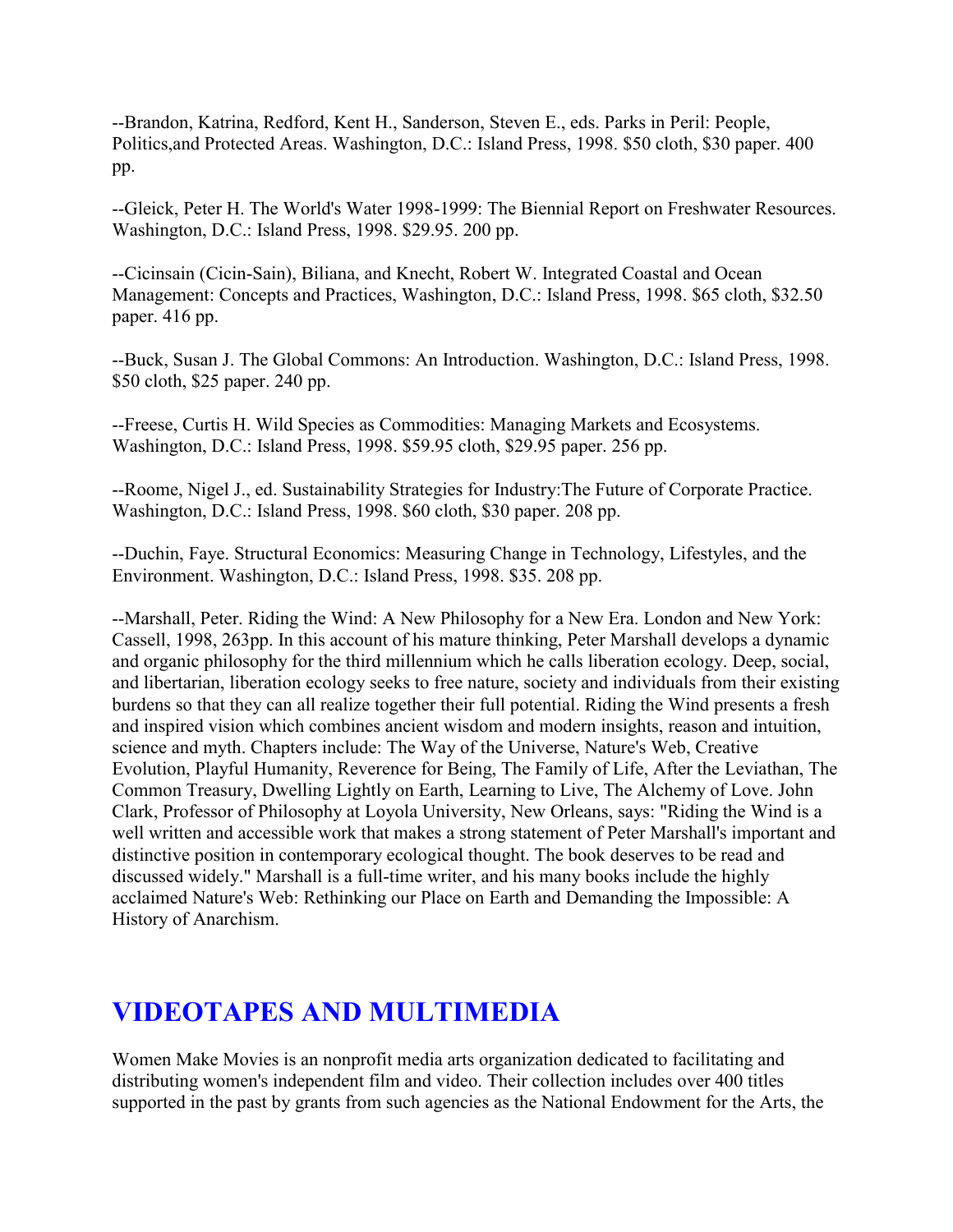Rockefeller Foundation, and the MacArthur Foundation. Some of the titles are on environmental topics, such as, Eternal Seed (interviews and rare footage of India's agricultural industry, depicting women's efforts to maintain traditional farming practices), Love Women and Flowers (the politics of pesticide use in the Columbian flower industry and its crippling effects on the environment and the health of workers), Troubled Harvest (women from Mexico and Central America who are migrant workers in the US), and Amazon Sisters (women working on the frontlines to save the rainforests). WMM desires contacts with academic professionals, especially regarding film reviews in scholarly journals and screenings at professional conferences. For a catalogue or more information, contact: Kate Kirtz, Educational Marketing and Sales Coordinator, Women Make Movies, 462 Broadway Suite 500, New York, NY 10013; tel 212-925-0606, Fax 212-925-2052.

## **EMPLOYMENT OPPORTUNITY**

Colorado State University: Assistant Professor of Philosophy; tenure-track. AOS: Environmental Ethics; AOC: Ethical Theory or Social and Political Philosophy. Ph.D., publications in AOS, and teaching experience required. Undergraduate and graduate teaching; teaching load is 5 courses/seminars per year, with course reductions poossible. Advising and committee work required. Salary will be commensurate with qualifications and experience. The position is effective August 15, 1999. Send complete dossier, including a statement of interest, complete curriculum vitae, and three current letters of recommendation by November 30, 1998 (postmark date) to Holmes Rolston, Chair of Search Committee, Department of Philosophy, Colorado State University, Fort Collins, CO 80523. Colorado State University is an equal opportunity/affirmative action employer and complies with all Federal and Colorado State laws, regulations and executive orders regarding affirmative action requirements in all programs. [Note: As of publication deadline, this position had not yet been formally approved by Dean and Provost, but approval is anticipated.]

## **EVENTS**

1998

--August 10-16, 1998. 20th World Congress of Philosophy. Copley Place, Boston, MA, USA. See Conferences above.

--August 23-28, 1998. "Philosophy and Ecology: Greek Philosophy and the Environment." Samos, Greece. Organized by Prof. K. Boudouris, University of Athens. Sponsored by the International Society for Ancient Greek Philosophy (IAGP) and its US affiliate (SAGP-USA). Contacts: Prof. K. Boudouris, 5 Simonidou St. 17456 Alimos, Greece, Email: kboud@atlas.uoa.gr; Prof. Tom Robinson, Philosophy Dept., University of Toronto, Toronto,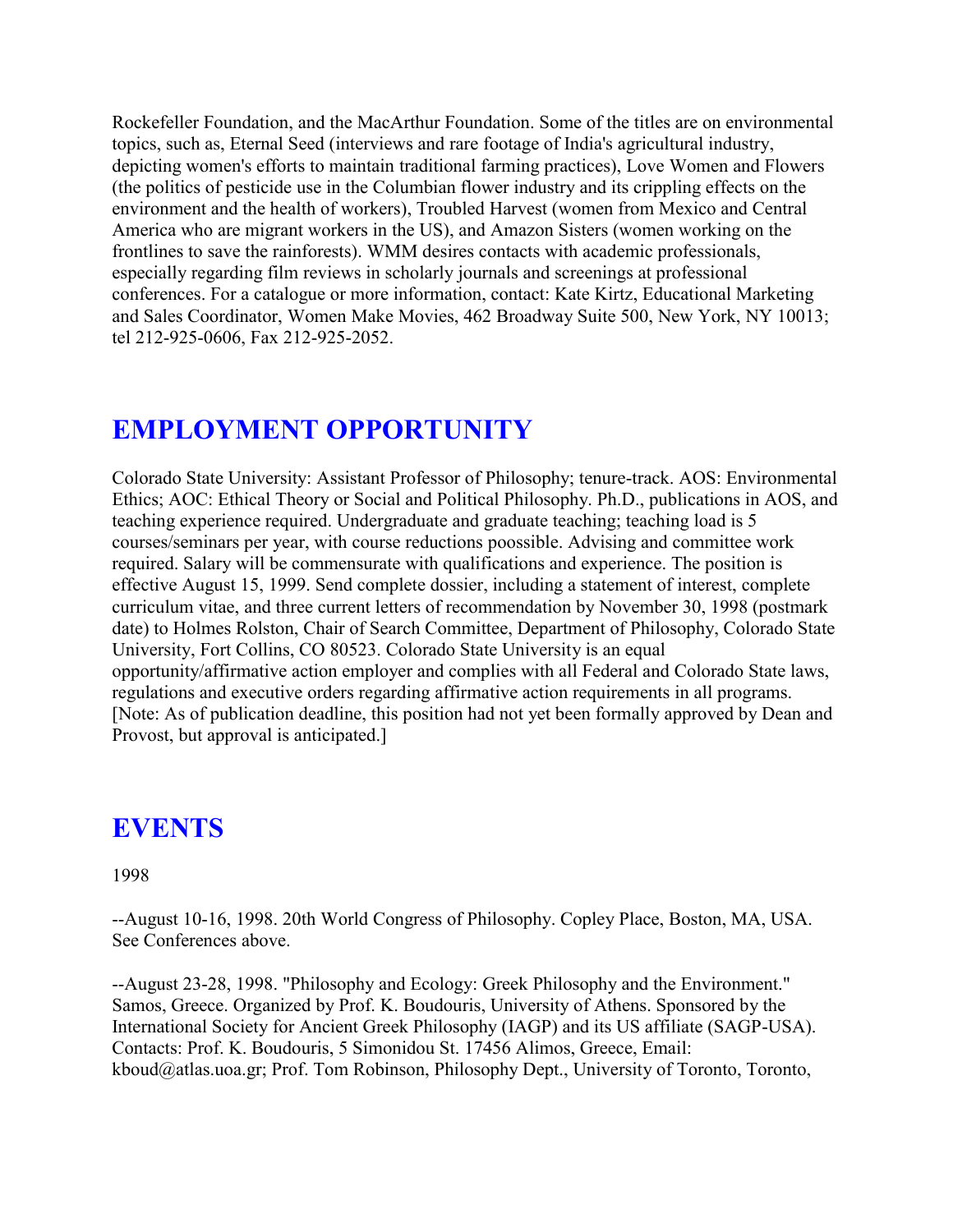ON M5S 1A1, CANADA; Tel: 416-978-2824; Fax: 416-978-8703; Email: tmrobins@epas.utoronto.ca; and Prof. Laura Westra, ISEE Secretary, address below.

--September 7-8, 1998. Poznan, Poland. Conference on "The Simulation of Physiological Processes in Animals as an Alternative Method in Academic Education." See announcement earlier in this newsletter.

--September 8, 1998. "Theoretical and Practical Implications of Environmental Ethics." A meeting of Polish intelectuals about environmental philosophy, at Nicolaus Copernicus University in Torun, Poland. Contact: Prof. Wlodzimierz Tyburski, Instytut Filozofii UMK, Podmurna 74, 87-100 Torun, POLAND.

--September 18-20, 1998. Workshop for environmental scientists and professionals. University of North Texas in Denton. Speakers will include J. Baird Callicott, Eugene Hargrove, and John Lemons (University of New England). For more information, contact Prof. Hargrove at Dept. of Philosophy, UNT, P O Box 310980, Denton, TX 76203-0980; Tel:940-565-2727; Fax:940-565- 4448; Internet: ee@unt.edu and www.cep.unt.edu

--September 28-30, 1998, Austin, TX. International Conference of the Society for Ecological Restoration. Making Connections. Call for papers. Rangeland restoration. Restoration Education. Cross-border Cooperation. Restoration using fire. Prairie Restoration. Wildlife Habitat Restoration. Urban Wetlands. And much more. David Mahler, SER International Conference, 4602 Placid Place, Austin, TX 78731. Tel: 512-458-8531. Fax: 512-458-1929.

--October 1998. Sixth World Wilderness Congress, Bangalore, India. (This conference has been rescheduled from October 1997. Contact Alan Watson, P. O. Box 8089, Missoula, MT 59807. 406/542-4197. Fax 406/542-4196.

--October 2-4, 1998. Workshop on "The Ethics of Human Health and Ecosystem Health: Towards An Inclusive Understanding." McMaster University, Hamilton, Ontario, Canada. Contact: Dr. Elisabeth Boetzkes, Program Committee Chair, Department of Philosophy, McMaster University 1280 Main Street West, University Hall 209, Hamilton, Ontario L8S 4K1 Canada, Fax: 905 577 0385, E-mail: boetzkes@mcmaster.ca

--October 4-7, 1998. Sustainability and the Liberal Arts. Hendrix College, Conway, AK. Center for Respect of Life and Environment and Theological Education to Meet the Environmental Challenge. Center for Respect of Life and Environment, 2100 L Street, NW, Washington, DC 20037. Phone: 202/778-6133. Fax: 202/778-6138. Email: CRLE@aol.com. Webpage: http://www.centerl.com/crle.html

--October 21-23, 1998. Restoring Wolves to the Adirondacks: Civic Democracy and Obligations to Future Generations. Conference sponsored by The Hastings Center and the American Museum of Natural History (AMNH). To be held at the AMNH in New York City (79th and Central Park West). Invited papers only. For information, contact the project co-director, Virginia Ashby Sharpe, PhD, Associate for Biomedical and Environmental Ethics, The Hastings Center,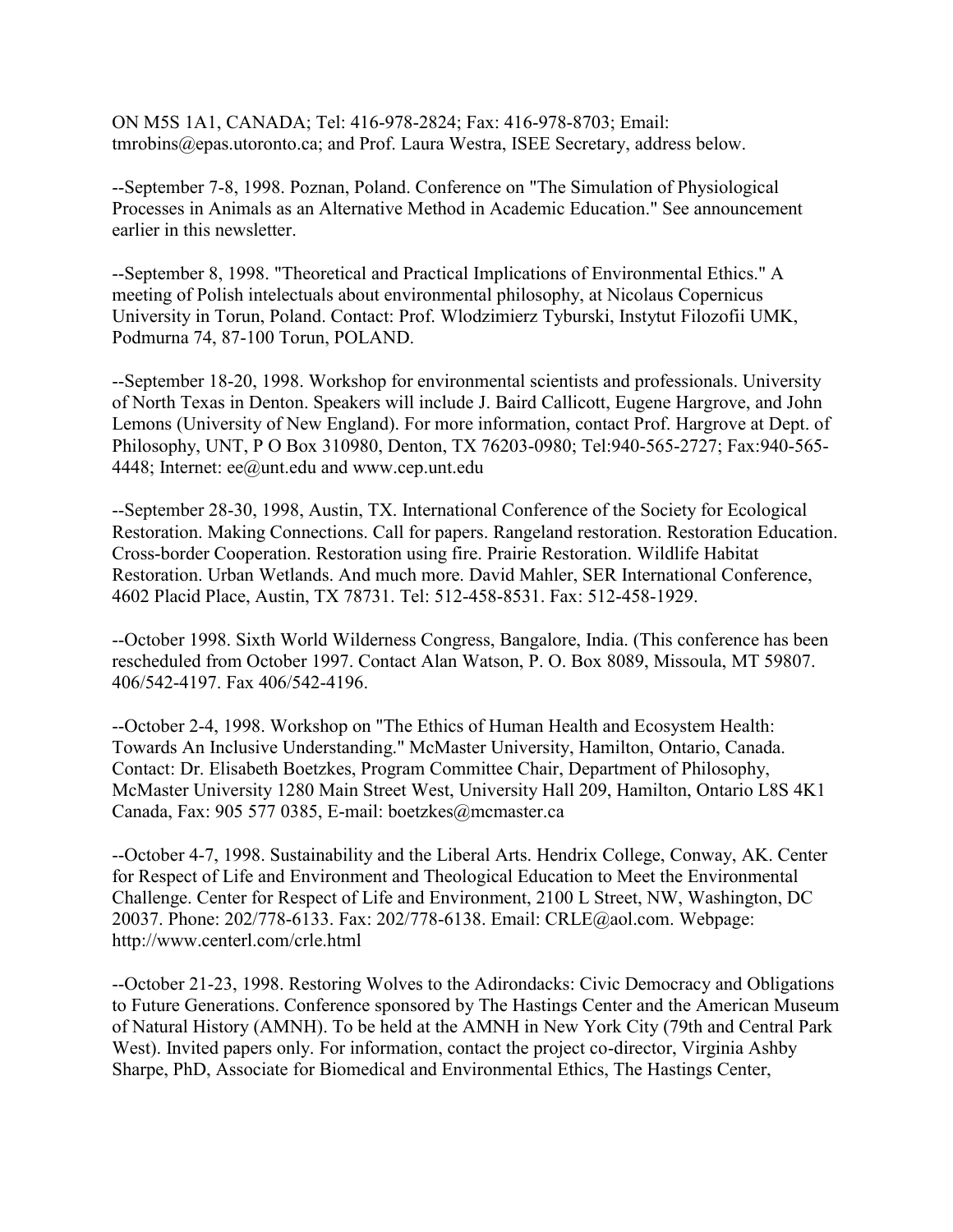Garrison, NY 10524-5555, Tel: 914-424-4040, Fax: 914-424-4545, Email: sharpeva@thehastingscenter.org

--October 22-24, 1998. Harbin, China. First All-China Conference on Environment and Sustainable Development. Sponsored by the Center for the Environment and Society, Harbin Institute of Technology. The organizer is Ye Ping. Holmes Rolston is one of the international speakers. From October 22-November 6, Rolston will be giving a series of lectures in other universities in China and visiting conservation sites there.

--October 22-24, 1998. Ecumenical Earth: New Dimensions of Church and Community in Creation. Union Theological Seminary, New York, NY. Center for Respect of Life and Environment and Theological Education to Meet the Environmental Challenge. Center for Respect of Life and Environment, 2100 L Street, NW, Washington, DC 20037. Phone: 202/778- 6133. Fax: 202/778-6138. E-mail: CRLE@aol.com. Webpage: http://www.centerl.com/crle.html

--November 23-27, 1998. Short course on the topic "Values, Ethics and the Environment: Theory and practice of putting values on the environment." Case studies and role plays. £595. Contact: Mrs P A Savill, Centre for Environmental Strategy, University of Surrey, Guildford GU2 5XH United Kingdom; Tel: +44 (0)143 259047; Fax: +44 (0)143 259394; Email: p.savill@surrey.ac.uk

--December 27-30, 1998. American Philosophical Association: Eastern Division. Washington Hilton, Washington, DC.

### 1999

--March 18-21, 1999. Conference on "John Ray and His Successors: The Clergyman as Biologist." Braintree, Essex, UK. Bookings and details from Janet Turner, John Ray Trust, Town Hall Centre, BRAINTREE, Essex, CM7 3YG United Kingdom. Tel (+44) 1376-557776; Fax - 344345.

--March 31-April 3, 1999. American Philosophical Association: Pacific Division. Claremont Hotel, Berkeley, CA.

--April 19-22, 1999. In Situ and On-Site Bioremediation. The Fifth International Symposium, at San Diego California. Call for papers, to Carol Young, Battelle, 505 King Avenue/Room 10-123, Columbus, Ohio 43201. Information from The Conference Group, 1989 West Fifth Avenue, Suite 5, Columbus, Ohio 43212. Fax 624/488-5747.

--May 5-8, 1999. American Philosophical Association: Central Division. Hyatt Regency Hotel, New Orleans, LA.

--May 23-27, 1999. Wilderness Science in a Time of Change. University of Montana, Missoula. Includes wilderness values, policy, ethics, and science. Changing societal definitions of wilderness, wilderness management. Call for papers. Natural Resource Management Division,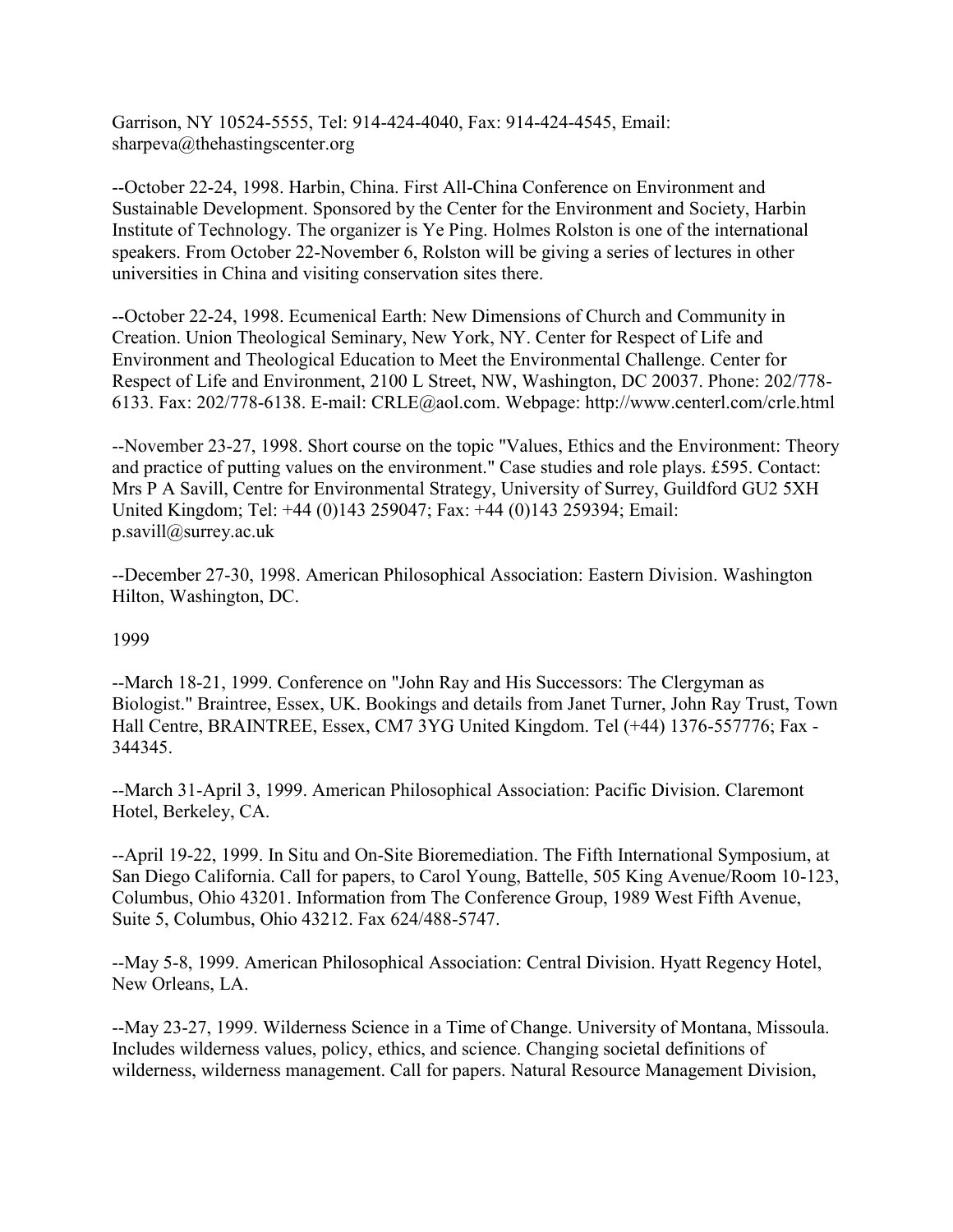Center for Continuing Education, University of Montana, Missoula, MT 59812. 406/243-4623. 888/254-2544 Email: ckelly@selway.umt.edu. www.wilderness.net

### INTERNET ACCESS TO THE ISEE Newsletter

Back issues of ISEE Newsletters have been moved to the University of North Texas website at:

### http://www.cep.unt.edu/ISEE.html

Newsletters can be searched using the FIND feature on Windows or other software. Newsletters can be Emailed to your local address.

### MASTER BIBLIOGRAPHY

The ISEE Bibliography website bibliography has been updated to include all 1997 entries. Entries for 1998 are to be found in the quarterly newsletters and will be merged into the website bibliography in February of 1999. Access via Internet from the ISEE World Wide Web Site at:

### http://www.cep.unt.edu/ISEE.html

The site has a search engine, by name and keyword. Files and search results can be e-mailed to your local e-mail address. The preceding require only ordinary website and e-mail capacities. The bibliography has also been placed in PDF files at the same website. This requires an Adobe Acrobat Reader, with which the three files (A-F, G-O, and P-Z) can be downloaded to your local computer. With a PDF brower, the files can be read on line, though this requires a fast computer for convenience.

This bibliography is also available on disk in DOS WordPerfect 5.1 format (which can be easily converted to other formats), on three 3 1/2 disks. On disk, the bibliography is in three parts, A-F, G-O and P-Z. The bibliography can be searched for key words. Copies of these disks are available from any of the ISEE contact persons throughout the world (see their names and addresses below) and at selected other locations. Disks are also available from the compiler: Holmes Rolston, III, Department of Philosophy, Colorado State University, Fort Collins, CO 80523, USA. Tel: 970-491-6315 (office); Fax: 970-491-4900; Email: rolston@lamar.colostate.edu Send \$5 to Rolston.

## THE ENVIRONMENTAL ETHICS SYLLABUS PROJECT

Course offerings, syllabi, instructor's vitae, etc., from around the world are accessible at the following Website: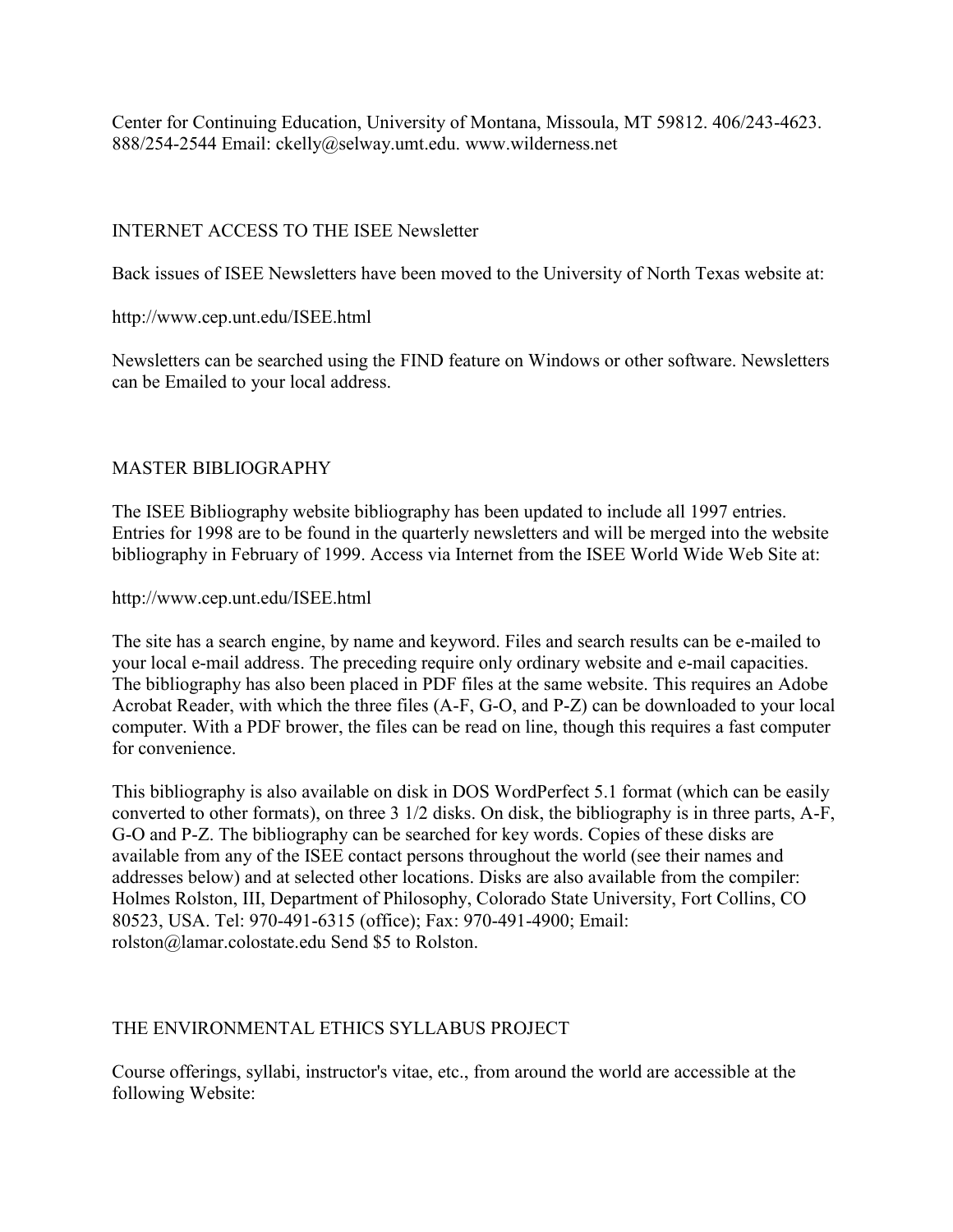#### http://forest.bgsu.edu/ISEE

The project's goal is to collect information from throughout the world about what courses are taught, by whom, in which colleges and universities, and to make this available for teachers, administrators, students, prospective grad students, etc. Materials are submitted by the instructors. The site has many interactive links to environmental sites, home pages, universities, etc.

To submit materials, preferably via Email, contact the Project's founder and coordinator: Robert Hood, Department of Philosophy, Bowling Green State University, Bowling Green, OH 43403- 0222; Email: rhood@bgnet.bgsu.edu.

The materials can also be accessed, along with the ISEE Newsletter, at the ISEE Website homepage:

http://www.cep.unt.edu/ISEE.html

To keep contributors informed of new course information and additions to the Syllabus Project, all contributors of a syllabus will automatically receive an on-line serial (ISSN: 1098-5328) via quarterly emails (at the end of the months of March, June, September, and December). To unsubscribe, send email to: rhood@bgnet.bgsu.edu

#### ISEE BUSINESS AND ANNOUNCEMENTS

Current Officers of ISEE (Executive Board):

President: Prof. J. Baird Callicott, Dept of Philosophy, University of North Texas, Denton Texas 76203 USA; Dept Tel: 817-565-2266; Email: callicot@terrill.unt.edu; term to expire end of academic year 1999-2000.

Vice-President and President-Elect: Prof. Kristin Shrader-Frechette, Dept of Philosophy, University of Notre Dame, Notre Dame, IN 46556 USA; Tel: 219-631-5000 (University), 219- 631-7579 (Philosophy Dept.); Fax: 219-631-8209 (Dept. Fax).; term to expire at the end of the academic year 1999-2000, when term as President begins.

Secretary: Prof. Laura Westra, Dept of Philosophy, University of Windsor, Windsor Ontario N9B 3P4 CANADA; Tel: 519-253-4232; Fax: 519-973-7050; term to expire end of academic year 2000-01.

Treasurer: Ernest Partridge, P.O. Box 9045, Cedar Pines Park, CA 92322. Tel: 909-338-6173. Fax: 909-338-7072. Email: gadfly@igc.org; Website: www.igc.org/gadfly; term to expire end of academic year 1998-99.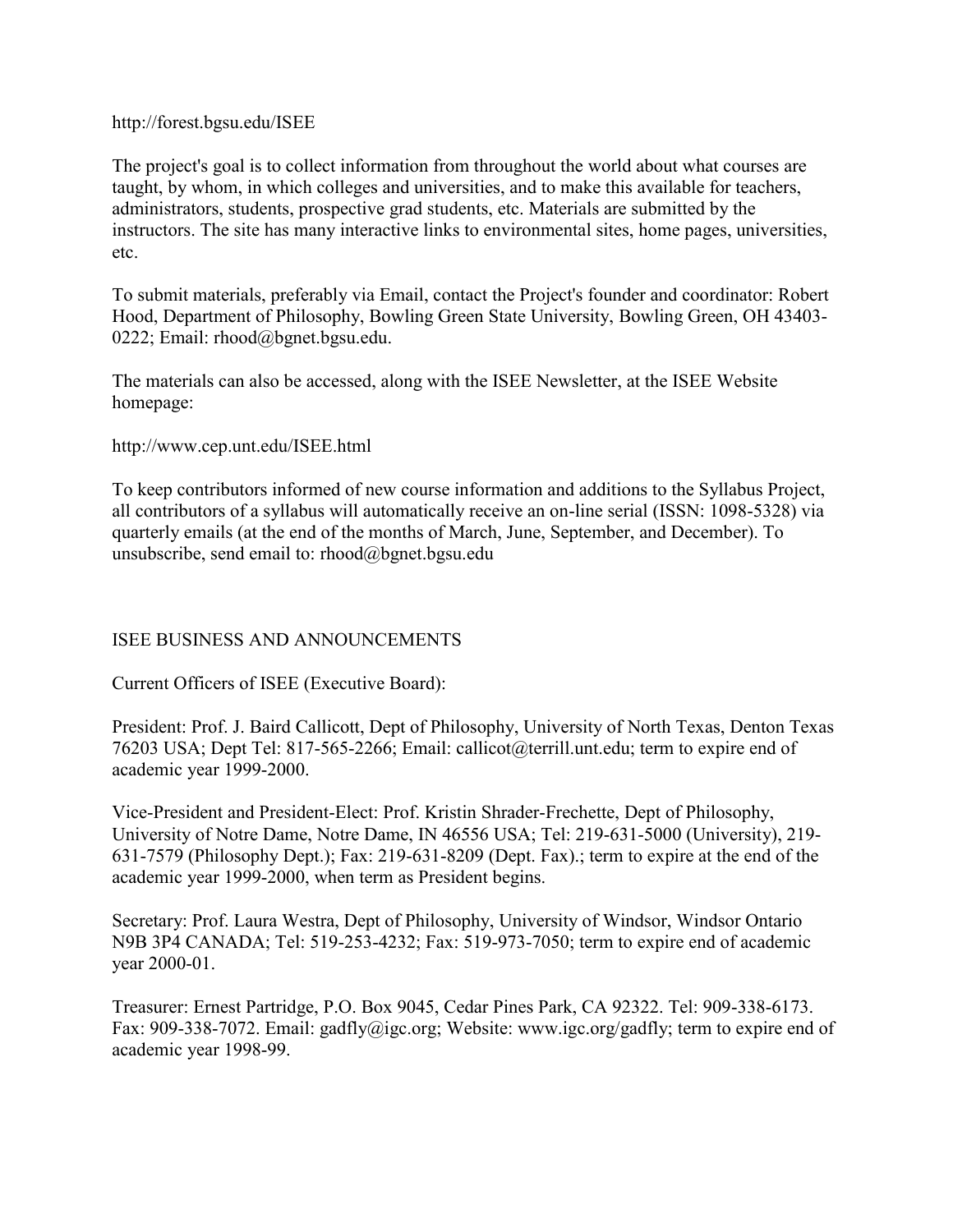Newsletter Editor: Prof. Jack Weir, Philosophy Faculty, Morehead State University, UPO 662, 103 Combs Bldg, Morehead Kentucky 40351-1689 USA; Tel: 606-783-2785, 606-784-0046; Fax: 606-783-5346; Email: j.weir@morehead-st.edu

Nominating Committee:

--Prof. Victoria Davion, Chair of the ISEE Nominating Committee, Dept of Philosophy, 107 Peabody Hall, University of Georgia, Athens, GA 30602 USA; Tel: 706-542-2827; Email: vdavion@uga.cc.uga.edu

--Prof. Alan Holland, Dept of Philosophy, Lancaster University, Lancaster LA1 4YG, UK; Fax: 44 (Country Code) (0) 524 (City Code) 846102; Email: A.Holland@lancaster.ac.uk

--Prof. Roger Paden, Dept of Philosophy and Religious Studies, George Mason University Fairfax, VA 22030-4444 USA; Tel: 703-993-1265; Email: rpaden@gmu.edu

--Prof. Gary Varner, Dept of Philosophy, Texas A&M University, College Station, TX 77843- 4237 USA; Email: g-varner@tamu.edu

### ISEE Newsletter PUBLICATION AND SUBSCRIPTION INFORMATION

### TO SUBMIT ITEMS FOR PUBLICATION:

Prof. Jack Weir is Editor and Prof. Holmes Rolston, III, Co-editor, of the ISEE Newsletter. Items should preferentially be sent to Prof. Weir. Please do not send items to both Weir and Rolston since this results in duplicated efforts. Please send information for the Newsletter electronically, either on a disk (3 1/2 inch) or via Email (preferred):

j.weir@morehead-st.edu

The parcel post address is: Jack Weir, Philosophy Faculty, UPO 662, 103 Combs Bldg., Morehead State University, Morehead Kentucky 40351-1689 USA. Tel: 606-784-0046 (Home Office, Voice Mail); 606-783-2785 (Campus Office, Voice Mail); 606-783-2185 (Dept of English, Foreign Languages and Philosophy); Fax: 606-783-5346 (include Weir's name on the Fax).

Scholarly articles are not published. Very brief reports of research and publications will be considered. Brief accounts of "Issues" of philosophical importance will be considered. Calls for Papers and Conferences should be limited to 150 words.

Due to the large number of submissions, receipt of items cannot be acknowledged and publication cannot be guaranteed. Submissions will be edited.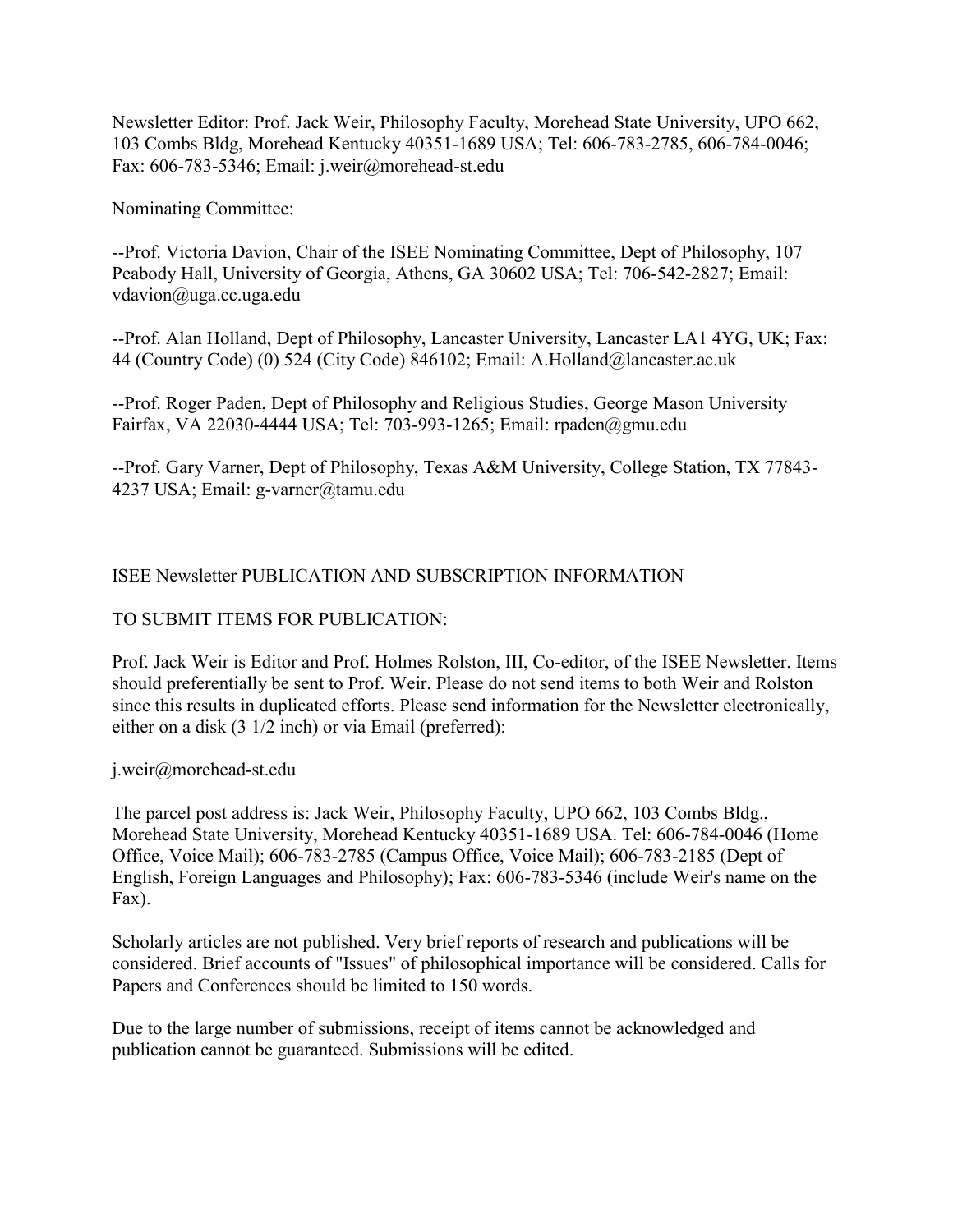#### SOCIETY DUES, SUBSCRIPTIONS, AND ADDRESS CHANGES:

U.S. and Canada: Send dues, subscriptions, and address changes to: Ernest Partridge, ISEE Treasurer, P.O. Box 9045, Cedar Pines Park, CA 92322 USA, Tel: 909-338-6173, Fax: 909-338- 7072, Email: gadfly@igc.org; or Laura Westra, ISEE Secretary, Dept of Philosophy, University of Windsor, Windsor Ontario N9B 3P4 CANADA, Tel: 519-253-4232, Fax: 519-973-7050.

Outside the U.S. and Canada: Send dues, subscriptions, and address changes to the regional contact person named below. The Newsletter is duplicated and mailed by the regional contact person. Dues, renewals, new subscriptions, and address changes should be sent to these regional contact persons. The dues are used by the contact person to pay for duplication and mailing of the Newsletter.

If you are uncertain where to send dues, subscriptions, or address changes, send them either to Ernest Partridge, ISEE Treasurer, or to Laura Westra, ISEE Secretary (addresses above).

#### NOTE: NEWSLETTERS WILL NOT BE MAILED TO ANYONE WHOSE DUES ARE NOT PAID FOR THE CURRENT YEAR.

#### REGIONAL CONTACT PERSONS AND CORRESPONDENTS

#### Africa

Prof. Johan P. Hattingh, Department of Philosophy, University of Stellenbosch, 7600 Stellenbosch, South Africa. Contact him with regard to membership and dues, again the approximate equivalent of \$15 U.S., but with appropriate adjustment for currency differentials and purchasing power. Hattingh heads the Unit for Environmental Ethics at Stellenbosch. Tel. 27 (country code) 21 (city code) 808-2058 (office), 808-2418 (secretary); 887-9025 (home); Fax: 886-4343. Email: jph2@maties.sun.ac.za

#### Australia and New Zealand

The contact person is Robert Elliot. Send membership forms and dues of \$15.00 Australian (\$10.00 for students) to: Prof. Robert Elliot, Dean of Arts; Sunshine Coast University College; Locked Bag 4; Maroochydore South, Qld 4558, AUSTRALIA; Tel: 61 (country code) 74 30 1234; Fax: 61 74 30 1111; Email: elliot@mail.scuc.edu.au

#### Canada

Laura Westra, ISEE Secretary, Dept of Philosophy, University of Windsor, Windsor Ontario N9B 3P4 CANADA; Tel: 519-253-4232; Fax: 519-973-7050.

China: Mainland China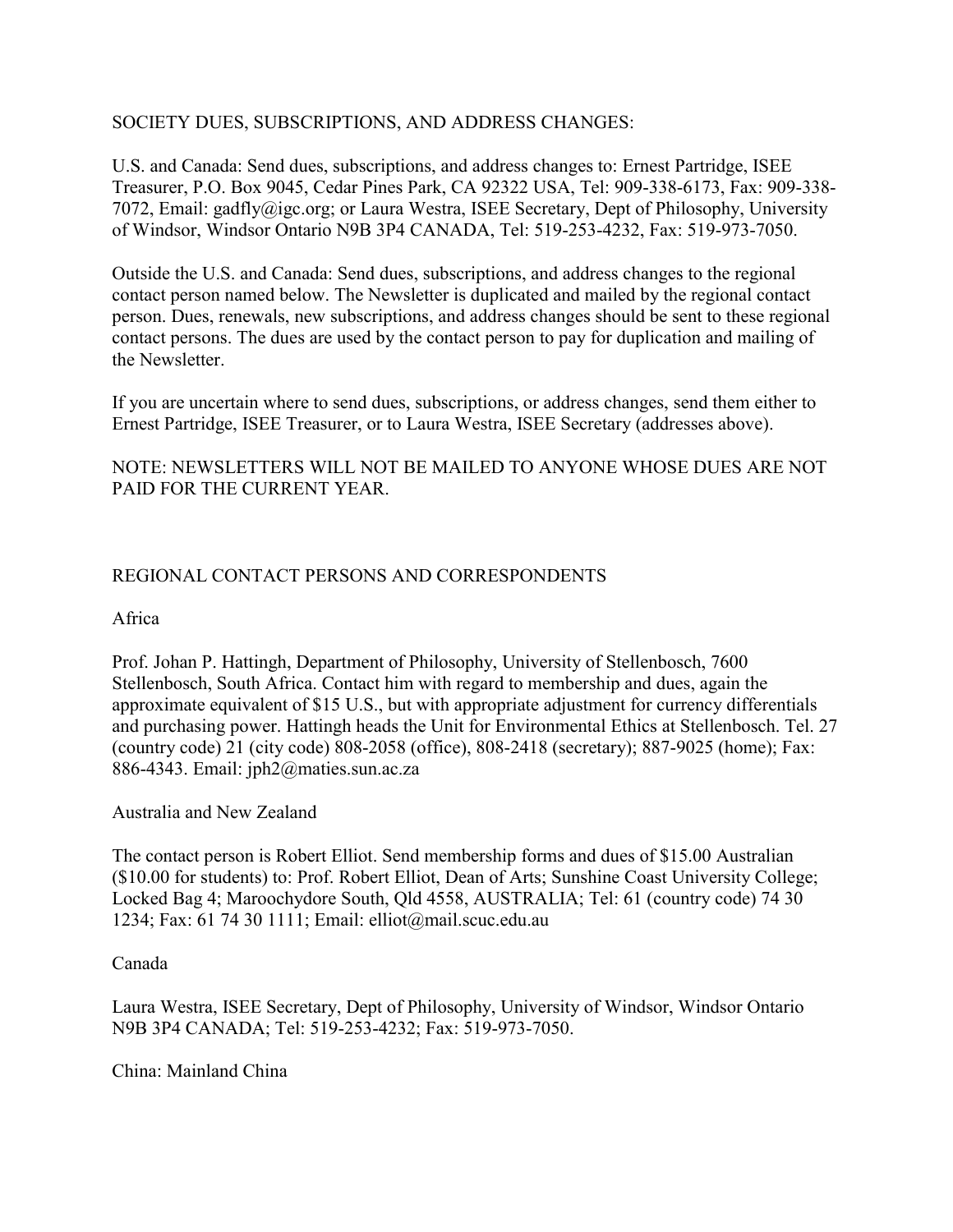Professor Yu Mouchang, Institute of Philosophy, Chinese Academy of Social Sciences, Beijing 100732, P. R. China.

China: Taiwan

Professor Edgar Lin, Biology Department, Tunghai University, Taiwan. Email: edgarlin@ms5.hinet.net

Europe: Eastern Europe

The contact person is Prof. Jan Wawrzyniak. He is on the faculty in the Department of Philosophy at Adam Mickiewicz University of Poznan, Poland. Members and others should contact him regarding the amount of dues and the method of payment. He also requests that persons in Eastern Europe send him information relevant to a regional newsletter attachment to this newsletter. University address: Prof. Jan Wawrzyniak, Institut Filozofii, Adam Mickiewicz University, 60-569 Poznan, Szamarzewskiego 91c POLAND. Tel: +48 / 61 / 841-72-75; Fax: +48 / 61 / 8471-555 (24h), +48 / 61 / 8477-079 (8 a.m. - 3. p.m. MET).. Home address: 60-592 Poznan, Szafirowa 7, POLAND. Checks sent to his home have more security. Email: jawa@main.amu.edu.pl

Europe: Western Europe and the Mediterranean

The contact person is Martin Drenthen. Send the equivalent of \$15 US to: Martin Drenthen, Center for Ethics University of Nijmegen (CEKUN), Postbox 9103, 6500 HD Nijmegen, The Netherlands, Tel: 31 (country code) 24 (city code) 3612751 (Office), Fax: 31-24-3615564. Email: mdrenthen@phil.kun.nl, Webpage: http://www.kun.nl/phil/english/members/drenthen.html

Pakistan and South Asia

Nasir Azam Sahibzada, Senior Education Officer, WWF-Pakistan (NWFP), UPO Box 1439, Peshawar PAKISTAN. Tel: (92) (521) (841593). Fax: (92) (521) (841594). Email: wwf!nasir@wwf.psh.imran.pk

United Kingdom

KeeKok Lee, Department of Philosophy, University of Manchester, Oxford Road, Manchester M13 9PL UK. Tel & Fax: +44 (0)161 275 3196. Email: keekok.lee@man.ac.uk

Dues are £6.50 UK.

United States of America

Ned Hettinger, Philosophy Dept, College of Charleston, Charleston South Carolina 29424 USA. Tel: 803-953-5786 office, 803-883-9201-home. Fax: 803-953-6388. Email: HettingerN@CofC.edu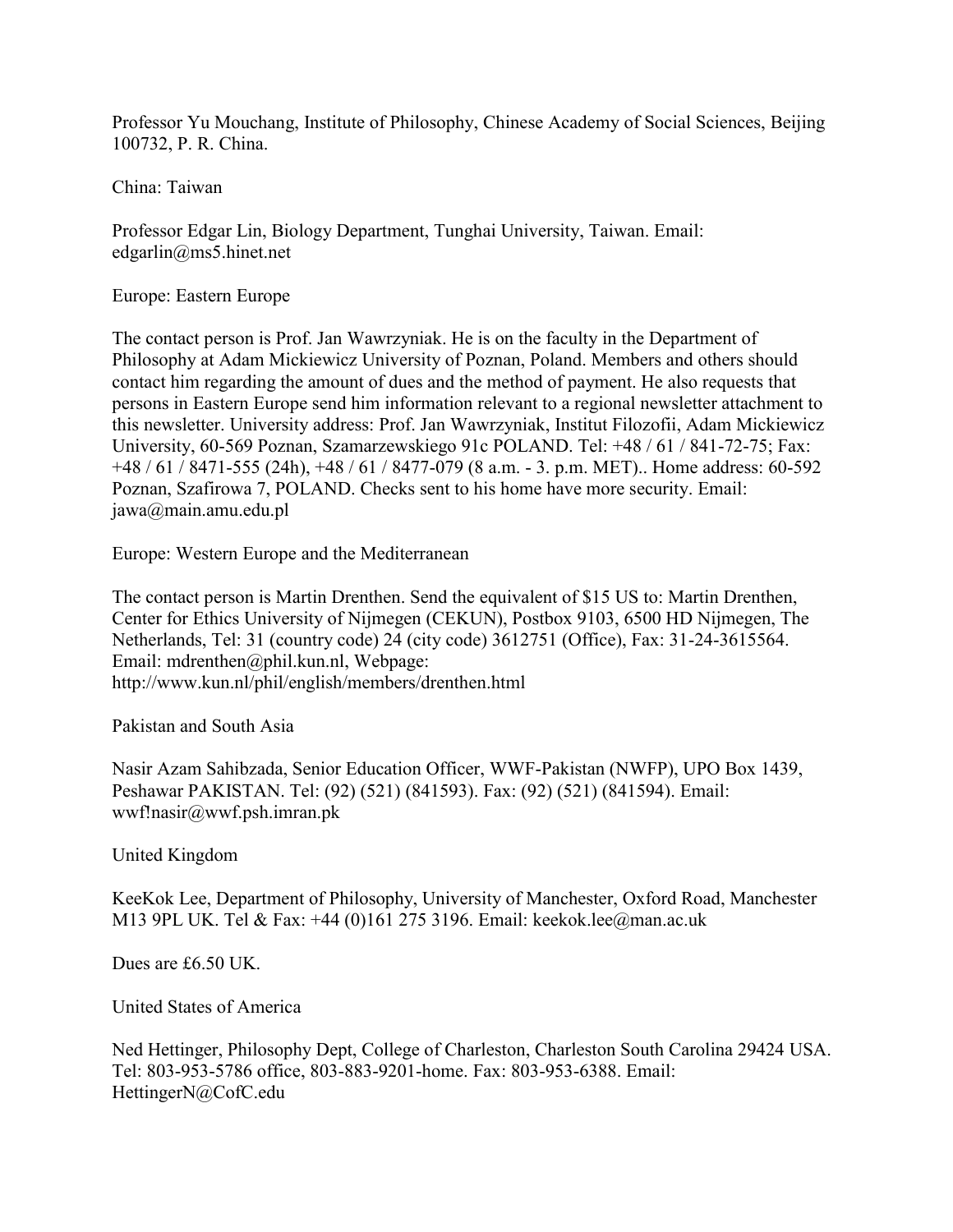Holmes Rolston, III, Dept of Philosophy, Colorado State University, Fort Collins Colorado 80523 USA; Email: rolston@lamar.colostate.edu; Tel: 970-491-6315 (Office); Fax: 970-491- 4900.

Jack Weir, Philosophy Faculty, Morehead State University, UPO 662, 103 Combs Bluilding, Morehead, Kentucky 40351-1689 USA; Email: j.weir@morehead-st.edu; Tel: 606-784-0046 (Home Office); Fax: 606-783-5346 (include Weir's name on the Fax).

The Newsletter of the International Society for Environmental Ethics is published quarterly by the International Society for Environmental Ethics (ISEE). Jack Weir is the Editor and Holmes Rolston, III, is Co-editor. The Spring issue is published and mailed in April; the Summer issue in July; the Fall issue in October; and the Winter issue in January.

Requests for subscriptions and address changes should be sent to Ernest Partridge, ISEE Treasurer, at the address below.

Items for inclusion in future issues of the Newsletter should be sent to Jack Weir, the producing editor, via Email (preferred) or by disk. Items received will not be acknowledge. If received after the deadline, items will be held until the next issue. Items will be edited. Inappropriate items will not be included. Deadlines for receipt of materials are: April 1st, July 1st, October 1st, and January 1st. Send items to:

j.weir@morehead-st.edu

Postal address: Jack Weir, Philosophy Faculty, UPO 662, 103 Combs Building, Morehead State University, Morehead, Kentucky 40351-1689 USA. Tel: 606-784-0046 (Home Office, Voice Mail), 606-783-2785 (Campus Office, Voice Mail), 606-783-2185 (Secretary, Dept of English, Foreign Languages and Philosophy); Fax: 606-783-5346 (include Weir's name on the Fax).

### SUBSCRIPTION FORM

Please enroll me as a member of the International Society for Environmental Ethics.

Enclosed are dues: \_\_\_\_\_\_\_\_\_\_\_\_\_\_\_\_\_\_\_\_\_\_\_. Annual regular dues are: Inside U.S., \$15; Outside U.S., \$20. Student dues are \$10 inside U.S.; or \$15 outside U.S. Members outside the U.S. should send the equivalent of U.S. dollars, based on current exchange rates, to the regional